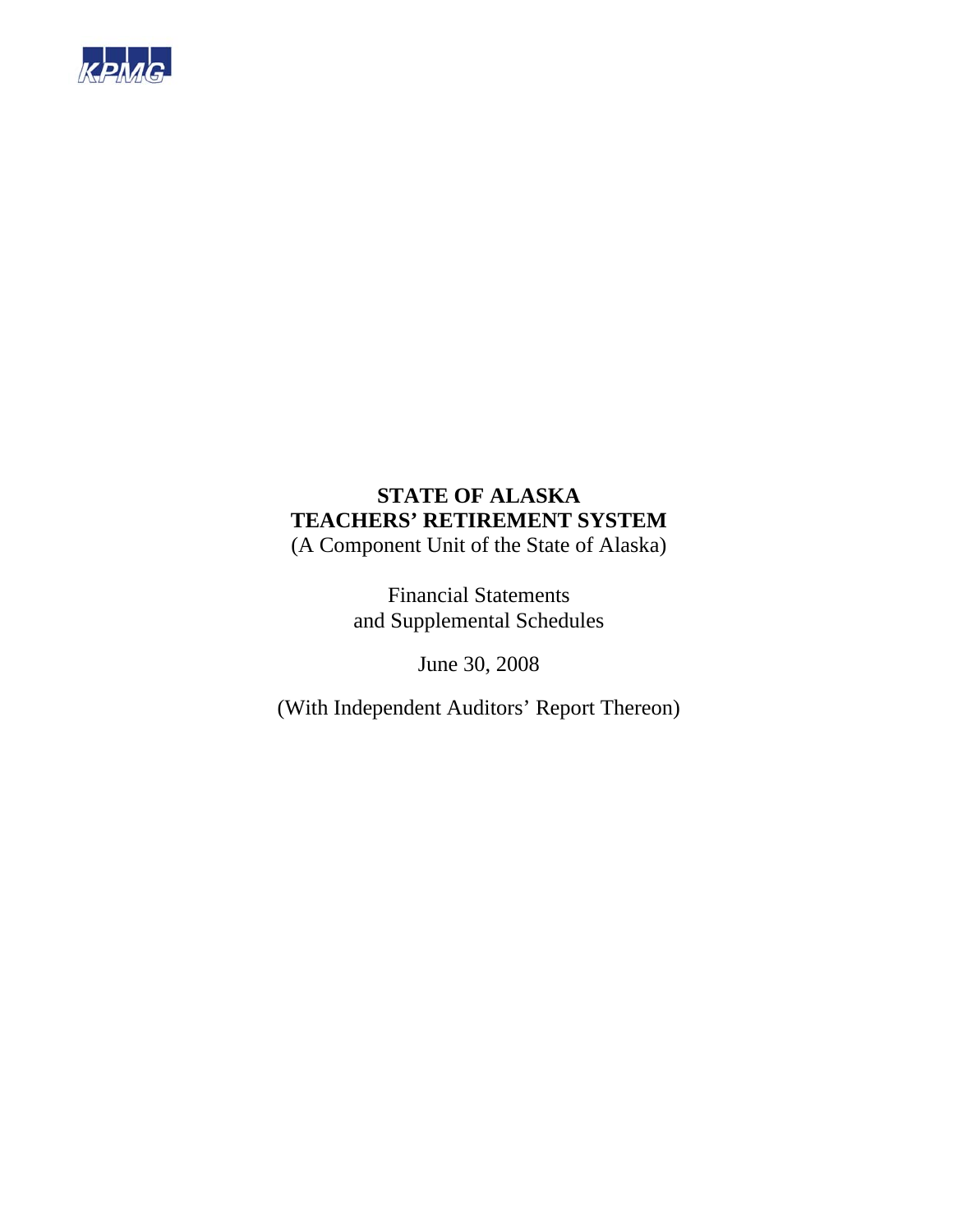(A Component Unit of the State of Alaska)

June 30, 2008

## **Table of Contents**

|                                                                                                     | Pages     |
|-----------------------------------------------------------------------------------------------------|-----------|
| <b>Independent Auditors' Report</b>                                                                 | $1 - 2$   |
| Management's Discussion and Analysis                                                                | $3 - 10$  |
| <b>Financial Statements:</b>                                                                        |           |
| <b>Statement of Net Assets</b>                                                                      | 11        |
| Statement of Changes in Net Assets                                                                  | 12        |
| <b>Notes to Financial Statements</b>                                                                | $13 - 49$ |
| Required Supplementary Information:                                                                 |           |
| GASB Statement No's. $25 - 43$ :                                                                    |           |
| Schedule of Funding Progress – Pension Benefits                                                     | 50        |
| Schedule of Funding Progress - Postemployment Healthcare Benefits                                   | 51        |
| Schedule of Contributions from Employers – Pension and Postemployment Healthcare<br><b>Benefits</b> | 52        |
| Notes to Required Supplementary Information                                                         | $53 - 57$ |
| <b>Additional Information:</b>                                                                      |           |
| Schedule of Administrative and Investment Deductions                                                | 58        |
| Schedule of Payments to Consultants Other than Investment Advisors                                  | 59        |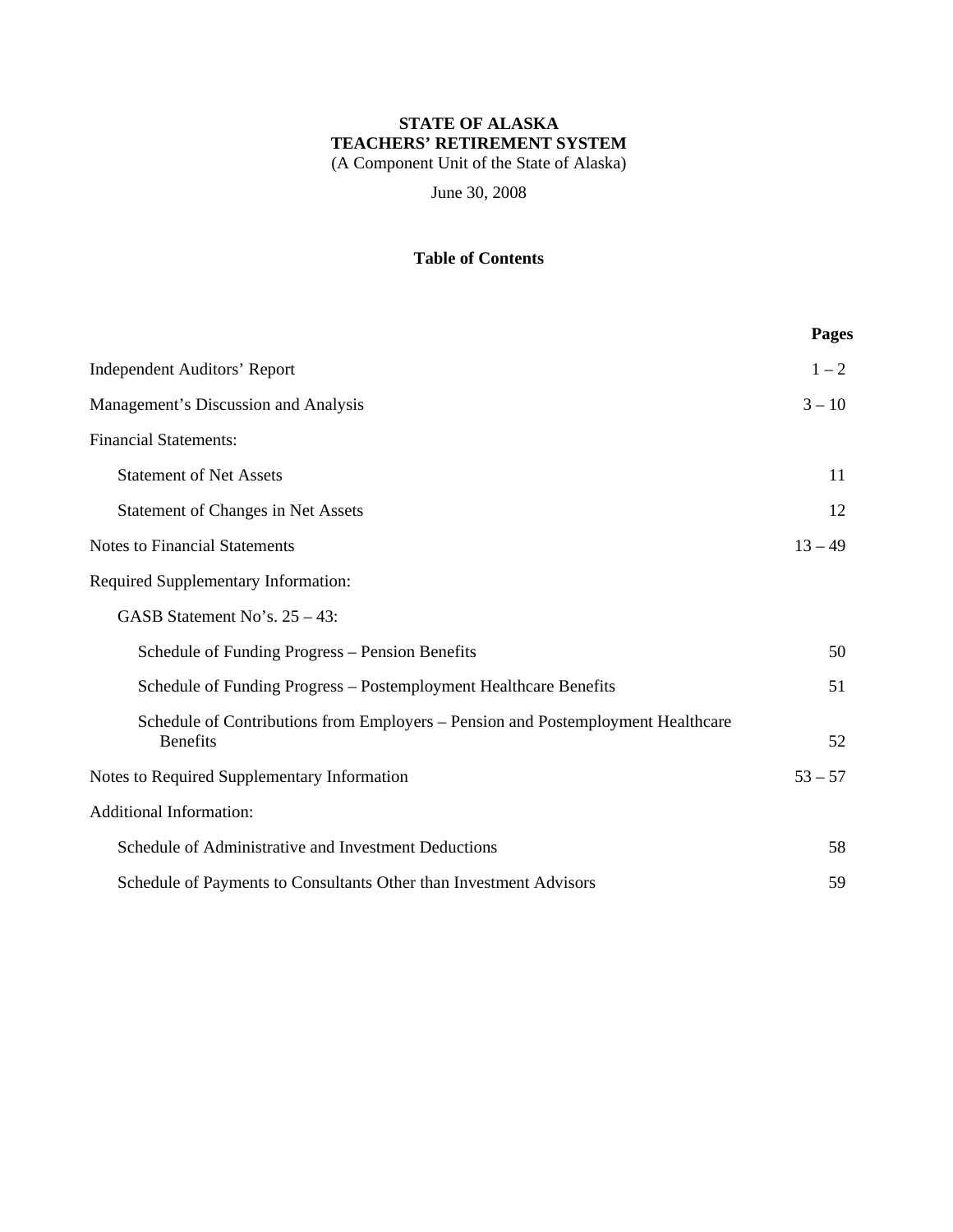

**KPMG LLP**  Suite 600 701 West Eighth Avenue Anchorage, AK 99501

## **Independent Auditors' Report**

Alaska Retirement Management Board and Division of Retirement and Benefits State of Alaska Teachers' Retirement System:

We have audited the accompanying statement of net assets of the State of Alaska Teachers' Retirement System (System), a Component Unit of the State of Alaska, as of June 30, 2008, and the related statement of changes in net assets for the year then ended. These financial statements are the responsibility of the System's management. Our responsibility is to express an opinion on these financial statements based on our audits.

We conducted our audit in accordance with auditing standards generally accepted in the United States of America. Those standards require that we plan and perform the audit to obtain reasonable assurance about whether the financial statements are free of material misstatement. An audit includes consideration of internal control over financial reporting as a basis for designing audit procedures that are appropriate in the circumstances, but not for the purpose of expressing an opinion on the effectiveness of the internal control over financial reporting. Accordingly, we express no such opinion. An audit also includes examining, on a test basis, evidence supporting the amounts and disclosures in the financial statements, assessing the accounting principles used and significant estimates made by management, as well as evaluating the overall financial statement presentation. We believe that our audit provides a reasonable basis for our opinion.

In our opinion, the financial statements referred to above present fairly, in all material respects, the net assets of the State of Alaska Teachers' Retirement System, a Component Unit of the State of Alaska, as of June 30, 2008 and the changes in net assets for the year then ended in conformity with U.S. generally accepted accounting principles.

The accompanying required supplementary information of management's discussion and analysis on pages 3 to 10 and schedules of funding progress and employer contributions on pages 50 to 57 are not a required part of the basic financial statements but are supplementary information required by U.S. generally accepted accounting principles. We have applied certain limited procedures, which consisted principally of inquiries of management regarding the methods of measurement and presentation of the required supplementary information. However, we did not audit the information and express no opinion on it.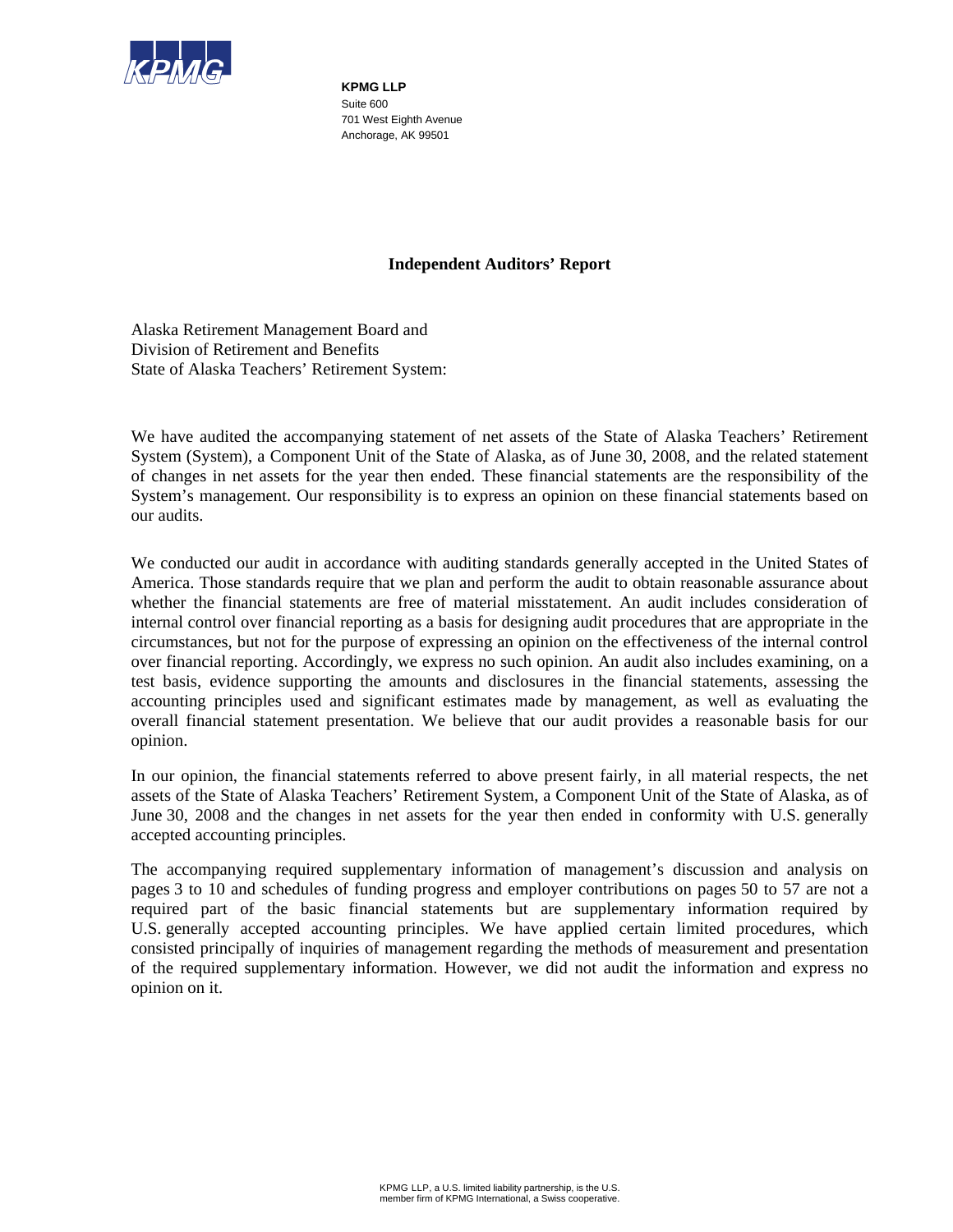

Our audit was conducted for the purpose of forming an opinion on the basic financial statements taken as a whole. Schedules 1 and 2 on pages 58 and 59 are presented for the purpose of additional analysis and are not a required part of the basic financial statements. This information is the responsibility of the System's management, has been subjected to the auditing procedures applied in the audits of the basic financial statements and, in our opinion, is fairly stated in all material respects in relation to the basic financial statements taken as a whole.



December 15, 2008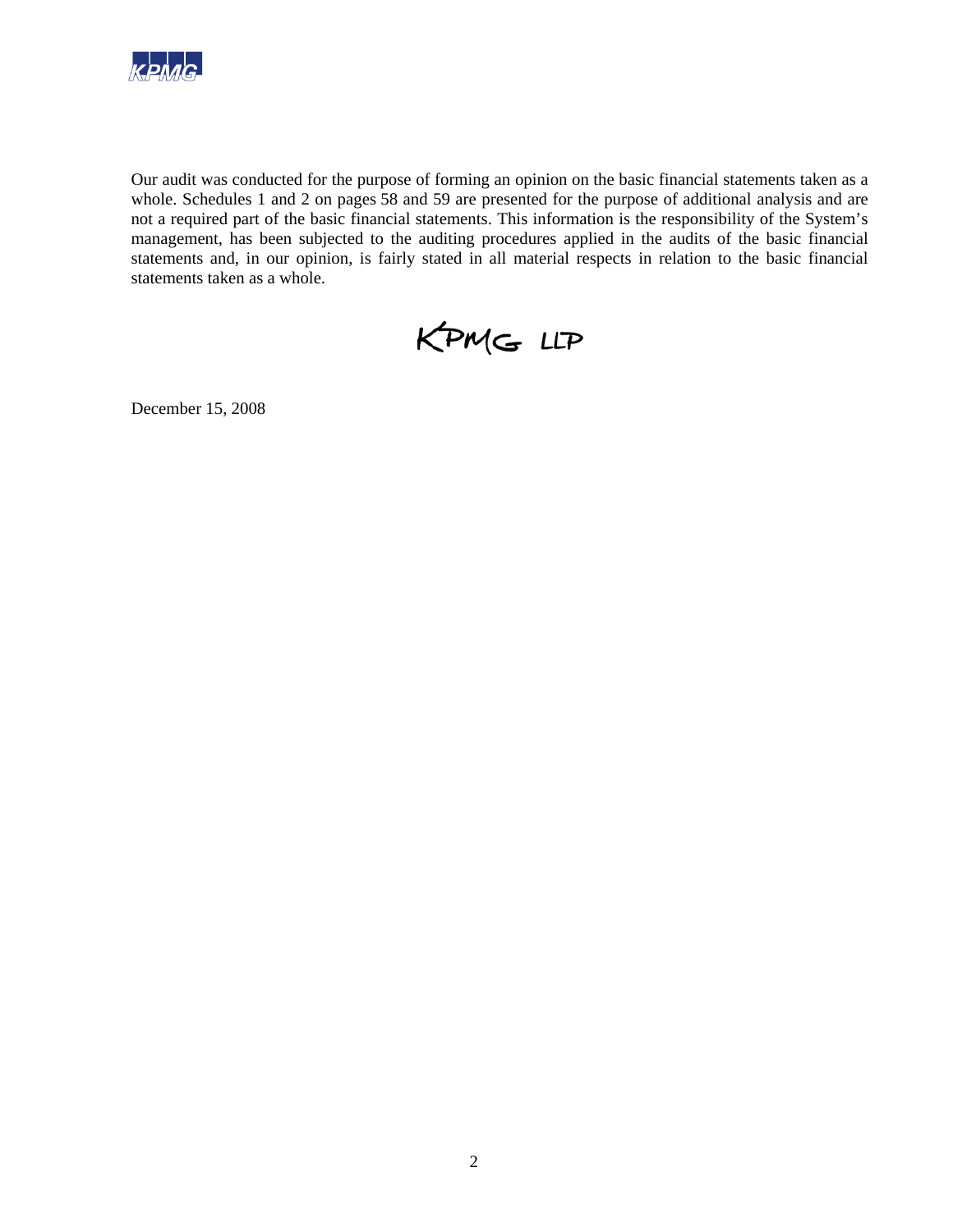(A Component Unit of the State of Alaska)

Management's Discussion and Analysis

June 30, 2008

This section presents management's discussion and analysis (MD&A) of the Teachers' Retirement System's (System) financial position and performance for the year ended June 30, 2008. This section is presented as a narrative overview and analysis. Please read the MD&A in conjunction with the financial statements, notes to the financial statements, required supplementary and additional information to better understand the financial condition and performance of the System during the fiscal year ended June 30, 2008.

#### **Financial Highlights**

The System's net assets held in trust for pension and post employment healthcare benefits as of June 30, 2008 is \$4,823,247,000.

The System's net assets held in trust for pension and post employment healthcare benefits as of June 30, 2008 decreased by (\$76,938,000) or -1.6% from June 30, 2007.

The System's contributions totaled \$142,492,000 during fiscal year 2008; a decrease of (\$73,629,000) or -34.1% from fiscal year 2007.

State of Alaska appropriations totaled \$269,992,000 during fiscal year 2008. There were no State of Alaska appropriations in fiscal year 2007.

The System's net investment income in fiscal year 2008 is (\$145,767,000); reflecting a decrease of (\$926,572,000) or -118.7% from fiscal year 2007.

The System's pension benefit and post employment healthcare payments totaled \$336,183,000 during fiscal year 2008, reflecting a decrease of (\$53,585,000) or -13.7% from fiscal year 2007.

#### **Overview of the Financial Statements**

This discussion and analysis is intended to serve as an introduction to the System's financial statements. The System's financial statements are comprised of three components: (1) statement of plan net assets, (2) statement of changes in plan net assets, and (3) notes to financial statements. This report also contains required supplementary information and other supplementary schedules.

*Statement of Plan Net Assets* – This statement presents information regarding the System's assets, liabilities, and resulting net assets held in trust for pension and post employment healthcare benefits. This statement reflects the System's investments at fair market value, along with cash and short-term investments, receivables, and other assets less current liabilities at June 30, 2008.

*Statement* of *Changes in Plan Net Assets* – This statement presents how the System's net assets held in trust for pension and post employment healthcare benefits changed during the fiscal year ended June 30, 2008. This statement presents contributions earned and investment income (loss) during the period. Deductions for pension and post employment healthcare benefits, refunds, and operating deductions are also presented.

The above statements represent resources available for investment and payment of benefits as of June 30, 2008, and the sources and uses of those funds during fiscal years 2008 and 2007.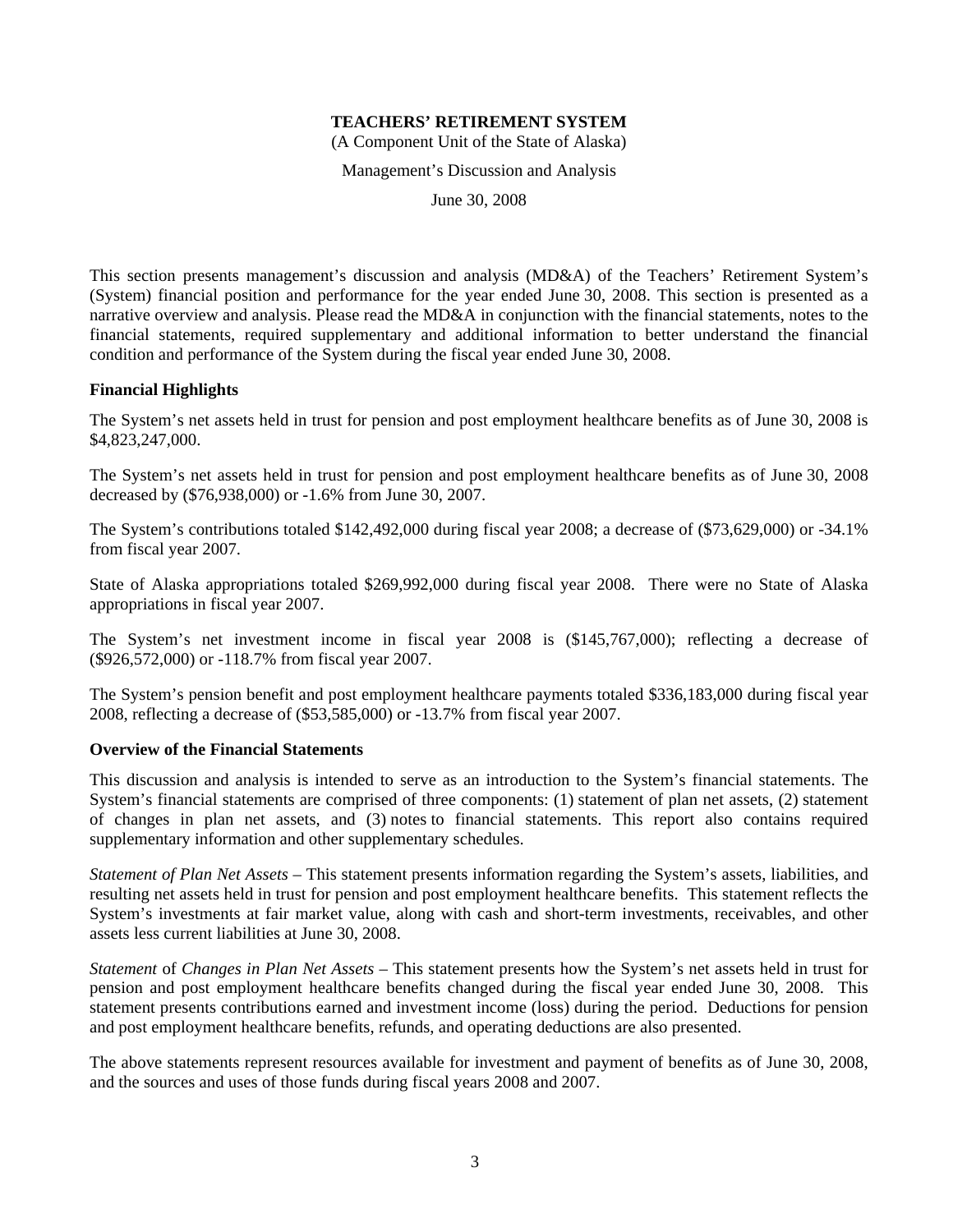(A Component Unit of the State of Alaska)

Management's Discussion and Analysis

June 30, 2008

*Notes to Financial Statements* – The notes to financial statements are an integral part of the financial statements and provide additional detailed information and schedules that is essential to a full understanding of the System's financial statements.

*Required Supplementary Information* – The required supplementary information consists of three schedules and related notes concerning the funded status of the Defined Benefit (DB) Plan and actuarial assumptions and methods used in the actuarial valuation.

*Other Supplementary Schedules* – Other supplementary schedules include detailed information on administrative and investment deductions incurred by the System and payments to consultants (other than investment advisors) for professional services.

## **Condensed Financial Information**

|                                        | <b>Net Assets</b> (in thousands) |           |           |                     |                   |  |  |  |
|----------------------------------------|----------------------------------|-----------|-----------|---------------------|-------------------|--|--|--|
|                                        |                                  |           |           | Increase/(decrease) |                   |  |  |  |
| <b>Description</b>                     |                                  | 2008      | 2007      | <b>Amount</b>       | <b>Percentage</b> |  |  |  |
| Assets:                                |                                  |           |           |                     |                   |  |  |  |
| Cash, cash equivalents and receivables | <sup>\$</sup>                    | 1,192,256 | 26,502    | 1,165,754           | 2.3%              |  |  |  |
| Securities lending collateral          |                                  |           | 531,810   | (531, 810)          | n/a               |  |  |  |
| Investments, at fair value             |                                  | 4,721,111 | 4,876,834 | (155, 723)          | $(3.2)\%$         |  |  |  |
| Other assets                           |                                  | 17        | 27        | (10)                | $(37.0)\%$        |  |  |  |
| <b>Total assets</b>                    |                                  | 5,913,384 | 5,435,173 | 478,211             | 8.8               |  |  |  |
| Liabilities:                           |                                  |           |           |                     |                   |  |  |  |
| Accrued expenses                       |                                  | 3,517     | 3,178     | 339                 | 10.7%             |  |  |  |
| Securities lending collateral payable  |                                  |           | 531,810   | (531, 810)          | n/a               |  |  |  |
| Other liabilities                      |                                  | 1,086,620 |           | 1,086,620           | n/a               |  |  |  |
| <b>Total liabilities</b>               |                                  | 1,090,137 | 534,988   | 555,149             | 103.8             |  |  |  |
| Net assets                             | \$                               | 4,823,247 | 4,900,185 | (76, 938)           | $(1.6)\%$         |  |  |  |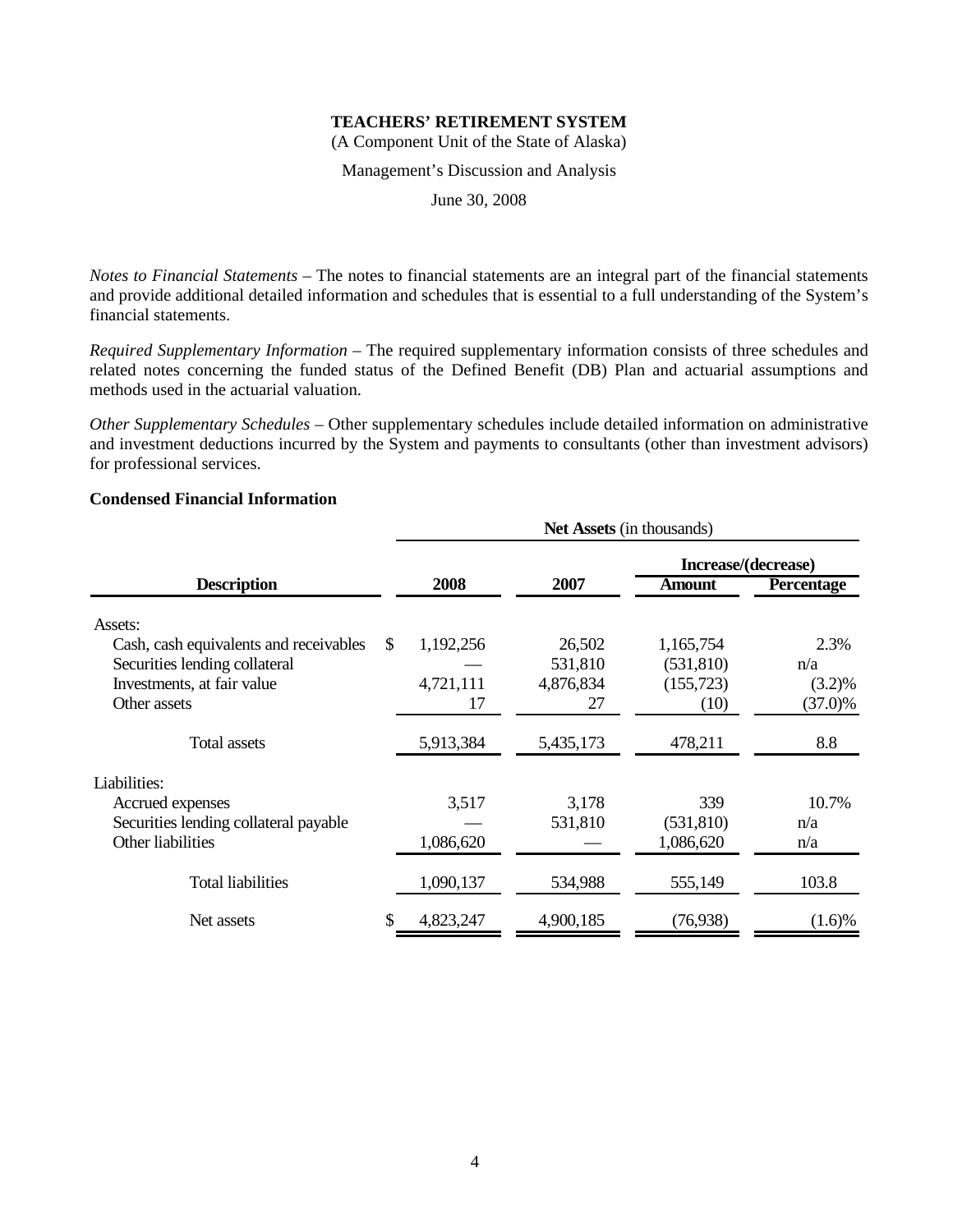(A Component Unit of the State of Alaska)

#### Management's Discussion and Analysis

#### June 30, 2008

|                                                | <b>Changes in Net Assets (In thousands)</b> |           |           |                     |                   |  |  |  |  |
|------------------------------------------------|---------------------------------------------|-----------|-----------|---------------------|-------------------|--|--|--|--|
|                                                |                                             |           |           | Increase/(decrease) |                   |  |  |  |  |
| <b>Description</b>                             |                                             | 2008      | 2007      | <b>Amount</b>       | <b>Percentage</b> |  |  |  |  |
| Net assets, beginning of year                  | \$                                          | 4,900,185 | 4,299,971 | 600,214             | 14.0%             |  |  |  |  |
| Additions:                                     |                                             |           |           |                     |                   |  |  |  |  |
| Contributions                                  |                                             | 142,492   | 216,121   | (73,629)            | (34.1)            |  |  |  |  |
| State of Alaska appropriation                  |                                             | 269,992   |           | 269,992             | n/a               |  |  |  |  |
| Net investment income (loss)                   |                                             | (145,767) | 780,805   | (926, 572)          | (118.7)           |  |  |  |  |
| Transfers in                                   |                                             | 1,086,620 |           | 1,086,620           | n/a               |  |  |  |  |
| Other additions                                |                                             | 34        | 21        | 13                  | 61.9              |  |  |  |  |
| Total additions                                |                                             | 1,353,371 | 996,947   | 356,424             | 279.7             |  |  |  |  |
| Deductions:                                    |                                             |           |           |                     |                   |  |  |  |  |
| Pension and postemployment healthcare benefits |                                             | 336,183   | 389,768   | (53, 585)           | (13.7)            |  |  |  |  |
| Refunds                                        |                                             | 3,963     | 4,555     | (592)               | (13.0)            |  |  |  |  |
| Administrative                                 |                                             | 3,543     | 2,410     | 1,133               | 47.0              |  |  |  |  |
| Transfers out                                  |                                             | 1,086,620 |           | 1,086,620           | n/a               |  |  |  |  |
| <b>Total deductions</b>                        |                                             | 1,430,309 | 396,733   | 1,033,576           | 260.5             |  |  |  |  |
| Increase (decrease) in net assets              |                                             | (76,938)  | 600,214   | (677, 152)          | (112.8)           |  |  |  |  |
| Net assets, end of year                        | \$                                          | 4,823,247 | 4,900,185 | (76, 938)           | $(1.6)\%$         |  |  |  |  |

#### **Financial Analysis of the System**

The Statements of Plan Net Assets as of June 30, 2008 and 2007 showed net assets held in trust for pension and post employment healthcare benefits of \$4,823,247,000 and \$4,900,185,000, respectively. The entire amount is available to cover the System's obligations to pay pension and postemployment healthcare benefits to its members and their beneficiaries.

These amounts represent a decrease in the System's net assets held in trust for pension and postemployment healthcare benefits of (\$76,938,000) or -1.6% from fiscal year 2007 to 2008. Over the long term, plan member, employer contributions, and State of Alaska appropriations, as well as investment income earned, are expected to sufficiently fund the pension benefit and postemployment healthcare costs of the System. The decrease in net assets is primarily due to the negative investment returns of the System.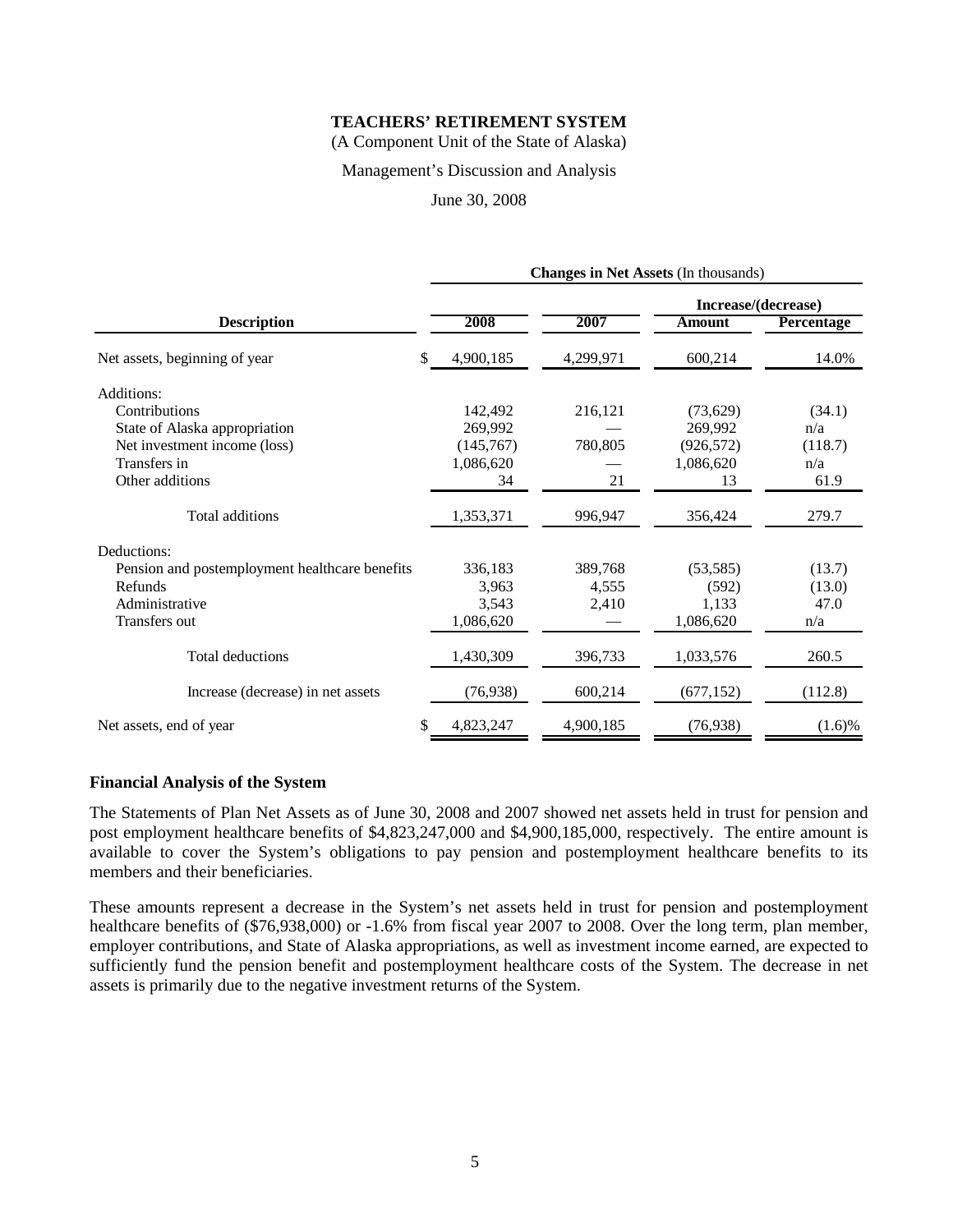(A Component Unit of the State of Alaska)

Management's Discussion and Analysis

June 30, 2008

The investment of pension funds is a long-term undertaking. On an annual basis, the Alaska Retirement Management Board (ARMB) reviews and adopts an asset allocation strategy to ensure the asset mix will remain at an optimal risk/return level given the Systems constraints and objectives. During Fiscal Year 2008, the ARMB adopted an asset allocation that includes 37% in domestic equities, 14% in international equities, 18% in domestic fixed income, 2% in international fixed income, 10% in real estate, 7% in private equity, 3% in high yield, 2% in emerging market equity, 4% in absolute return, and 2.5% in other investments. The asset allocation is expected to provide a five year median return of 8.12%.

For fiscal years 2008 and 2007, the System's investments generated a -3.05% and a +18.92% rate of return. The System's annualized rate of return was +8.84% over the last three years and +10.10% over the last five years.

#### **Actuarial Valuations and Funding Progress – DB Plan**

The overall objective of a pension fund is to accumulate sufficient funds to meet all expected future obligations to members. The employer contribution requirements are actuarially determined as a percentage of eligible salaries, and reflect the cost of benefits accruing during a fiscal year and a fixed amortization of the unfunded accrued liability. The amortization period is recommended by the Actuary and adopted by the ARMB. Contribution rates are recommended by the Actuary and adopted by the ARMB annually. Increasing healthcare costs and contribution shortfalls continue to impact the DB Plan's funding ratio. The ratio of assets to liabilities was 61.5%, at June 30, 2007 (the date of the DB Plan's latest actuarial valuation report). The goal for the DB Plan is to make progress toward achieving the funding objectives.

A summary of the actuarial assumptions and methods is presented in the Notes to Required Supplementary Information. The assumptions, when applied in combination, fairly represent past and anticipated future experience of the DB Plan.

For Fiscal Year 2008, the normal cost rate decreased from 13.76% to 12.56%, the past service rate increased from 28.02% to 29.70%, thus producing a total Fiscal Year 2008 annual contribution rate of 42.26%. The ARMB adopted a contribution rate of 42.26% for Fiscal Year 2008.

|                                      | <b>Valuation Year</b>          |             |  |  |  |
|--------------------------------------|--------------------------------|-------------|--|--|--|
|                                      | (Dollars in thousands)<br>2007 | 2006        |  |  |  |
| Valuation assets                     | 4,424,399                      | 4, 141, 700 |  |  |  |
| Accrued liabilities (total benefits) | 7,356,826                      | 7,229,851   |  |  |  |
| Funding ratio                        | 60.1%                          | 57.3%       |  |  |  |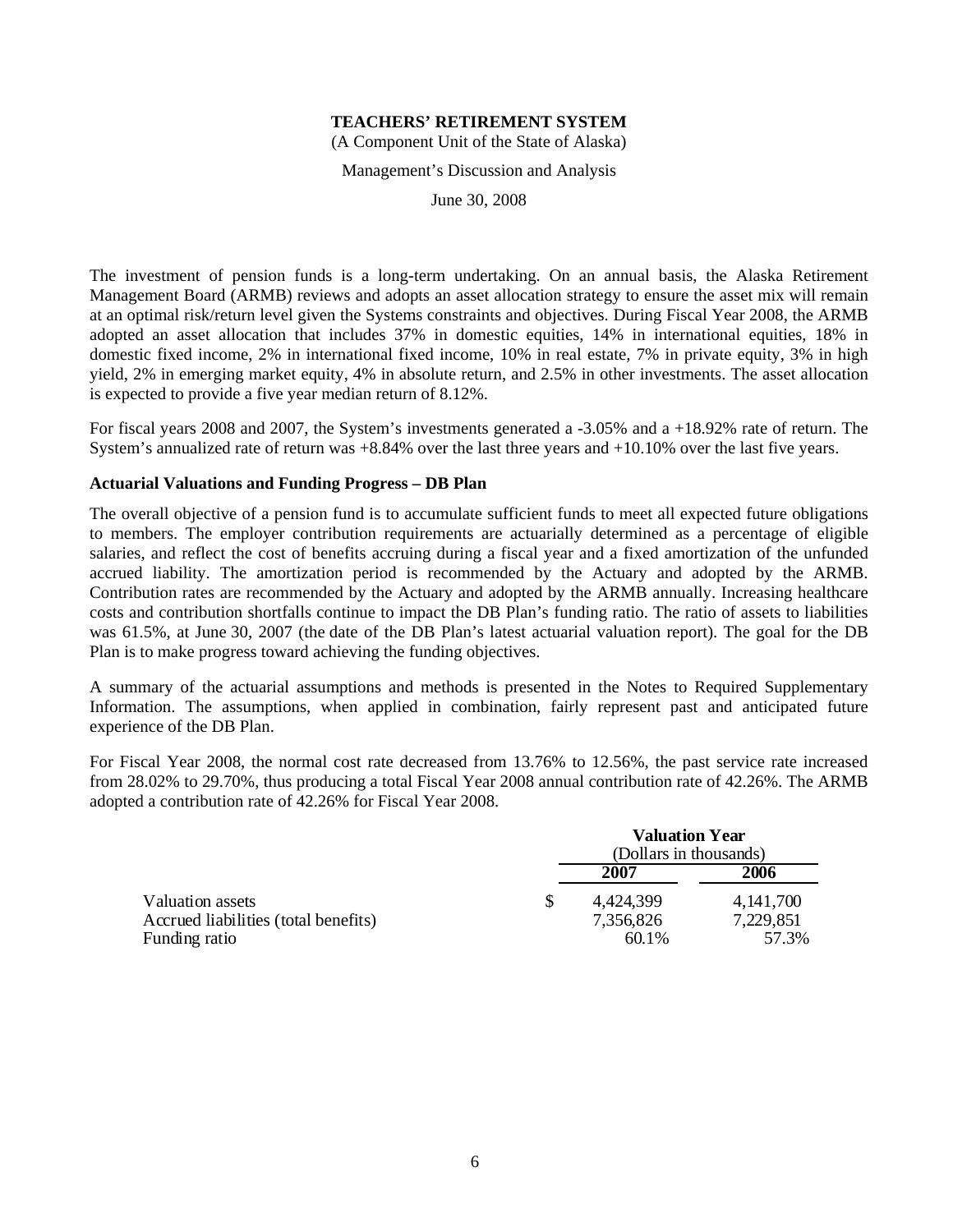(A Component Unit of the State of Alaska)

#### Management's Discussion and Analysis

June 30, 2008

#### **Contributions and Investment Income**

The additions required to fund retirement benefits are accumulated through a combination of employer and plan member contributions, State of Alaska appropriation, investment income (loss), other additions, and a transfer.

|                                          | <b>Additions</b> (In thousands) |         |                     |                   |  |  |  |  |
|------------------------------------------|---------------------------------|---------|---------------------|-------------------|--|--|--|--|
|                                          |                                 |         | Increase/(decrease) |                   |  |  |  |  |
|                                          | 2008                            | 2007    | Amount              | <b>Percentage</b> |  |  |  |  |
| Plan member contributions                | \$<br>59,579                    | 58,516  | 1,063               | 1.8%              |  |  |  |  |
| <b>Employer contributions</b>            | 82.913                          | 157,605 | (74, 692)           | (47.4)            |  |  |  |  |
| State of Alaska appropriation            | 269,992                         |         | 269,992             | n/a               |  |  |  |  |
| Net investment income (loss)             | (145,767)                       | 780,805 | (926, 572)          | (118.7)           |  |  |  |  |
| Transfer from postemployment health fund | 1,086,620                       |         | 1,086,620           | n/a               |  |  |  |  |
| Other additions                          | 34                              | 21      | 13                  | 61.9              |  |  |  |  |
| Total additions                          | 1,353,371                       | 996,947 | 356,424             | 35.8%             |  |  |  |  |

The System's employer contributions decreased from \$157,605,000 in Fiscal Year 2007 to \$82,913,000 in Fiscal Year 2008, a decrease of (\$74,692,000) or -47.4%. The State of Alaska provided \$269,992,000 in employer onbehalf payments for Fiscal Year 2008 in House Bill 95, Section 15 (a). The employer contribution rate decreased from 26.00% in Fiscal Year 2007 to 12.56% in Fiscal Year 2008. The employer effective contribution rate of 12.56% for Fiscal Year 2008 was established in House Bill 95, Section 15 (b).

The System's net investment income in Fiscal Year 2008 decreased by (\$926,572,000) or -118.7% from amounts recorded in Fiscal Year 2007. The System's total returns were -3.05, +18.92, and +11.78 for years ending 2008, 2007 and 2006. Changes were due to the performance of the equity markets. The Domestic Equity Pool realized a return of -13.5% in 2008 compared to +20.1% in 2007. The Retirement Fixed Income Pool realized a return of +6.6% in 2008 compared to +6.2% in 2007. The International Equity Pool realized a return of -9.4% in 2008 compared to  $+27.9\%$  in 2007. The Real Estate Pool realized a return of  $+5.7\%$  in 2008 compared to  $+20.7\%$  in 2007. The International Fixed Income Pool realized a return of +19.0% in 2008 compared to +2.0% in 2007 compared. The Private Equity Pool realized a return of  $+13.2\%$  in 2008 compared to  $+28.7\%$  in 2007. The Emerging Markets Equity Pool realized a return of +4.0% in 2008 compared to +48.0% in 2007. The High Yield Pool realized a return of -0.9% in 2008 compared to +10.9% in 2007. The Other Investments Pool realized a return of  $+19.1\%$  in 2008 compared to  $+11.3\%$  in 2007. More than ninety-four percent of invested assets were invested in these pools.

The Defined Contribution Retirement (DCR) Pension Trust employer effective rate for Fiscal Year 2008 was 12.56%. The DCR Pension Trust employer contribution rate for Fiscal Year 2008 was 7.00%. The DCR Retiree Medical Fund rate for Fiscal Year 2008 was 0.99%. The DCR Occupational Death and Disability Fund rate for Fiscal Year 2008 was 0.62%. The rate for the Retiree Major Medical Insurance Fund was 0.99% per ARMB Resolution 2006-28, and the rate for the Health Reimbursement Arrangement Fund was set at 3% of the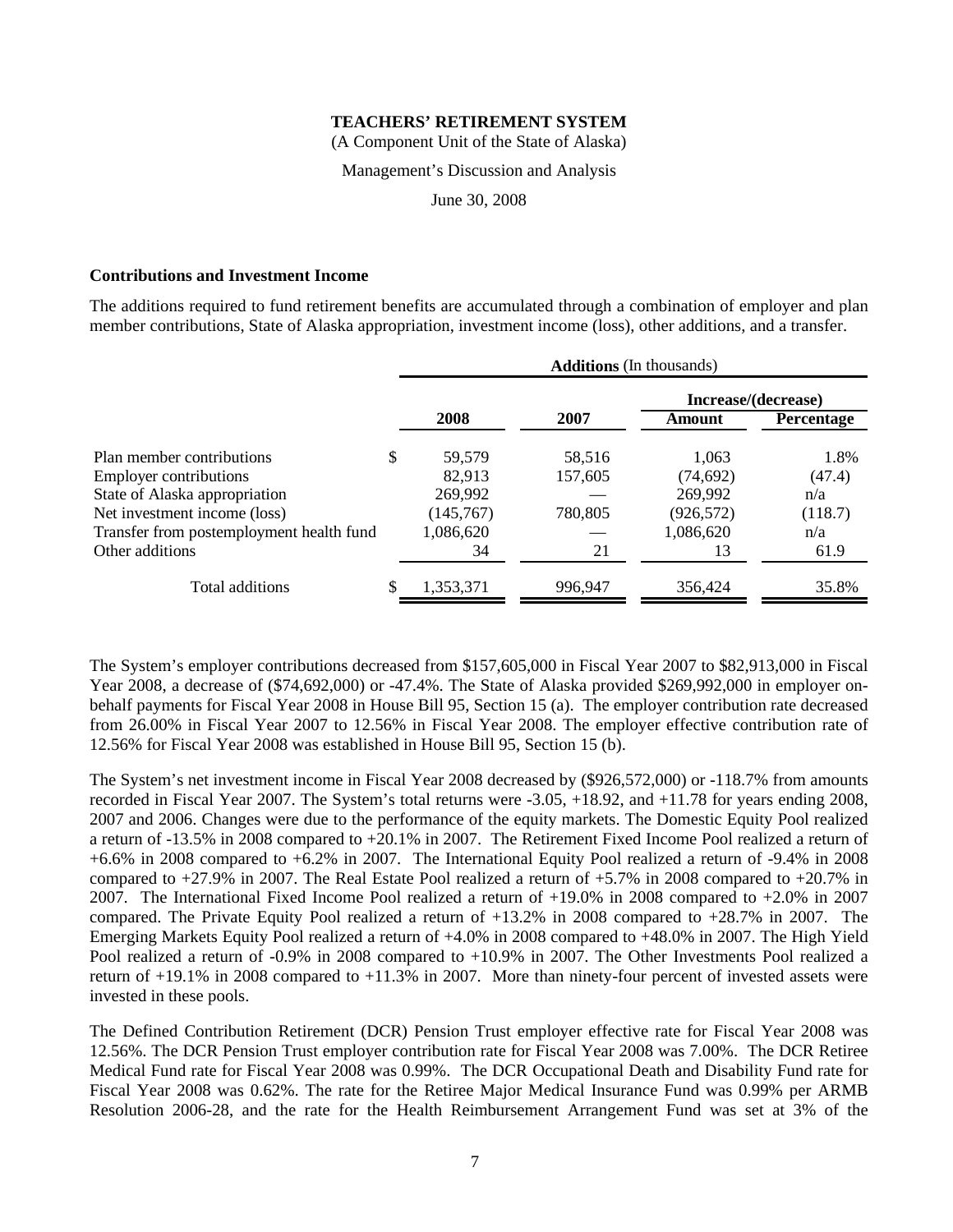(A Component Unit of the State of Alaska)

#### Management's Discussion and Analysis

June 30, 2008

employer's average annual compensation per AS 39.30.370. Any remaining balance, if any, after subtracting the mandatory contributions from the total employer contribution rate of 12.56% was deposited in the DB Plan.

Over the long term, investment income has been a major component of additions to System assets. During Fiscal Year 2008, the System experienced a significant reduction in rates of return on investments. The rate of return used in the actuarial valuation report to determine liabilities of the DB Plan was 8.25%. The actual rate of return did not exceed the actuarial rate of return for Fiscal Year 2008 as it had for the four prior years.

During fiscal year 2008, the System transferred the \$1,086,620,000 balance of the Postemployment Healthcare fund to the Alaska Retiree Healthcare Trust as a result of the creation of the Alaska Retiree Healthcare Trust fund, which began on July 1, 2007.

#### **Benefits and Other Deductions**

The primary deduction of the DB Plan is the payment of pension and post employment healthcare benefits. The primary deduction of the DCR Pension Trust Plan is the refund of contributions. These benefit payments, healthcare claims paid, lump sum refunds made to former plan members, and the cost of administering the plans comprise the costs of operation.

|                                                |    | <b>Deductions</b> (In thousands) |                     |           |                   |  |  |  |
|------------------------------------------------|----|----------------------------------|---------------------|-----------|-------------------|--|--|--|
|                                                |    |                                  | Increase/(decrease) |           |                   |  |  |  |
|                                                |    | 2008                             | 2007                | Amount    | <b>Percentage</b> |  |  |  |
| Pension and postemployment healthcare benefits | S  | 336,183                          | 389,768             | (53, 585) | $(13.7)\%$        |  |  |  |
| Refunds of contributions                       |    | 3,963                            | 4,555               | (592)     | (13.0)            |  |  |  |
| Administrative                                 |    | 3,543                            | 2,410               | 1,133     | 47.0              |  |  |  |
| Total                                          | \$ | 343,689                          | 396,733             | (53,044)  | $(13.4)\%$        |  |  |  |

The System's pension and postemployment healthcare benefit payments in 2008 decreased (\$53,585) or -13.7% from Fiscal Year 2007. The primary reason of the decrease was the change in how healthcare costs are reported in the System financial statements. The DB Plan ARHCT was established with Senate Bill 123 and became effective July 1, 2007. The ARHCT healthcare claims payments were \$29,494,000 for Fiscal Year 2008. Prior to Fiscal Year 2008, the System was responsible for a healthcare premium paid directly to the Retiree Health Fund (RHF) for each retired member / beneficiary participating in the System. Beginning July 1, 2007, the System began funding the ARHCT via employer contributions. The RHF continued to pay healthcare claims for the three participating Systems until February 29, 2008. Beginning March 1, 2008, the ARHCT is responsible for payment of healthcare claims.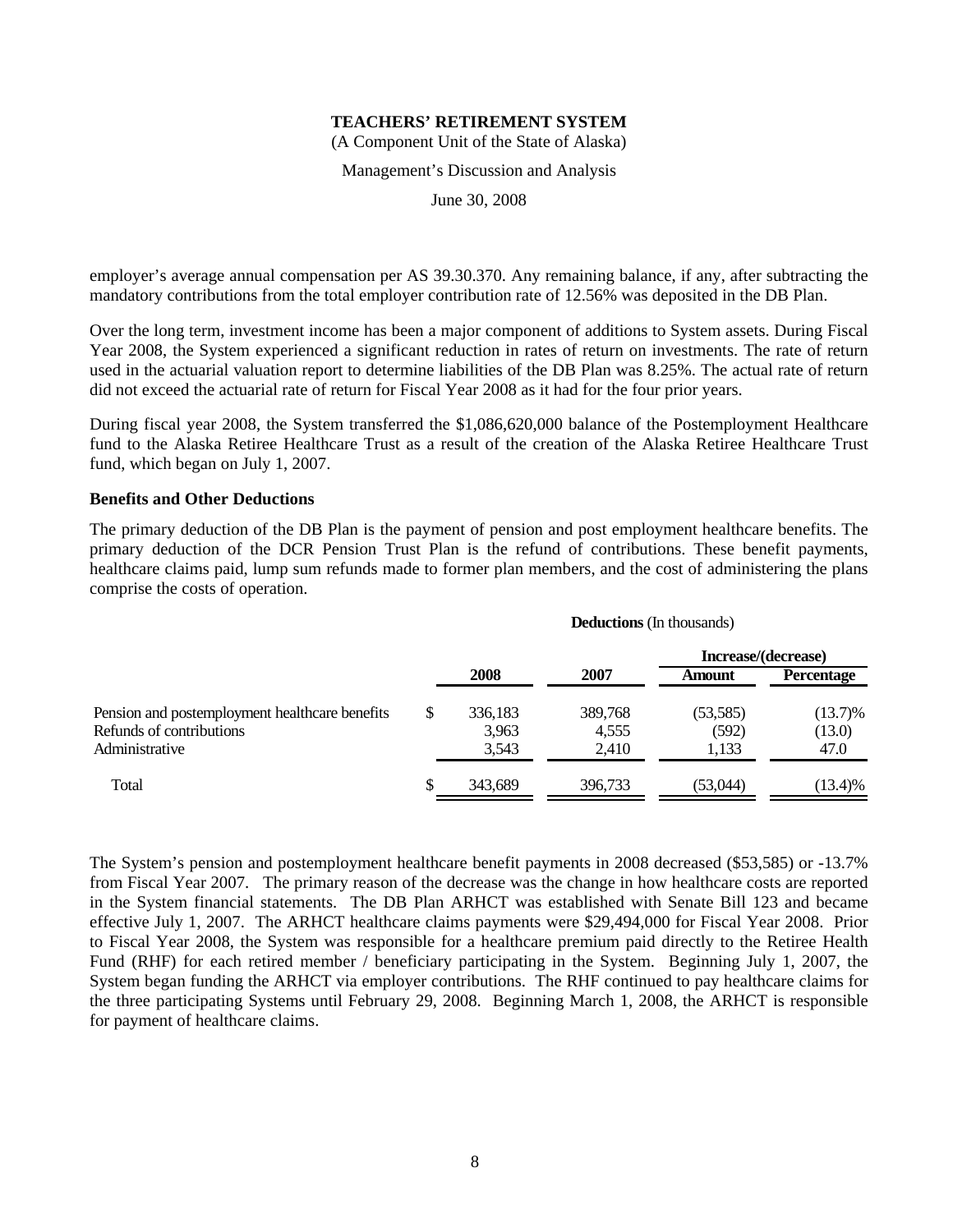(A Component Unit of the State of Alaska)

Management's Discussion and Analysis

June 30, 2008

#### **Funding**

Retirement benefits are financed by accumulations from employers, plan members, State of Alaska appropriations, and income earned on System investments.

- The contribution rates are determined by the consulting actuary and approved by the ARMB annually. The DCR Pension Trust Fund's employer contribution rate is established by Alaska Statute and the remaining contribution rates adopted by the ARMB, with the exception of the Healthcare Reimbursement Arrangement Plan amounts, which are calculated and approved by the Department.
- Plan member contributions are established by Alaska Statute 14.25.050 for the DB Plan and Alaska Statute 14.25.340 for the DCR Pension Trust Fund.
- Alaska Statute 14.25.085 requires that additional state contributions are required each July 1 or as soon after July 1 for the ensuing fiscal year that when combined with the total employer contributions is sufficient to pay the System's past service liability at the contribution rate adopted by the ARMB for that fiscal year.
- The ARMB works with an external consultant to determine the proper asset allocation strategy.

#### **Legislation**

During Fiscal Year 2008, the Twenty-Sixth Alaska State Legislature enacted three laws that affect the System:

- Senate Bill 125 establishes an employer contribution rate of 12.56 percent for all TRS employers.
- House Bill 310 appropriates \$206.3 million from the general fund to the Department of Administration for deposit in the System's defined benefit pension fund and retiree healthcare trust as partial payment of the participating employers' contributions for the fiscal year ending June 30, 2009. This appropriation is to fund the difference between the statutory required contribution established in Senate Bill 125 of 12.56 percent and the actuarially required contribution of 44.17 percent for Fiscal Year 2009.
- House Bill 13 authorizes the State of Alaska to issue pension obligation bonds to help reduce the Systems unfunded liability.

#### **Economic Conditions, Future Contribution Rates, and Status of Unfunded Liability**

The financial market environment continues to challenge investors. The ARMB continues to diversify the portfolio of the System to maintain an optimal risk/return ratio. The return on the DB Plan's investments failed to meet or exceed its' actuarially assumed return of 8.25%. Even with investment returns exceeding the actuarial rate of return, the DB Plan will continue to see an increase in employer actuarial determined contribution rates due to rising medical costs and past contribution shortfalls.

The consulting actuary recommended an increase from the System's contribution rate of 41.78% in Fiscal Year 2007 to 42.26% in Fiscal Year 2008. The ARMB adopted a contribution rate of 54.03% for Fiscal Year 2008, up 28.03 points from the Fiscal Year 2007 contribution rate of 26.00%. The statutory contribution rate remained 12.56% for fiscal years 2007 and 2008.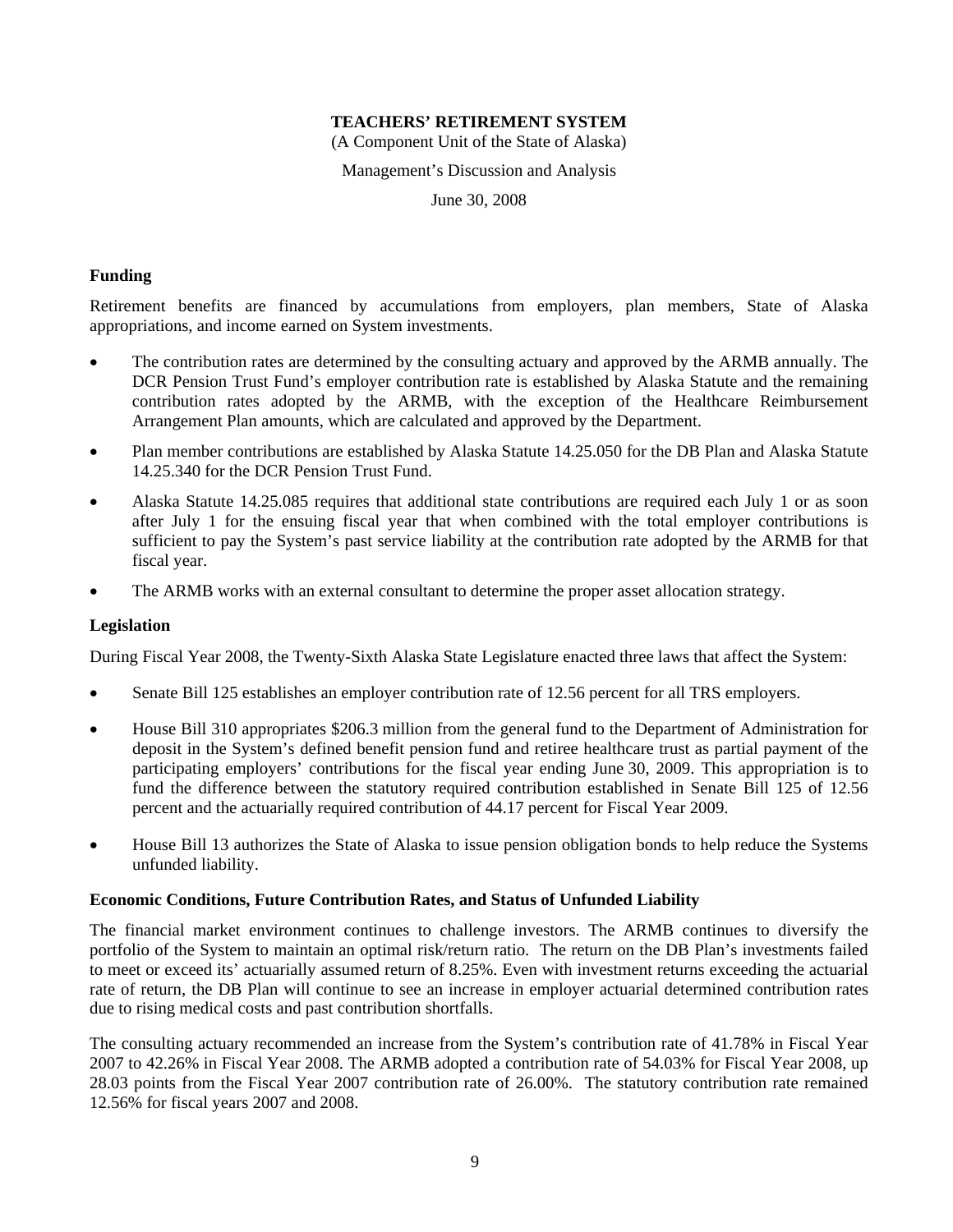(A Component Unit of the State of Alaska)

Management's Discussion and Analysis

June 30, 2008

The June 30, 2007, actuarial valuation for the DB Plan reported a funding ratio of 61.5% and an unfunded liability of \$2.7 billion.

For Fiscal Years 2008 and 2007, the DCR Pension Trust Fund's employer contribution rate was established at 7.00%. The DCR Pension Trust Fund retiree medical plan contribution rate was adopted by the ARMB to be 0.99% and 1.75% for Fiscal Years 2008 and 2007 respectively. The DCR Pension Trust Fund's occupational death and disability rate was established by Senate Bill 123 and approved by the ARMB for Fiscal Year 2008 to be 0.62%.

#### **Requests for Information**

This financial report is designed to provide a general overview of the finances for all those with interest in the finances. Questions concerning any of the information provided in this report or requests for additional financial information should be addressed to:

> Alaska Teachers' Retirement System Division of Retirement & Benefits, Accounting Section P.O. Box 110203 Juneau, Alaska 99811-0203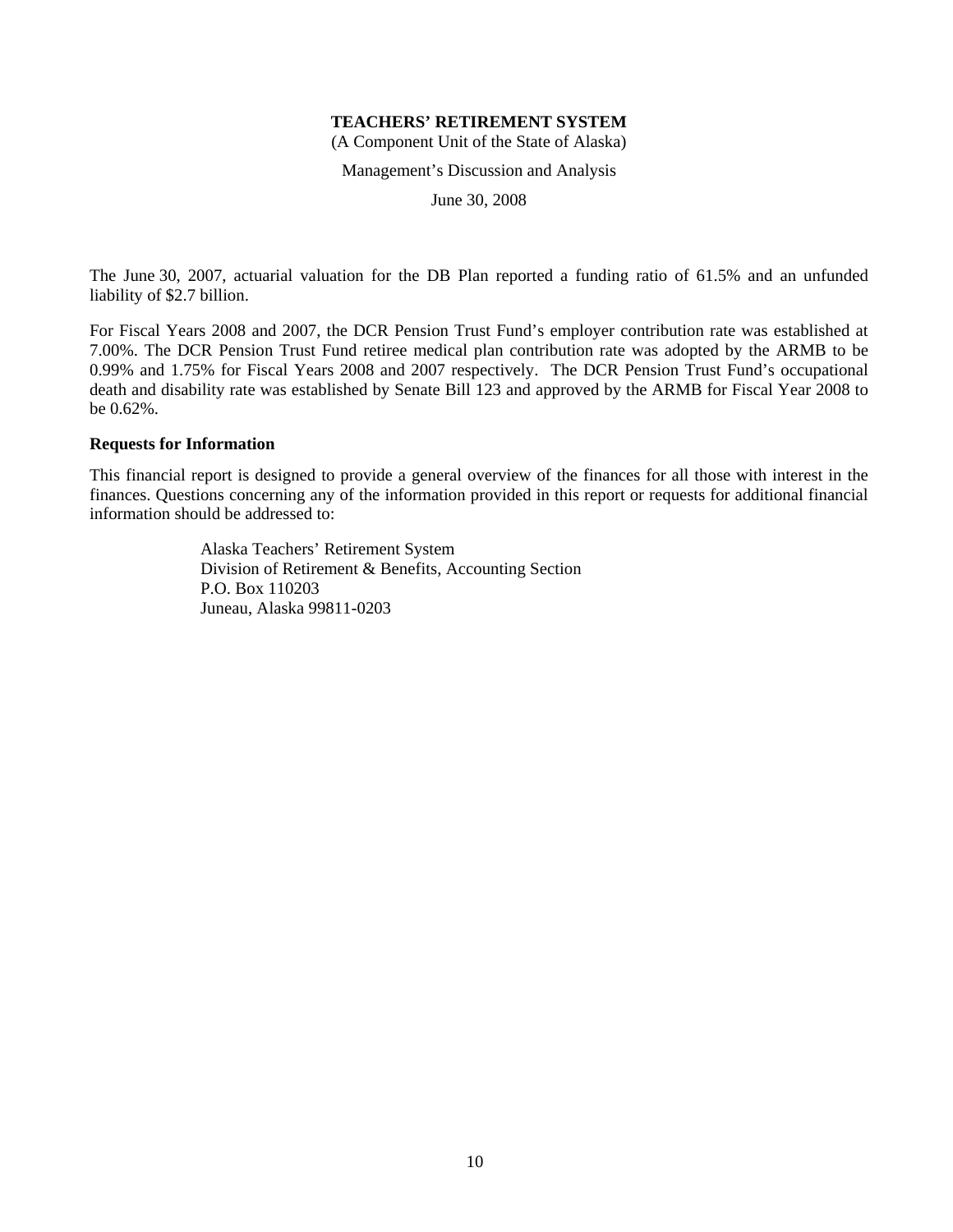Statement of Plan Net Assets

#### June 30, 2008

(In thousands)

|                                                                                                                |                          |                              | Defined benefit plan<br>2008       |           | Defined contribution pension trust plar<br>2008 |                                         |                                 |                                        |                                 |                               |
|----------------------------------------------------------------------------------------------------------------|--------------------------|------------------------------|------------------------------------|-----------|-------------------------------------------------|-----------------------------------------|---------------------------------|----------------------------------------|---------------------------------|-------------------------------|
|                                                                                                                | Pension                  | Postemployment<br>healthcare | Alaska retiree<br>healthcare trust | Total     | Participant<br>directed                         | Occupational<br>death and<br>disability | Retiree<br>medical plan         | Health<br>reimbursement<br>arrangement | <b>Total</b>                    | <b>SYSTEM</b><br><b>TOTAL</b> |
| Assets:                                                                                                        |                          |                              |                                    |           |                                                 |                                         |                                 |                                        |                                 |                               |
| Cash and cash equivalents (notes 3 and 5):<br>Short-term fixed income pool<br>\$.<br><b>Great West Account</b> | 4,303                    | 2,148                        | 7,838<br>$\overline{\phantom{0}}$  | 14,289    | 159<br>77                                       | 35<br>$\overline{\phantom{0}}$          | 108<br>$\overline{\phantom{m}}$ | 304<br>$\overline{\phantom{0}}$        | 606<br>77                       | 14,895<br>77                  |
| Total cash and cash equivalents                                                                                | 4,303                    | 2,148                        | 7,838                              | 14,289    | 236                                             | 35                                      | 108                             | 304                                    | 683                             | 14,972                        |
| Receivables:                                                                                                   |                          |                              |                                    |           |                                                 |                                         |                                 |                                        |                                 |                               |
| Contributions                                                                                                  | 3.196                    |                              | 1,714                              | 4.910     | 361                                             | 15                                      | 24                              | 70                                     | 470                             | 5,380                         |
| Due from State of Alaska General Fund                                                                          | 12,963                   |                              | 5,697                              | 18,660    | 639                                             | 26                                      | 42                              | 106                                    | 813                             | 19,473                        |
| Due from PERS Alaska Retiree Healthcare Trust                                                                  | $\overline{\phantom{0}}$ |                              | 64,996                             | 64,996    |                                                 |                                         |                                 | $\overline{\phantom{0}}$               | $\overline{\phantom{0}}$        | 64,996                        |
| Due from Retiree Health Fund                                                                                   |                          |                              | 754                                | 754       |                                                 |                                         |                                 |                                        |                                 | 754                           |
| Due from postemployment healthcare trust (note 6)                                                              |                          |                              | 1,086,620                          | 1,086,620 |                                                 |                                         |                                 |                                        |                                 | 1,086,620                     |
| Other account receivable                                                                                       | 5                        | $\overline{\phantom{a}}$     | 56                                 | 61        |                                                 |                                         |                                 |                                        | $\hspace{0.1mm}-\hspace{0.1mm}$ | 61                            |
| Total receivables                                                                                              | 16,164                   |                              | 1,159,837                          | 1,176,001 | 1,000                                           | 41                                      | 66                              | 176                                    | 1,283                           | 1,177,284                     |
|                                                                                                                |                          |                              |                                    |           |                                                 |                                         |                                 |                                        |                                 |                               |
| Investments (notes 3, 4, 5, and 8):                                                                            |                          |                              |                                    |           |                                                 |                                         |                                 |                                        |                                 |                               |
| Domestic equity pool                                                                                           | 1,471,637                | 55,250                       |                                    | 1,526,887 |                                                 |                                         |                                 |                                        |                                 | 1,526,887                     |
| Retirement fixed income pool                                                                                   | 465,421                  | 232,354                      |                                    | 697,775   |                                                 |                                         |                                 |                                        |                                 | 697,775                       |
| International equity pool                                                                                      | 460,525                  | 229,910                      |                                    | 690,435   |                                                 |                                         |                                 |                                        |                                 | 690,435                       |
| Real estate pool                                                                                               | 387,754                  | 193,580                      |                                    | 581,334   |                                                 |                                         |                                 |                                        |                                 | 581,334                       |
| International fixed income pool                                                                                | 65,454                   | 32,677                       |                                    | 98,131    |                                                 |                                         |                                 |                                        |                                 | 98,131                        |
| Private equity pool                                                                                            | 264,967                  | 132,280                      |                                    | 397,247   |                                                 |                                         |                                 |                                        |                                 | 397,247                       |
| Emerging markets equity pool                                                                                   | 87,448                   | 43,657                       |                                    | 131,105   |                                                 |                                         |                                 |                                        |                                 | 131,105                       |
| Other investments pool                                                                                         | 105,612                  | 52,725                       |                                    | 158,337   |                                                 |                                         |                                 |                                        |                                 | 158,337                       |
| High yield pool                                                                                                | 77,597                   | 38,739                       |                                    | 116,336   |                                                 |                                         |                                 |                                        | $\overline{\phantom{a}}$        | 116,336                       |
| Absolute return pool                                                                                           | 129,720                  | 64,761                       |                                    | 194,481   |                                                 |                                         |                                 |                                        |                                 | 194,481                       |
| Treasury inflation protection pool                                                                             | 17,105                   | 8,539                        |                                    | 25,644    |                                                 | 33                                      | 110                             | 276                                    | 419                             | 26,063                        |
| Collective investment funds, at fair value:                                                                    |                          |                              |                                    |           |                                                 |                                         |                                 |                                        |                                 |                               |
| Participant directed                                                                                           |                          |                              |                                    |           | 12,883                                          |                                         |                                 |                                        | 12,883                          | 12,883                        |
| Common trust funds                                                                                             |                          |                              | 86,424                             | 86,424    |                                                 |                                         | $\overline{\phantom{a}}$        |                                        |                                 | 86,424                        |
| ERISA commingled and mutual funds                                                                              |                          |                              |                                    |           |                                                 | 291                                     | 962                             | 2,420                                  | 3,673                           | 3,673                         |
| Total investments                                                                                              | 3,533,240                | 1,084,472                    | 86,424                             | 4,704,136 | 12,883                                          | 324                                     | 1,072                           | 2,696                                  | 16,975                          | 4,721,111                     |
| Loans and mortgages, net of allowance for                                                                      |                          |                              |                                    |           |                                                 |                                         |                                 |                                        |                                 |                               |
| loan losses of \$1 for 2008                                                                                    | 17                       |                              |                                    | 17        |                                                 |                                         |                                 |                                        | $\overline{\phantom{a}}$        | 17                            |
| Total assets                                                                                                   | 3,553,724                | 1,086,620                    | 1,254,099                          | 5,894,443 | 14,119                                          | 400                                     | 1,246                           | 3,176                                  | 18,941                          | 5,913,384                     |
| Liabilities:                                                                                                   |                          |                              |                                    |           |                                                 |                                         |                                 |                                        |                                 |                               |
| Accrued expenses                                                                                               | 2,926                    |                              | 526                                | 3,452     | 65                                              |                                         |                                 |                                        | 65                              | 3,517                         |
| Due to Alaska Retiree Healthcare Trust - TRS (note 6)                                                          | $\overline{\phantom{0}}$ | 1,086,620                    | $\overbrace{\qquad \qquad }$       | 1,086,620 | $\overline{\phantom{0}}$                        |                                         |                                 |                                        | $\overbrace{\phantom{1232211}}$ | 1,086,620                     |
| <b>Total liabilities</b>                                                                                       | 2,926                    | 1,086,620                    | 526                                | 1,090,072 | 65                                              |                                         |                                 |                                        | 65                              | 1,090,137                     |
| Commitment and contingencies (note 8)                                                                          |                          |                              |                                    |           |                                                 |                                         |                                 |                                        |                                 |                               |
| Net assets held in trust for pension and                                                                       |                          |                              |                                    |           |                                                 |                                         |                                 |                                        |                                 |                               |
| postemployment healthcare benefits                                                                             | \$3,550,798              |                              | 1,253,573                          | 4,804,371 | 14.054                                          | 400                                     | 1,246                           | 3,176                                  | 18,876                          | 4,823,247                     |
|                                                                                                                |                          |                              |                                    |           |                                                 |                                         |                                 |                                        |                                 |                               |

See accompanying notes to financial statements.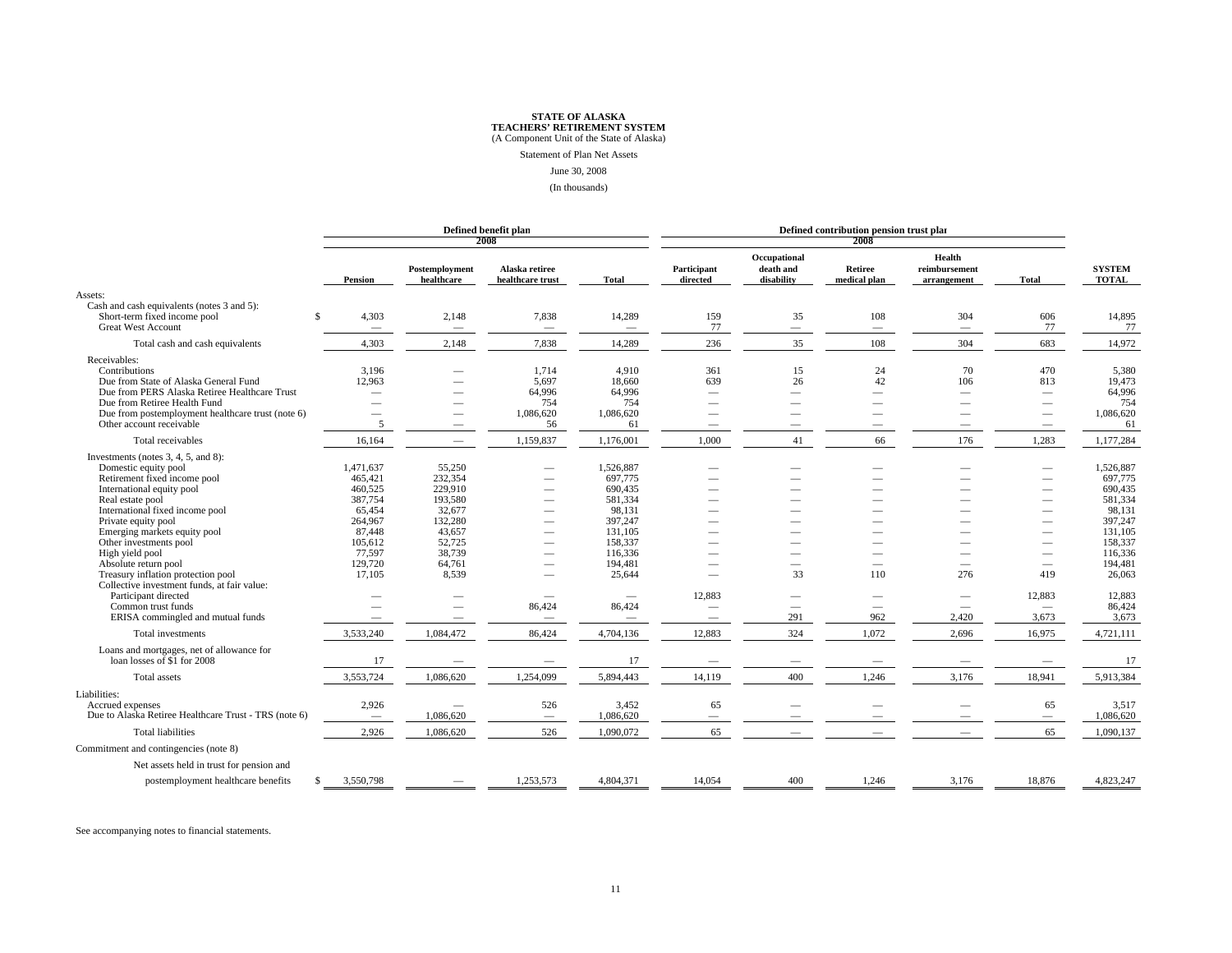Statement of Changes in Plan Net Assets

#### Year ended June 30, 2008

(In thousands)

|                                                                                                                                              | Defined benefit plan<br>2008          |                                 |                                                       |                                      | Defined contribution pension trust plan<br>2008 |                                         |                         |                                                               |                                            |                                       |
|----------------------------------------------------------------------------------------------------------------------------------------------|---------------------------------------|---------------------------------|-------------------------------------------------------|--------------------------------------|-------------------------------------------------|-----------------------------------------|-------------------------|---------------------------------------------------------------|--------------------------------------------|---------------------------------------|
|                                                                                                                                              | Pension                               | Postemployment<br>healthcare    | Alaska retiree<br>healthcare trust                    | Total                                | Participant<br>directed                         | Occupational<br>death and<br>disability | Retiree<br>medical plan | Health<br>reimbursement<br>arrangement                        | <b>Total</b>                               | <b>SYSTEM</b><br><b>TOTAL</b>         |
| Additions:<br>Contributions:                                                                                                                 |                                       |                                 |                                                       |                                      |                                                 |                                         |                         |                                                               |                                            |                                       |
| Employers<br>$\mathbb{S}$<br>Plan members<br>Employer legislative relief                                                                     | 31.313<br>54,121<br>111,237           |                                 | 43,697<br>111<br>158,755                              | 75,010<br>54,232<br>269,992          | 4,717<br>5,347<br>$\overline{\phantom{m}}$      | 408<br>-<br>-                           | 651<br>-                | 2,127<br>$\overline{\phantom{a}}$<br>$\overline{\phantom{a}}$ | 7,903<br>5,347<br>$\overline{\phantom{m}}$ | 82.913<br>59,579<br>269,992           |
| Total contributions                                                                                                                          | 196,671                               |                                 | 202,563                                               | 399,234                              | 10,064                                          | 408                                     | 651                     | 2,127                                                         | 13,250                                     | 412,484                               |
| Investment income:<br>Net appreciation (depreciation) in fair value (note 3)<br>Interest<br><b>Dividends</b><br>Net recognized loan recovery | (315, 129)<br>58,061<br>126,385<br>11 | -                               | (8,870)<br>2,386<br>1,166<br>$\overline{\phantom{a}}$ | (323,999)<br>60,447<br>127,551<br>11 | (1,579)<br>340<br>$\qquad \qquad$               | (10)<br>$\overline{c}$<br>-             | (51)<br>53<br>3<br>-    | (116)<br>184<br>$\overline{7}$<br>$\overline{\phantom{a}}$    | (1,756)<br>579<br>10<br>$\qquad \qquad -$  | (325, 755)<br>61,026<br>127,561<br>11 |
| Total investment income (loss)                                                                                                               | (130,672)                             | $\overline{\phantom{0}}$        | (5,318)                                               | (135,990)                            | (1,239)                                         | (8)                                     | 5                       | 75                                                            | (1,167)                                    | (137, 157)                            |
| Less investment expense                                                                                                                      | 10,544                                |                                 |                                                       | 10,544                               |                                                 |                                         |                         |                                                               | $\qquad \qquad -$                          | 10,544                                |
| Net investment income (loss)<br>before securities lending                                                                                    | (141, 216)                            |                                 | (5,318)                                               | (146, 534)                           | (1,239)                                         | (8)                                     | 5                       | 75                                                            | (1,167)                                    | (147,701)                             |
| Securities lending income (note 5)<br>Less securities lending expenses (note 5)                                                              | 17,913<br>15,979                      |                                 |                                                       | 17,913<br>15,979                     | $\overline{\phantom{0}}$                        |                                         |                         |                                                               | -                                          | 17,913<br>15,979                      |
| Net income from securities lending activities                                                                                                | 1,934                                 |                                 |                                                       | 1,934                                | $\overline{\phantom{0}}$                        |                                         |                         |                                                               |                                            | 1,934                                 |
| Net investment income (loss)                                                                                                                 | (139, 282)                            | -                               | (5,318)                                               | (144, 600)                           | (1,239)                                         | (8)                                     | 5                       | 75                                                            | (1,167)                                    | (145,767)                             |
| Transfer from postemployment healthcare fund                                                                                                 |                                       |                                 |                                                       |                                      |                                                 |                                         |                         |                                                               |                                            |                                       |
| (note 6)                                                                                                                                     |                                       |                                 | 1,086,620                                             | 1,086,620                            |                                                 |                                         |                         |                                                               |                                            | 1,086,620                             |
| Other:<br>Other                                                                                                                              | 34                                    |                                 |                                                       | 34                                   |                                                 |                                         |                         |                                                               |                                            | 34                                    |
| Total additions                                                                                                                              | 57,423                                |                                 | 1,283,865                                             | 1,341,288                            | 8,825                                           | 400                                     | 656                     | 2,202                                                         | 12,083                                     | 1,353,371                             |
| Deductions:<br>Pension and postemployment benefits<br>Refunds of contributions<br>Administrative                                             | 306,689<br>3,761<br>2,669             | -                               | 29,494<br>798                                         | 336,183<br>3,761<br>3,467            | $\overbrace{\qquad \qquad }$<br>202<br>76       | -                                       |                         |                                                               | $\overline{\phantom{m}}$<br>202<br>76      | 336,183<br>3,963<br>3,543             |
| Total deductions                                                                                                                             | 313,119                               | $\hspace{0.1mm}-\hspace{0.1mm}$ | 30,292                                                | 343,411                              | 278                                             |                                         |                         |                                                               | 278                                        | 343,689                               |
| Transfer to Alaska Retiree Healthcare Trust (note 6)                                                                                         | $\overline{\phantom{0}}$              | 1,086,620                       |                                                       | 1,086,620                            | $\overbrace{\qquad \qquad }$                    |                                         |                         |                                                               |                                            | 1,086,620                             |
| Net increase (decrease)                                                                                                                      | (255, 696)                            | (1,086,620)                     | 1,253,573                                             | (88, 743)                            | 8,547                                           | 400                                     | 656                     | 2,202                                                         | 11,805                                     | (76,938)                              |
| Net assets held in trust for pension and postemployment<br>healthcare benefits:                                                              |                                       |                                 |                                                       |                                      |                                                 |                                         |                         |                                                               |                                            |                                       |
| Balance, beginning of year                                                                                                                   | 3,806,494                             | 1,086,620                       |                                                       | 4,893,114                            | 5,507                                           |                                         | 590                     | 974                                                           | 7,071                                      | 4,900,185                             |
| Balance, end of year<br>-\$                                                                                                                  | 3,550,798                             |                                 | 1,253,573                                             | 4,804,371                            | 14,054                                          | 400                                     | 1,246                   | 3,176                                                         | 18,876                                     | 4,823,247                             |

See accompanying notes to financial statements.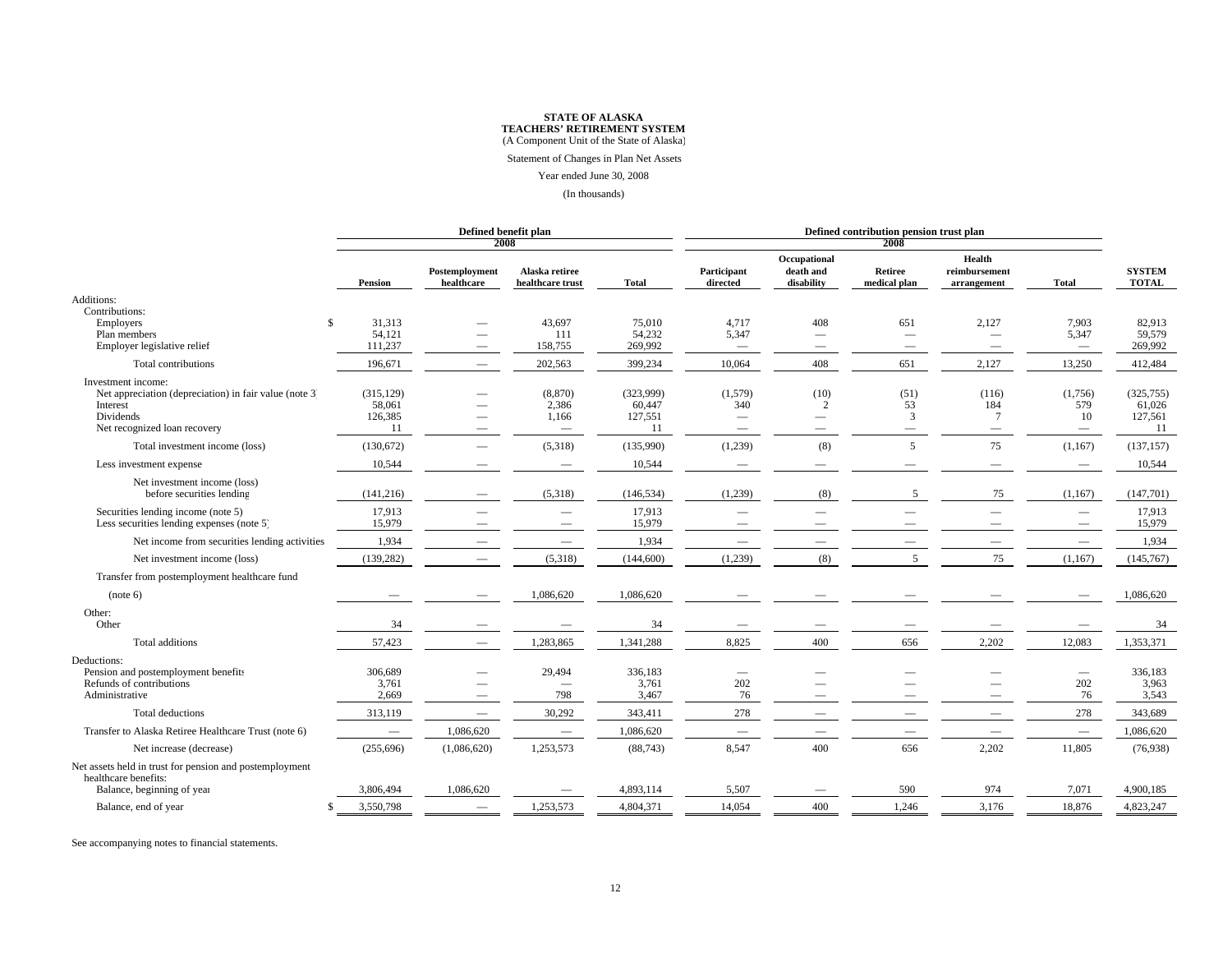Notes to Financial Statements

June 30, 2008

#### **(1) Description**

The following brief description of the State of Alaska Teachers' Defined Benefit Retirement System (TRS) Defined Benefit Retirement Pension and Postemployment Healthcare Plan (DB) and Defined Contribution Retirement Trust Fund (DCR). TRS is a Component Unit of the State of Alaska. The DCR Plan consists of a Participant Directed Fund, Retiree Medical Fund, Health Reimbursement Arrangement Fund, and Occupational Death and Disability Fund. Members should refer to the System agreement for more complete information then that noted in the notes to the financial statements.

At June 30, the number of participating local government employers was:

|                  | 2008 | 2007 |
|------------------|------|------|
| State of Alaska  |      |      |
| School districts | 53   | 53   |
| Other            | 4    |      |
|                  | 58   | 58   |

Inclusion in the DB Plan and DCR Pension Trust Fund is a condition of employment for permanent school district, University of Alaska and State Department of Education employees who meet the eligibility requirements for participation.

## **Defined Benefit Retirement Plan**

## *General*

The DB Plan is a defined benefit, cost–sharing, multiple employer plan within the System established and administered by the State of Alaska (State) to provide pension and postemployment healthcare benefits for teachers and other eligible members. Benefit and contribution provisions are established by State law and may be amended only by the State Legislature. The DB Plan is a plan within the System, which includes the DB Retirement Pension Trust Fund and Alaska Retiree Healthcare Trust Fund. TRS is a component unit of the State financial reporting entity and is included in the State's Comprehensive Annual Financial Report as a pension trust fund. With the passage of Senate Bill 141, the TRS DB Plan is closed to all new members effective July 1, 2006.

Senate Bill 123 was passed during the 2007 legislative session and created the Alaska Retiree Healthcare Trust (ARHCT). The ARHCT fund was established and effective July 1, 2007.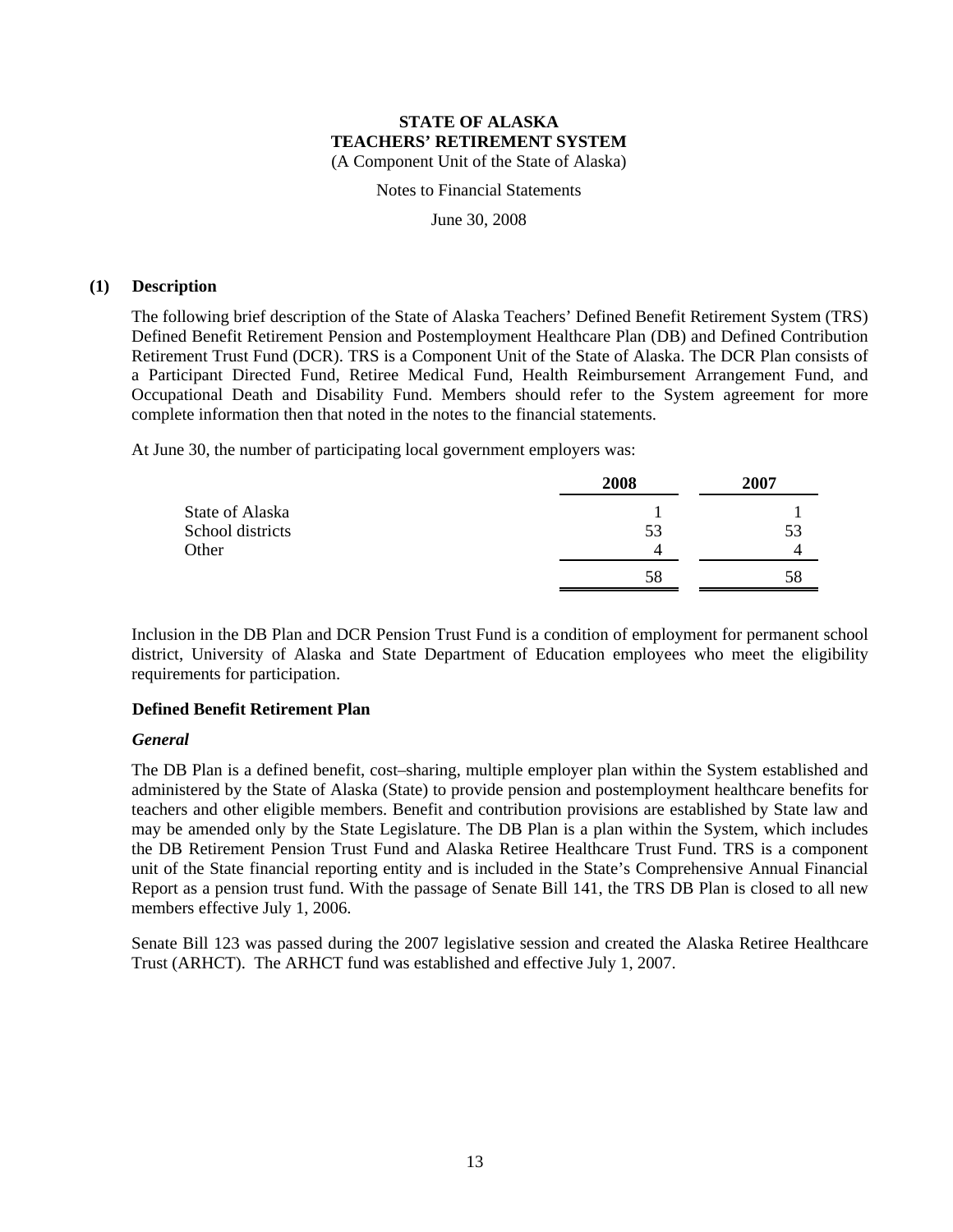Notes to Financial Statements

June 30, 2008

At June 30, DB Plan's membership consisted of:

|                                                                                                                | 2008           | 2007           |
|----------------------------------------------------------------------------------------------------------------|----------------|----------------|
| Retirees and beneficiaries currently receiving benefits<br>Terminated plan members entitled to future benefits | 9,992<br>794   | 9,669<br>814   |
|                                                                                                                | 10,786         | 10,483         |
| Active plan members:<br>Vested<br>Nonvested                                                                    | 5,678<br>3,004 | 5,632<br>3,624 |
|                                                                                                                | 8,682          | 9,256          |
|                                                                                                                | 19,468         | 19,739         |

## *Pension Benefits*

Vested members hired prior to July 1, 1990, are entitled to pension benefits beginning at normal retirement age, fifty–five, or early retirement age, fifty. For members hired after June 30, 1990, the normal and early retirement ages are sixty and fifty–five, respectively. Members may also retire at any age and receive a normal benefit when they accumulate the required credited service.

The normal annual pension benefit is based on years of service and average base salary. The average base salary is based upon the members' three highest contract years' salaries.

The benefit related to all years of credited service prior to July 1, 1990 and for years of service through a total of twenty years is equal to 2% of the employee's average base salary. The benefit for each year over twenty years of service subsequent to June 30, 1990, is equal to 2–1/2% of the employee's base salary.

Minimum benefits for members eligible for retirement are \$25 per month for each year of credited service.

Married members must receive their benefits in the form of a joint and survivor annuity unless their spouse consents to another form of benefit or benefits are payable under the 1% supplemental contributions provision.

The DB Plan has two types of post–retirement pension adjustments (PRPA). The automatic PRPA is issued annually to all eligible benefit recipients when the cost of living increases in the previous calendar year. The automatic PRPA increase is paid beginning July 1 of each year. The discretionary PRPA may be granted to eligible recipients by the DB Plan's administrator, if the cost of living in the previous calendar year rises and the financial condition of the DB Plan's permits. If both an automatic and discretionary PRPA are granted, and a retiree is eligible for both adjustments, the one that provides the retiree the greater increase will be paid.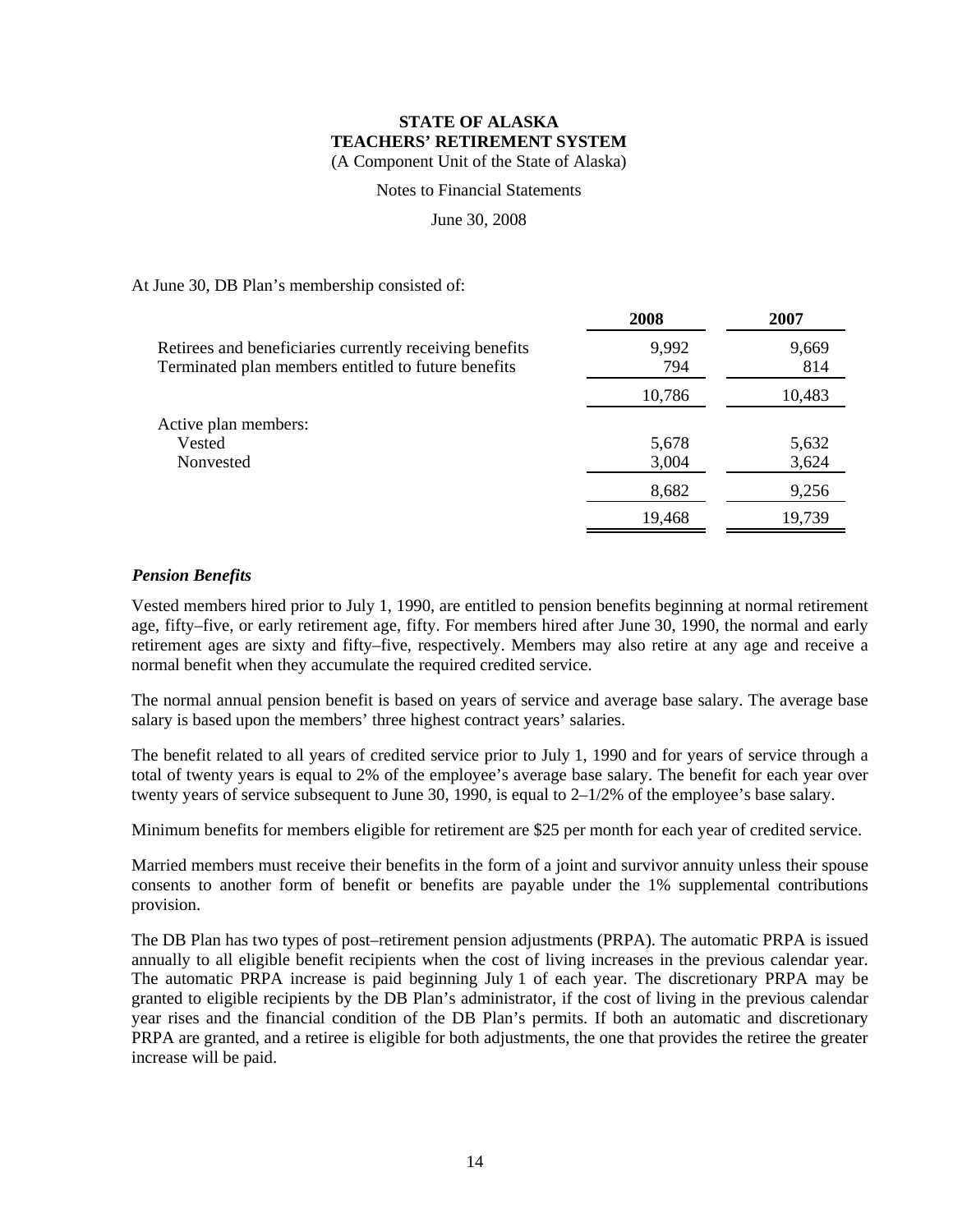Notes to Financial Statements

June 30, 2008

#### *Postemployment Healthcare Benefits*

When pension benefits begin, major medical benefits are provided without cost to (1) all members first hired before July 1, 1990, (2) members hired after July 1, 1990 with 25 years of membership service, and (3) members who are disabled or age sixty or older, regardless of their initial hire dates. Members first hired after June 30, 1990, may receive major medical benefits prior to age sixty by paying premiums.

Prior to July 1, 1997, postemployment healthcare benefits were provided by the payment of premiums to an insurance company. Beginning July 1, 1997, the Retiree Health Fund (RHF), a pension trust fund of the State, was established. The RHF is self–funded and provides major medical coverage to retirees of the DB Plan. Retirees of three other State administered retirement Systems also participate in the RHF. The DB Plan, along with the other participating plans, retains the risk of loss of allowable claims. The RHF issues a publicly available financial report which may be obtained by writing to the State of Alaska, Department of Administration, Division of Retirement and Benefits, P.O. Box 110203, Juneau, Alaska, 99811–0203 or by calling (907) 465–4460.

Beginning July 1, 2007, the Alaska Retiree Healthcare Trust (ARHCT), a healthcare trust fund of the State, was established. The ARHCT is self-funded and provides major medical coverage to retirees of the System. The System retains the risk of loss of allowable claims for eligible members. The ARHCT began paying member healthcare claims on March 1, 2008. Prior to that, healthcare claims were paid for by the RHF.

## *Death Benefits*

When benefits are payable under the 1% supplemental contribution provision, the DB Plan member's spouse is eligible for a spouse's pension if there is/are no dependent child(ren). If there is/are dependent child(ren), a survivor's allowance may be payable to the DB Plan member's spouse, or guardian of the dependent child(ren). The amount of the pension or allowance is determined by the DB Plan member's base salary. DB Plan members first hired after June 30, 1982, are not eligible to participate in this provision.

If an active DB Plan member dies from occupational causes, the spouse may receive a monthly pension from the DB Plan. When death is due to occupational causes and there is no surviving spouse, the DB Plan member's dependent child(ren) may receive a monthly pension until they are no longer dependents. If the member does not have a spouse or dependent children at the time of death, a lump sum death benefit is payable to the named beneficiary(ies). The amount of the occupational death pension is 40% of the member's base salary at the time of death. The amount of the occupational death pension changes on the date the DB Plan member's normal retirement would have occurred if the DB Plan member had lived. The new benefit is based on the DB Plan member's average base salary at the time of death and the credited service that would have accrued had the DB Plan member lived and continued to work until normal retirement. If benefits are payable under the 1% supplemental contribution provision, benefits are not payable under this provision. If the death was from nonoccupational causes, and the DB Plan member was vested, the spouse may receive a monthly 50% joint and survivor option benefit based on the member's credited service and average base salary at the time of death. If the DB Plan member is not married or vested, a lump sum death benefit is payable to the named beneficiary(ies).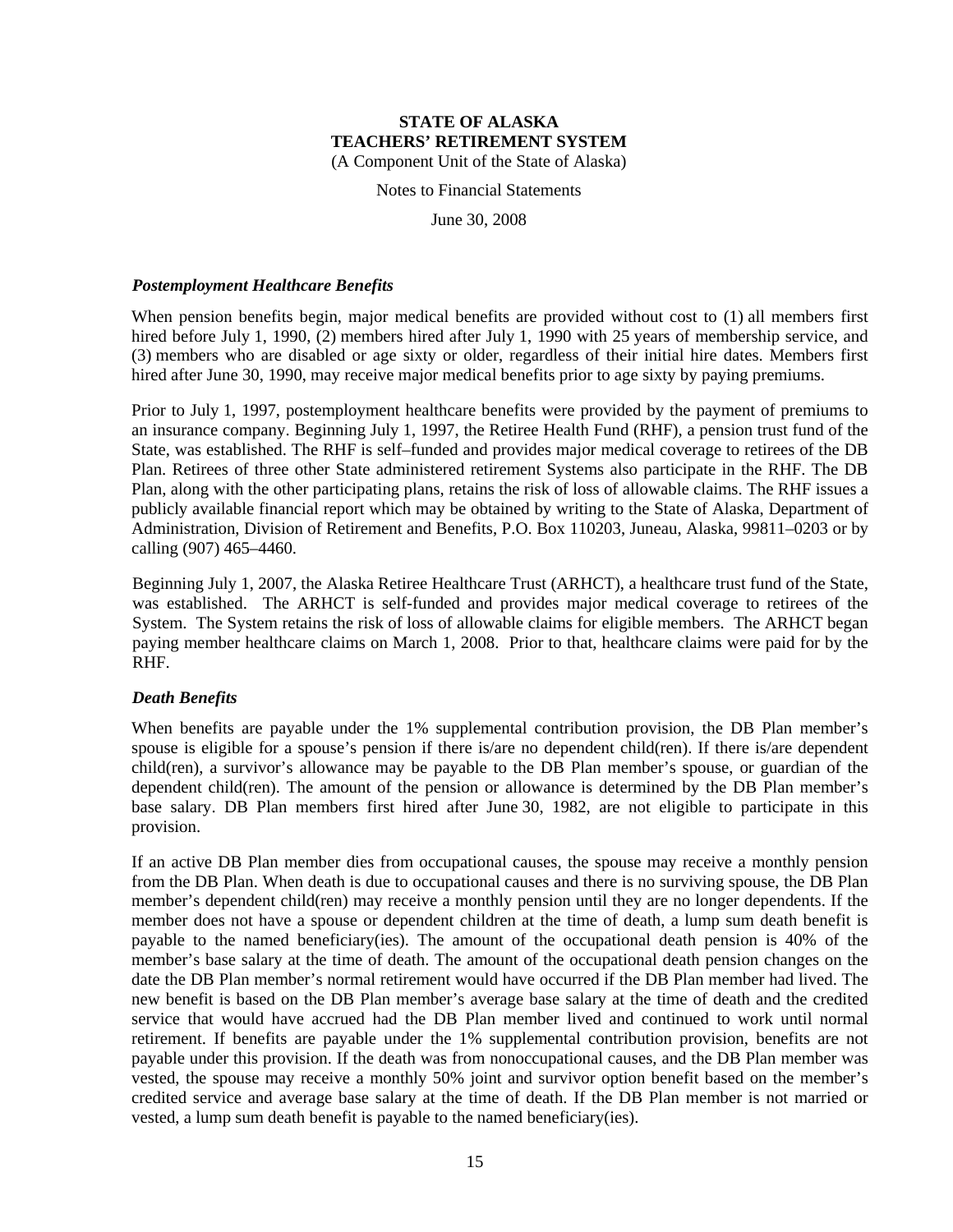Notes to Financial Statements

June 30, 2008

#### *Disability Benefits*

If a DB Plan member has been in membership service for five or more years for which contributions have been made, is not eligible for normal retirement benefits and becomes permanently disabled, the DB Plan member is entitled to a monthly benefit. The annual disability benefit is equal to 50% of the base salary at the time of the disability plus an additional 10% of his/her base salary for each dependent child up to a maximum of four children. At normal retirement age, a disabled System member receives normal retirement benefits.

## *Contributions*

#### **DB Plan Member Contributions**

The DB Plan members contribute 8.65% of their base salary as required by statute. The DB Plan's member contributions are deducted before federal tax is withheld. Eligible DB Plan members contribute an additional 1% of their salary under the supplemental contribution provision. Contributions are collected by employers and remitted to the DB Plan. DB Plan member contributions earn interest at the rate of 4.5% per annum, compounded annually.

#### **Employer Contributions**

The DB Plan's funding policy provides for periodic employer contributions at actuarially determined rates that, expressed as a percent of annual covered payroll, are sufficient to accumulate assets to pay both pension and postemployment healthcare benefits when due. Employer contribution rates are determined using the entry age normal actuarial cost method of funding. The DB Plan uses the level percentage of pay method to amortize the unfunded liability over a twenty–five year fixed period. Employer contributions are accumulated in both the pension and the healthcare funds based on the approved contribution rate for the fiscal year.

#### **Contributions from the State of Alaska**

Alaska Statute 14.25.085 requires that additional state contributions are required each July 1 or as soon after July 1 for the ensuing fiscal year that when combined with the total employer contributions is sufficient to pay the System's past service liability at the contribution rate adopted by the ARMB for that fiscal year.

#### *Refunds*

DB Plan member contributions may be voluntarily or, under certain circumstances, involuntarily refunded to the employee or a garnishing agency sixty days after termination of employment. Voluntary refund rights are forfeited on July 1 following the member's 75th birthday or within fifty years of the member's last termination date. Members who have had contributions refunded forfeit all retirement benefits, including postemployment healthcare benefits. Members are allowed to reinstate refunded service due to involuntary refunds by repaying the total involuntary refunded balance and accrued interest. Members are allowed to reinstate voluntarily refunded service by repaying the voluntarily refunded balance and accrued interest, as long as they re–establish an employee relationship with a participating DB Plan employer before July 1, 2010. Members who have not re–established an employee relationship with a participating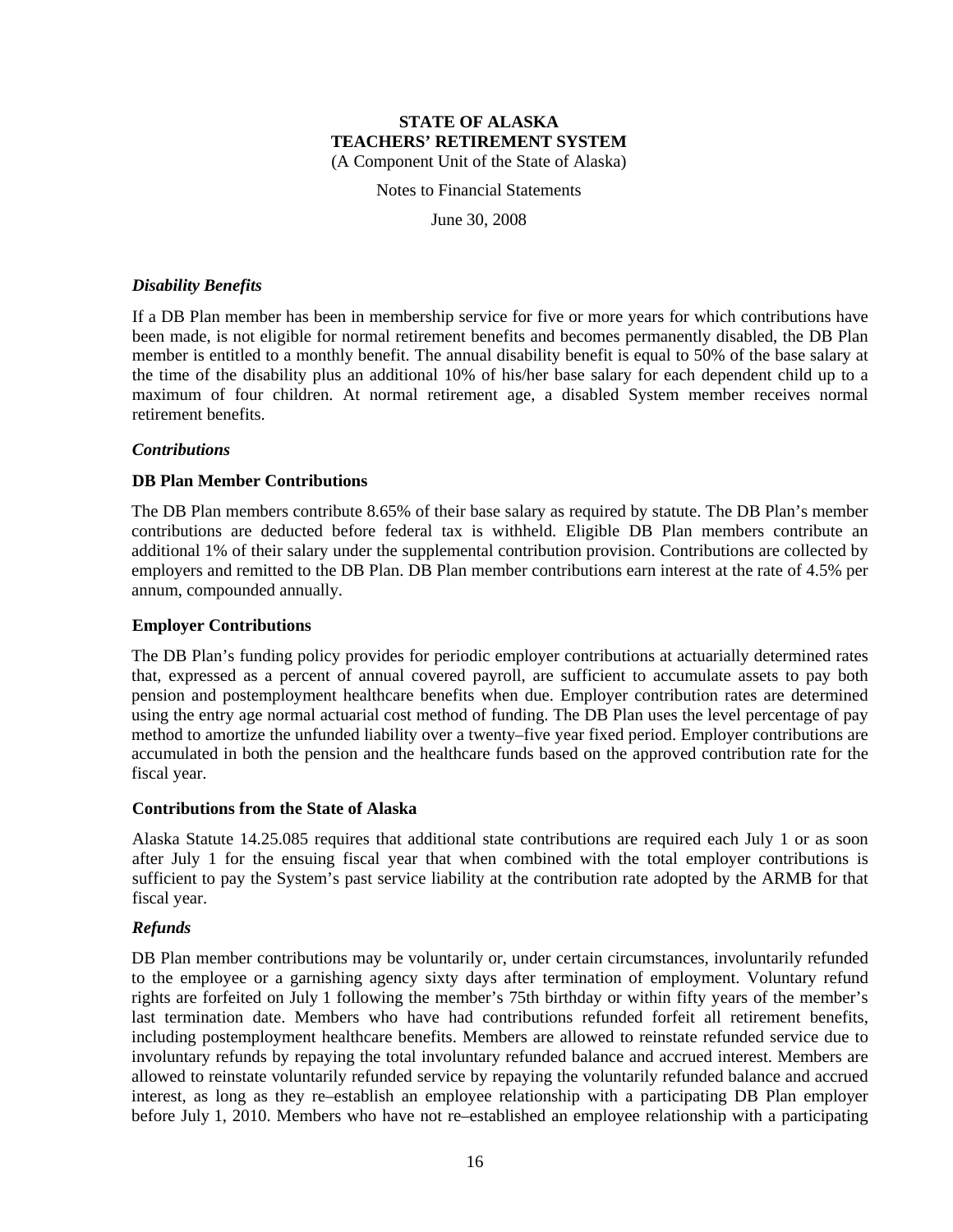Notes to Financial Statements

June 30, 2008

DB Plan employer by June 30, 2010, will not be eligible to reinstate voluntarily refunded service and will forfeit any claim to DB Plan membership rights. Balances refunded to members accrue interest at the rate of 7.0% per annum, compounded semiannually.

#### *Administrative Costs*

Administrative costs are financed through investment earnings.

#### *Due From (to) State of Alaska General Fund*

Amounts due from (to) the State of Alaska General Fund represent the net difference between amounts paid by the DB Plan on behalf of others and amounts paid by others on behalf of the DB Plan.

#### **DCR Pension Trust Fund**

#### *General*

The DCR Pension Trust Fund is a defined contribution, cost-sharing, multiple employer public employee retirement plan within TRS established and administrated by the State of Alaska (State) to provide pension and postemployment healthcare benefits for eligible employees. Benefits and contribution provisions are established by State law and may be amended only by the State Legislature. The DCR Pension Trust Fund was created by State of Alaska Statutes effective July 1, 2006. A defined contribution plan is a plan in which savings are accumulated in an individual retirement account for the exclusive benefit of the member or beneficiaries.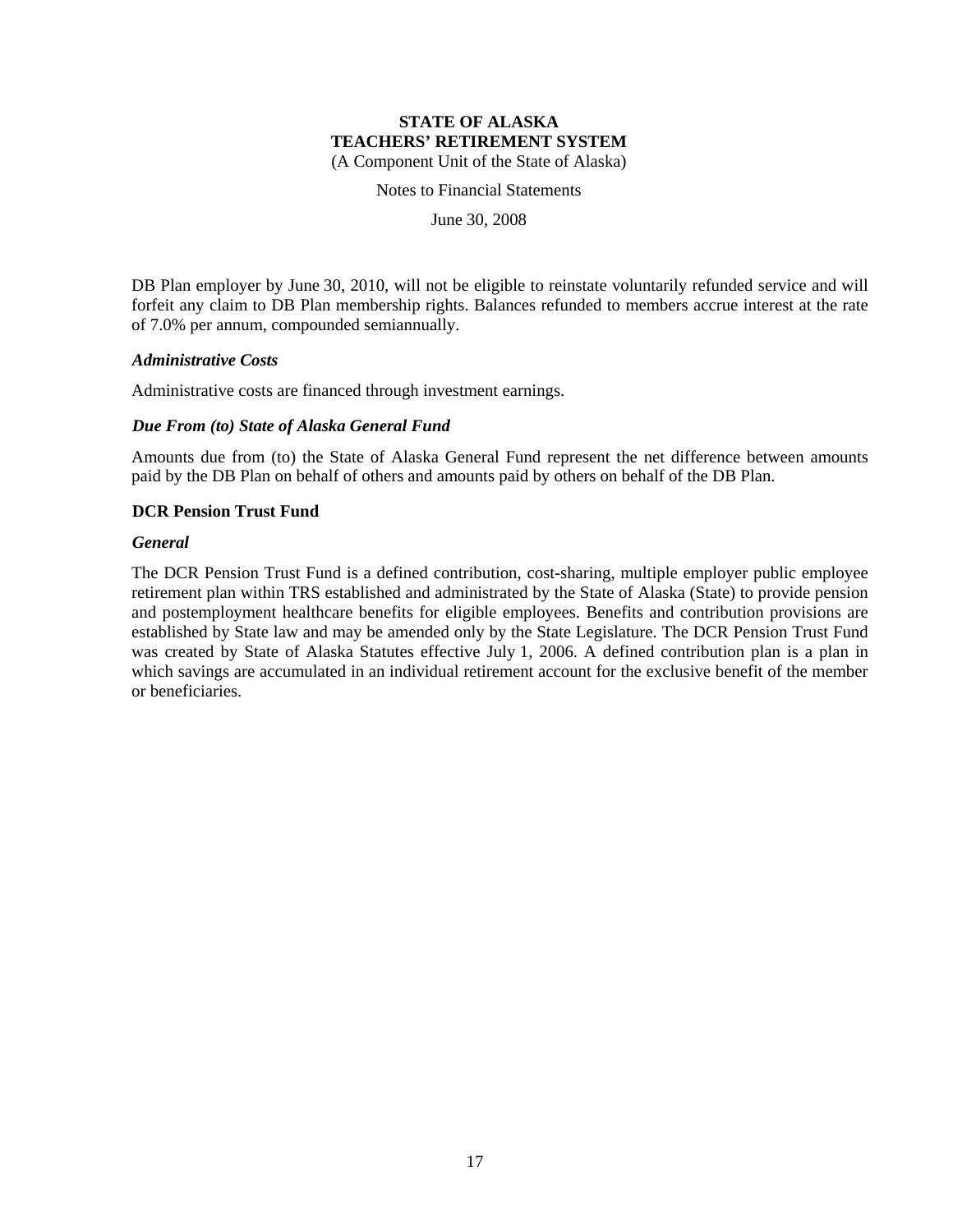Notes to Financial Statements

#### June 30, 2008

#### At June 30, DCR Pension Trust Fund membership consisted of:

|                                                           | 400ò  |
|-----------------------------------------------------------|-------|
| Retirees and beneficiaries currently receiving benefits   |       |
| Terminated plan members entitled to future benefits:      |       |
| 25% Vested                                                | 77    |
| 50% Vested                                                |       |
| 75% Vested                                                |       |
| 100% Vested                                               | 3     |
| Total terminated plan members entitled to future benefits | 81    |
| Total current and future benefits                         | 81    |
| Active plan members:                                      |       |
| 25% Vested                                                | 378   |
| 50% Vested                                                | 2     |
| 75% Vested                                                |       |
| 100% Vested                                               | 5     |
| Nonvested                                                 | 818   |
| Total active plan members                                 | 1,203 |
|                                                           | 1,284 |

**2008**

#### *Pension Benefits*

A participating member is immediately and fully vested in that member's contributions and related earnings. A member shall be fully vested in the employer contributions made on that member's behalf, and related earnings, after five years of service. A member is partially vested in the employer contributions made on that member's behalf, and the related earnings, in the ratio of a) 25% with two years of service, b) 50% with three years of service; c) 75% with four years of service; and d) 100% with five years of service.

#### *Postemployment Healthcare Benefits*

Major medical benefits available to eligible persons are access to the retiree major medical insurance plan and to the health reimbursement arrangement plan. Access to the retiree major medical insurance plan means that an eligible person may not be denied insurance coverage except for failure to pay the required premium.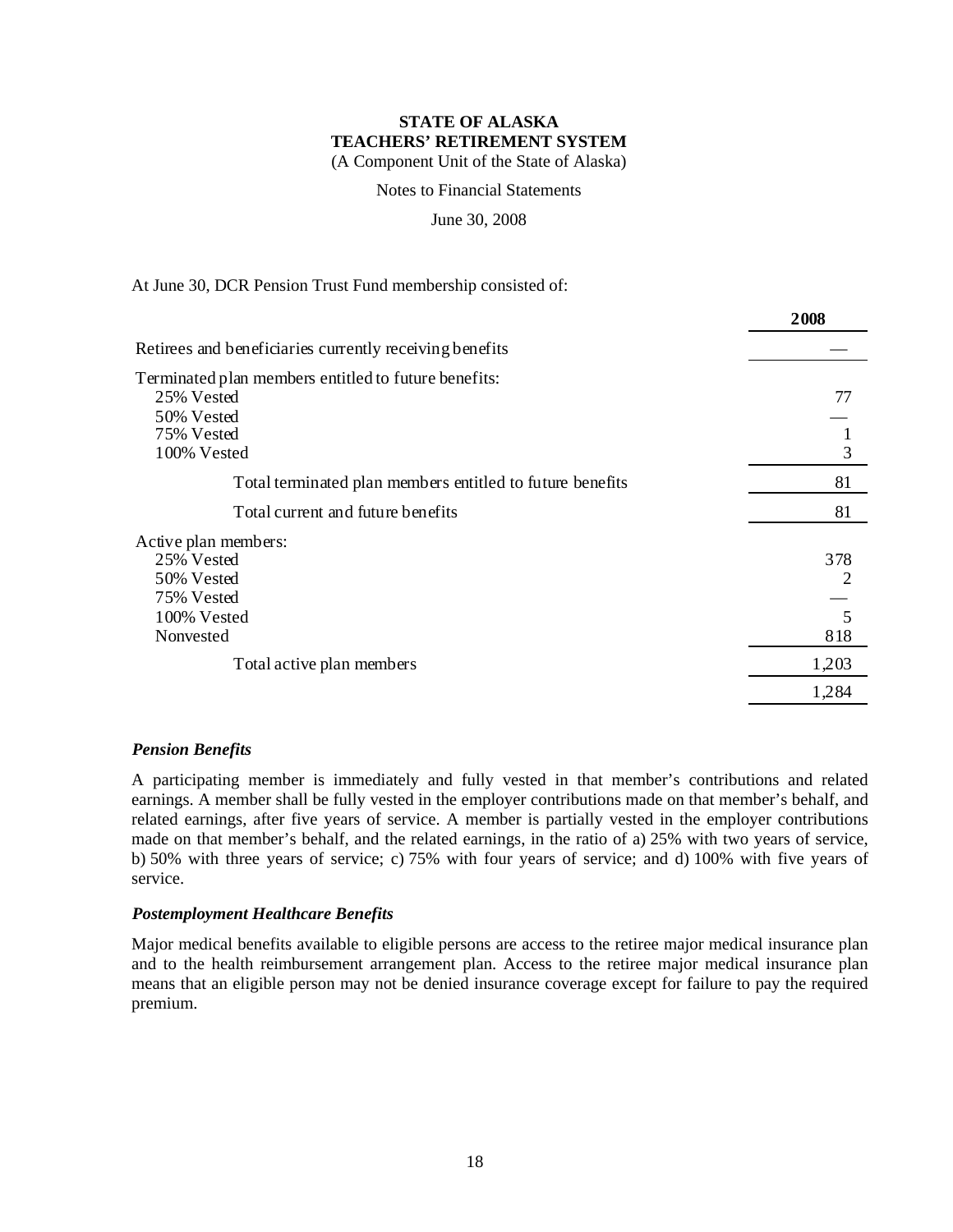Notes to Financial Statements

June 30, 2008

#### *Death Benefits*

If (1) the death of an employee occurs before the employee's retirement and before the employee's normal retirement date, (2) the proximate cause of death is a bodily injury sustained or a hazard undergone while in the performance and within the scope of the employee's duties, and (3) the injury or hazard is not the proximate result of willful negligence of the employee, a monthly survivor's pension shall be paid to the surviving spouse. If there is no surviving spouse or if the spouse later dies, the monthly survivor's pension shall be paid in equal parts to the dependent children of the employee.

The monthly survivor's pension section for survivors of employees who were not peace officers or fire fighters is 40% of the employee's monthly compensation in the month in which the employee dies. The monthly survivor's pension for survivors of employees who were peace officers or fire fighters is 50% of the monthly compensation in the month in which the employee dies. While the monthly survivor's pension is being paid, the employer shall make contributions on behalf of the employee's beneficiaries based on the deceased employee's gross monthly compensation at the time of occupational death.

#### *Disability Benefits*

An employee is eligible for an occupational disability benefit if employment is terminated because of a total and apparently permanent occupational disability before the employee's normal retirement date. The occupational disability benefits accrue beginning the first day of the month following termination of employment as a result of the disability and are payable the last day of the month. If a final determination granting the benefit is not made in time to pay the benefit when due, a retroactive payment shall be made to cover the period of deferment.

## *Contributions*

## **Defined Contribution Retirement Pension Trust Fund Member Contributions**

Contribution rates are 8.0% for DCR Pension Trust Fund members, as required by statute. The employer shall deduct the contribution from the member's compensation at the end of each payroll period, and the contribution shall be credited by the plan to the member's individual account. The contributions shall be deducted from the member's compensation before the computation of applicable federal taxes.

#### **Employer Contributions**

An employer shall contribute to each member's individual account an amount equal to 7.0% of the member's compensation.

#### **Participant Accounts**

Participant accounts under the DCR Pension Trust Fund are self-directed with respect to investment options. Investment options are disclosed in note 3.

Each participant designates how contributions are to be allocated among the investment options. Each participant's account is credited with the participant's contributions and the appreciation or depreciation in unit value for the investment funds.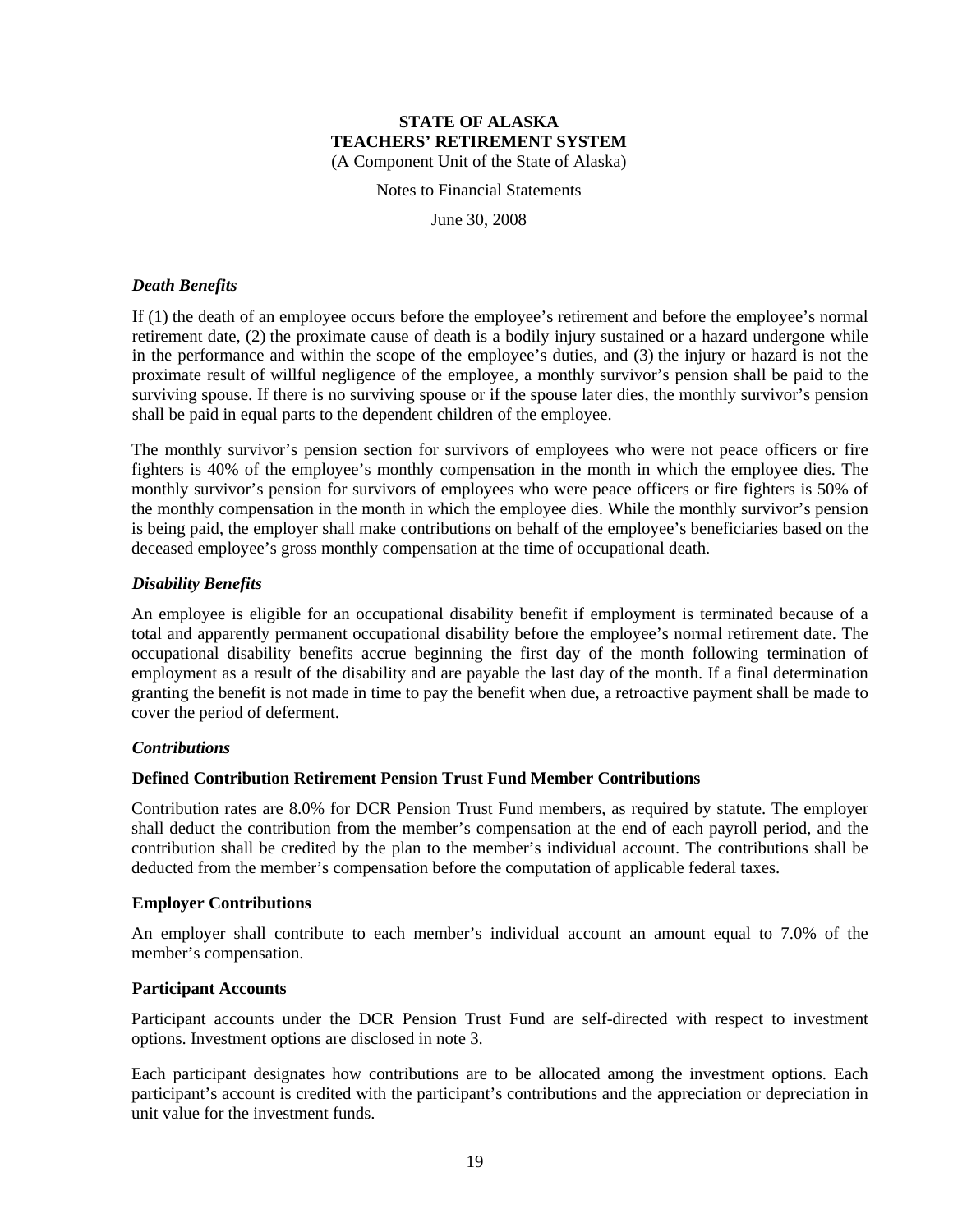Notes to Financial Statements

June 30, 2008

Recordkeeping/administrative fees consisting of a fixed amount, applied in a lump-sum each calendar year, and a variable amount, applied monthly, are deducted from each participant's account, applied pro rata to all the funds in which the employee participates. This fee is for all costs incurred by the record keeper and by the State. The investment management fees are netted out of the funds' performance.

## *Refunds*

A member is eligible to elect distribution of the member's account in accordance with this section 60 days after termination of employment. Distributions that are being paid to a member may not be affected by the member's subsequent reemployment with the employer. Upon reemployment, a new individual account shall be established for the member to whom any future contributions shall be allocated.

#### **(2) Summary of Significant Accounting Policies**

#### *Basis of Accounting*

The Systems financial statements are prepared using the economic resources measurement focus and the accrual basis of accounting. Contributions are recognized in the period in which they are due. Benefits and refunds are recognized when due and payable.

#### *Use of Estimates*

The preparation of financial statements in conformity with generally accepted accounting principles requires management to make estimates and assumptions that affect the reported amounts of assets and liabilities and disclosure of contingent assets and liabilities at the date of the financial statements and the reported amounts of additions and deductions during the reporting period. Actual results could differ from those estimates.

#### *GASB Statements No. 25 and No. 43*

The DB Plan and DCR Pension Trust Fund follow the provisions of Government Accounting Standards Board (GASB) Statement No. 25, *Financial Reporting for Defined Benefit Pension Plans and note Disclosures for Defined Contribution Plans* (GASB 25). GASB 25 establishes a financial reporting framework for defined benefit plans that distinguishes between two separate categories of information: (a) current financial information about plan assets and financial activities and (b) actuarially determined information, from a long-term perspective, about the funded status of the plan and the progress being made in accumulating sufficient assets to pay benefits when due.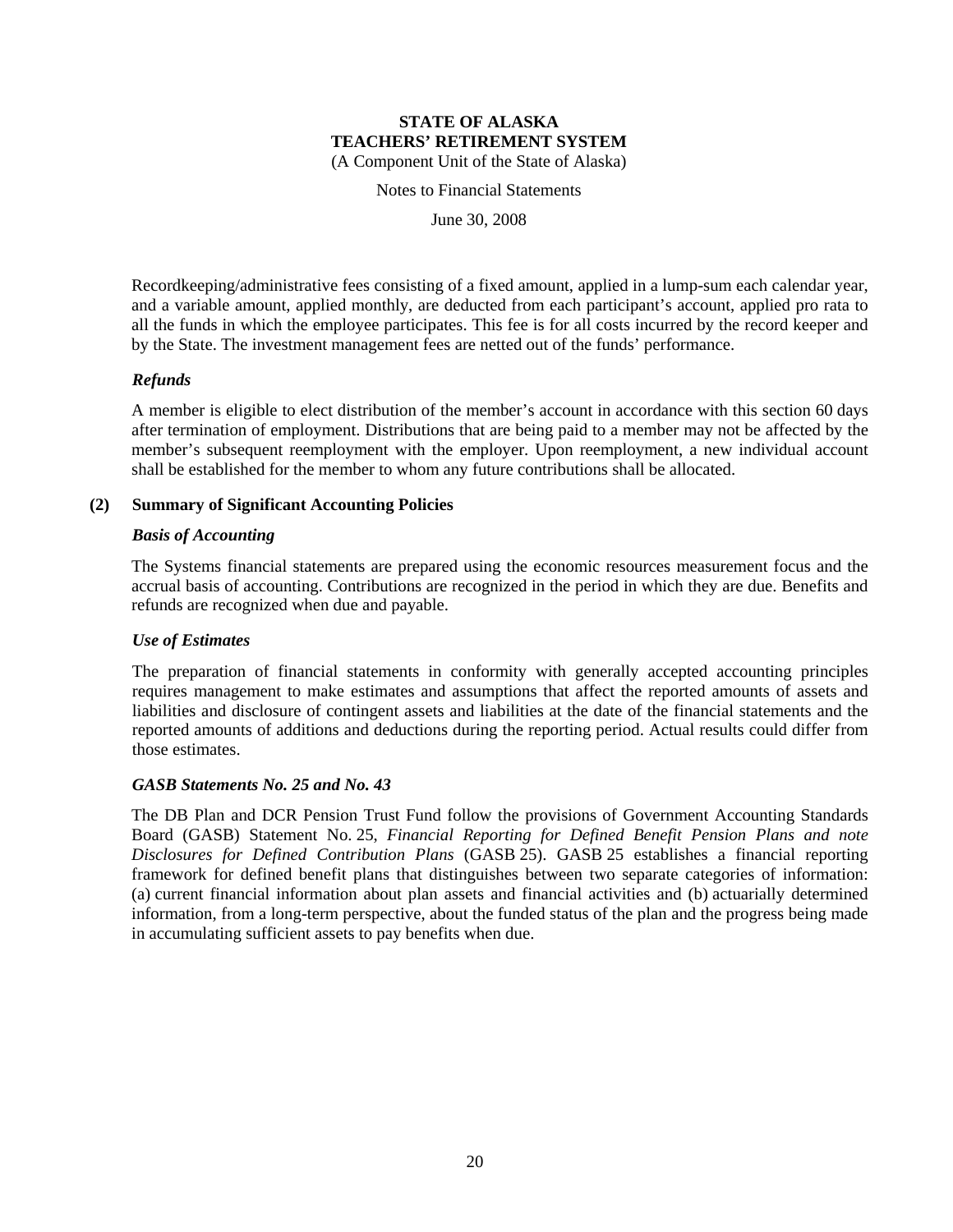Notes to Financial Statements

June 30, 2008

During the fiscal year, the DB Plan adopted GASB Statement No. 43, *Financial Reporting for Postemployment Benefit Plans Other Than Pension Plans* (GASB 43). GASB 43 establishes uniform financial reporting standards for Other Postemployment Benefit Plans (OPEB) and supersedes the interim guidance included in GASB Statement No. 26, *Financial Reporting or Postemployment Healthcare Plans Administered by Defined Benefit Pension Plans*. The approach followed by GASB 43 is generally consistent with the approach adopted in GASB 25, with modifications to reflect differences between pension and OPEB plans.

#### *Investments*

Investments are recorded at fair value. Fair value is "the amount that a plan can reasonably expect to receive for an investment in a current sale between a willing buyer and a willing seller – that is, other than in a forced or liquidation sale." Security transactions are accounted for on a trade date (ownership) basis at the current fair value. Dividend income on equity securities is accrued on the ex–dividend date. Net appreciation (depreciation) is determined by calculating the change in the fair value of investments between the end of the year and the beginning of the year, less purchases of investments at cost, plus sales of investments at fair value. Investment deductions consist of those administrative deductions directly related to the System's investment operations.

#### *Basis of Accounting*

The financial statements are prepared using the accrual basis of accounting for investment income. Assets are reported at fair value. Investment purchases and sales are recorded on a trade-date basis. Contributions, benefits paid and all expenses are recorded on a cash basis.

#### *Valuation*

## **Defined Benefit Pension and Postemployment Healthcare Investments**

Fixed income securities are valued each business day using prices obtained from a pricing service when such prices are available; otherwise, such securities are valued at the most current sale price or based on a valuation provided by investment managers.

Domestic and international equity securities are valued each business day using prices obtained from a pricing service or prices quoted by one or more independent brokers.

Emerging markets securities are valued on the last business day of each month by the investment managers.

Private equity investments are valued quarterly by the general partners and investment sponsors. Private equity oversight managers and ARMB staff employ a standard of reasonable care in verifying that the valuations reasonably reflect the underlying fair value of the investments.

Absolute return investments are valued monthly by the general partners. The fund administrators are held to a standard of reasonable care in verifying that the valuations reasonably reflect the underlying fair value of the investments.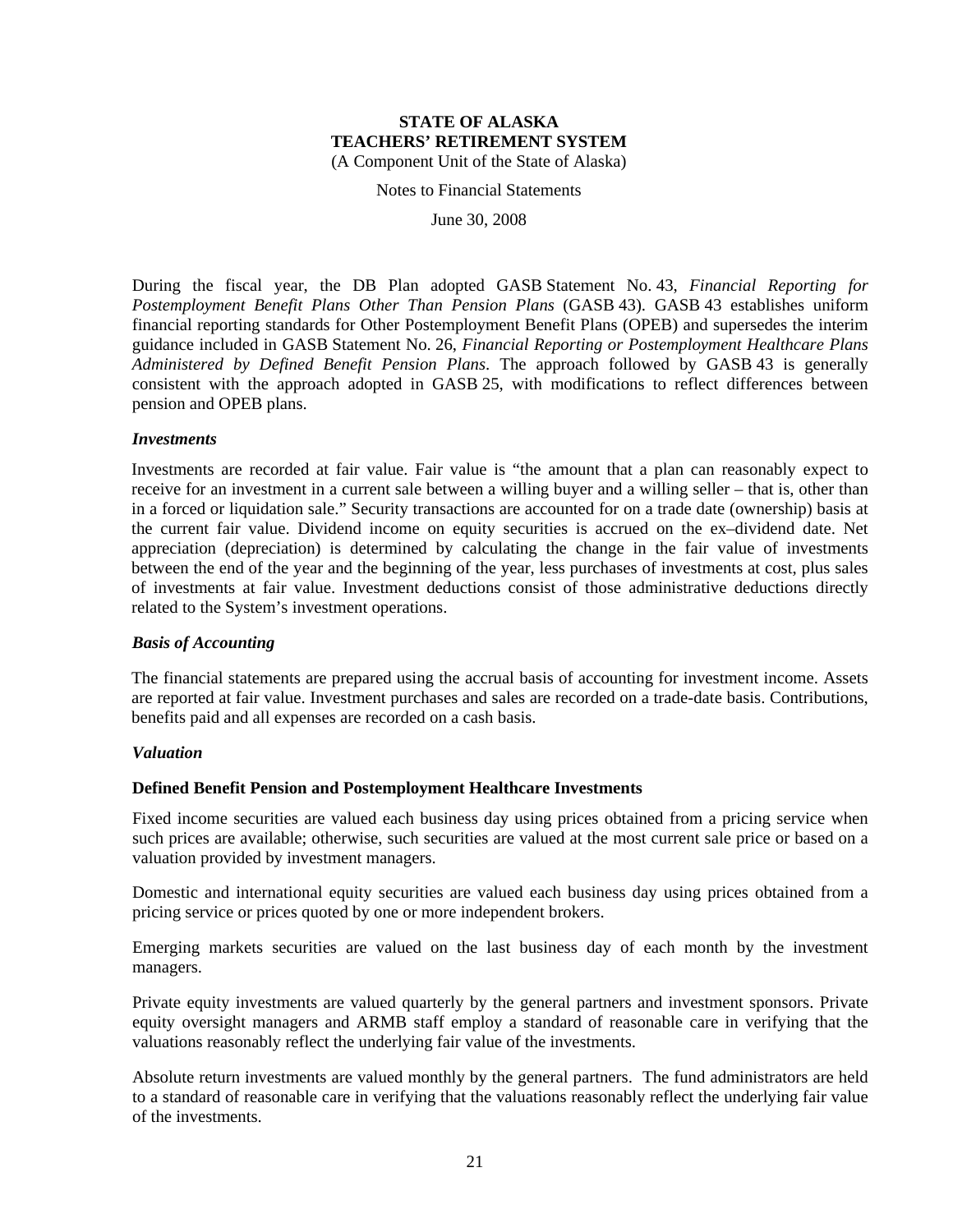Notes to Financial Statements

June 30, 2008

The energy related investments in the other investments pool are valued quarterly by the general partners. The agricultural investments are valued quarterly by the investment managers based on market conditions. Agricultural holdings are appraised once every three years, in conjunction with the purchase anniversary date, by independent appraisers.

With the exception of real estate investment trust holdings, real estate investments are valued quarterly by investment managers based on market conditions. Separate account real estate investments are appraised annually by independent appraisers. Real estate investment trust holdings are valued each business day using prices obtained from a pricing service.

Securities expressed in terms of foreign currencies are translated into U.S. dollars at the prevailing exchange rates. Forward currency contracts are valued at the mid-point of representative quoted bid and asked prices.

#### **Defined Benefit Alaska Retiree Healthcare Trust Investments**

With the exception of the SSgA emerging markets strategy which is valued bi-monthly following the third Wednesday and last business day of each month, common trust funds are valued daily. Equity investments for which market quotations are readily available are valued at the last reported sale price or close for certain markets on their principal exchange on the valuation date. If no sales are reported for that day, investments are valued at the more recent of the last published sale price or the mean between the last reported bid and asked prices, or at the fair value as determined in good faith by the Trustee.

#### **Defined Contribution Pension Participant Direct Investments**

Pooled investment funds, held in trust, are stated at fair value based on the unit value as reported by the Trustees multiplied by the number of units held by the System. The unit value is determined by the Trustees based on fair value of the underlying assets. Purchases and sales of securities are recorded on a trade-date basis.

Collective Investment Funds, held in trust, are stated at fair value based on the unit value as reported by the Trustees multiplied by the number of units held by the System. The unit value is determined by the Trustees based on fair value of the underlying assets. Purchases and sales of securities are recorded on a trade-date basis.

## **Occupational Death and Disability, Retiree Medical and Health Reimbursement Arrangement Investments**

ERISA commingled and mutual funds are valued daily. Equity investments for which market quotations are readily available are valued at the last reported sale price or official close for certain markets on their principal exchange on valuation date. If no sales are reported for that day, investments are valued at the more recent of the last published sale price or the mean between the last reported bid and asked prices, or at the fair value determined in good faith by the Trustee.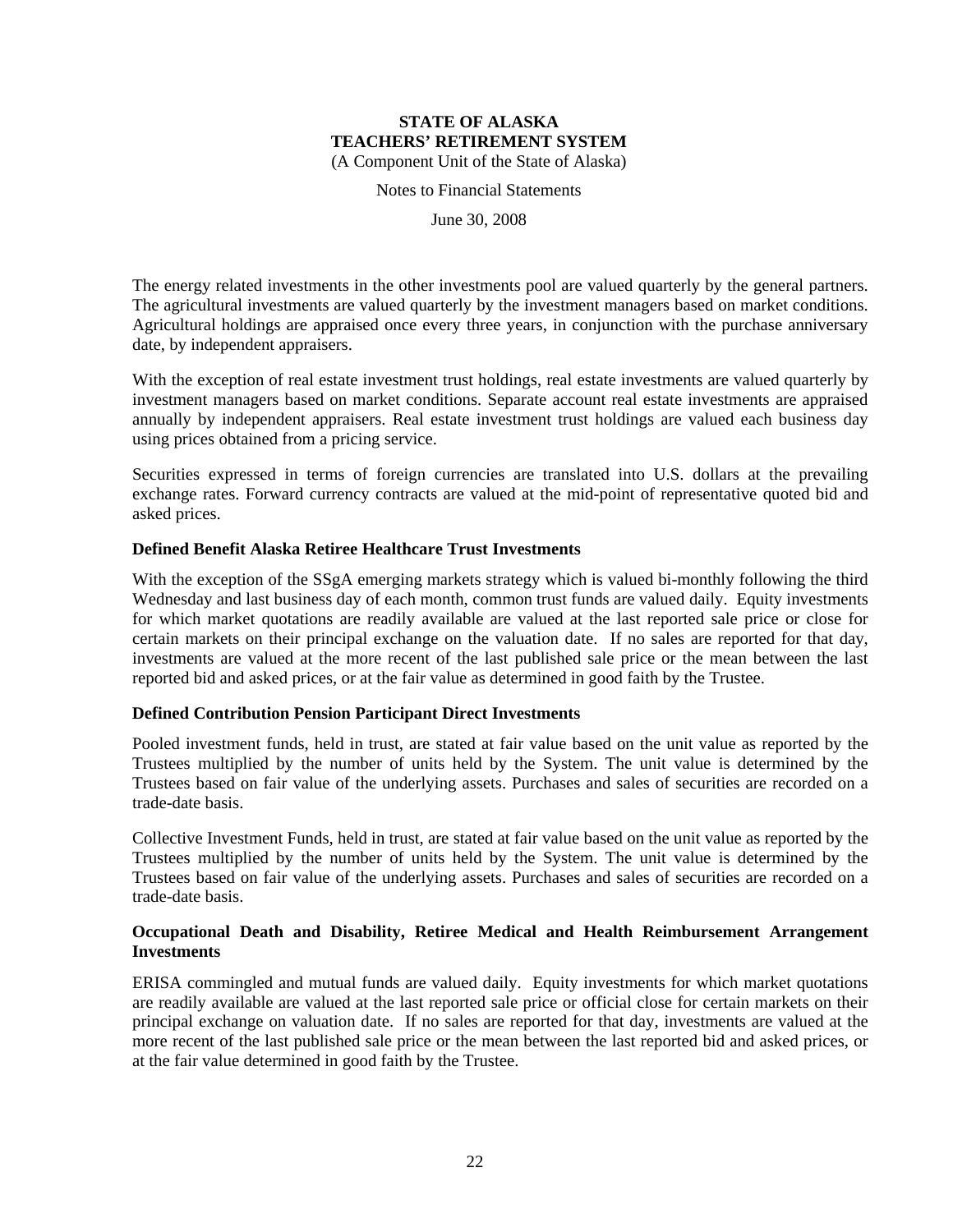Notes to Financial Statements

June 30, 2008

#### *Income Allocation*

Income in the fixed income and domestic and international equity pools is credited to the net asset value of the pool daily and allocated to pool participants daily on a pro rata basis.

Income in the emerging markets, private equity, absolute return, other investments, and real estate pools is credited to the net asset value of the pool daily and allocated to pool participants monthly on a pro rata basis.

Income for the common trust funds is credited and allocated in accordance with the participants pro rata share of the fund when received.

Income for the pooled investment and collective investment funds is credited to the fund's net asset value on a daily basis and allocated to pool participants daily on a pro rata basis.

Income for the ERISA commingled and mutual funds is credited to the fund's net asset value on a daily basis and allocated to pool participants daily on a pro rata basis.

#### *Contributions Receivable*

Contributions from the DB Plan and DCR Pension Trust Fund members and employers for service through June 30 are accrued. These contributions are considered fully collectible and, accordingly, no allowance for uncollectible receivables is reflected in the financial statements.

#### *Federal Income Tax Status*

The DB Plan and DCR Pension Trust Funds are qualified plans under Section 401(a) and 414(d) of the Internal Revenue Code and are exempt from federal income taxes under Section 501(a).

#### **(3) Investments**

The Alaska Retirement Management Board (ARMB) has statutory oversight of the DB Plan and DCR Pension Trust Fund's investments. As the fiduciary, the ARMB has the statutory authority to invest the assets under the Prudent Investor Rule. Alaska Statute provides that investments shall be made with the judgment and care under circumstances then prevailing that an institutional investor of ordinary professional prudence, discretion and intelligence exercises in managing large investment portfolios.

The Department of Revenue, Treasury Division (Treasury) provides staff for the ARMB. Treasury has created a pooled environment by which it manages the investments the ARMB has fiduciary responsibility for. Additionally, Treasury manages a mix of common trust pooled investments, collective investments, ERISA commingled and mutual funds for the Alaska Retiree Healthcare Trust, and the following Defined Contribution Retirement plans; which includes Participant Direct Pension, Occupational Death and Disability, Retiree Medical, and Health Reimbursement Arrangement Plans.

Actual investing is performed by investment officers in State's Department of Revenue, Treasury Division, or by contracted external investment managers. The ARMB has developed investment guidelines, policies and procedures for Treasury staff and external investment managers to adhere to when managing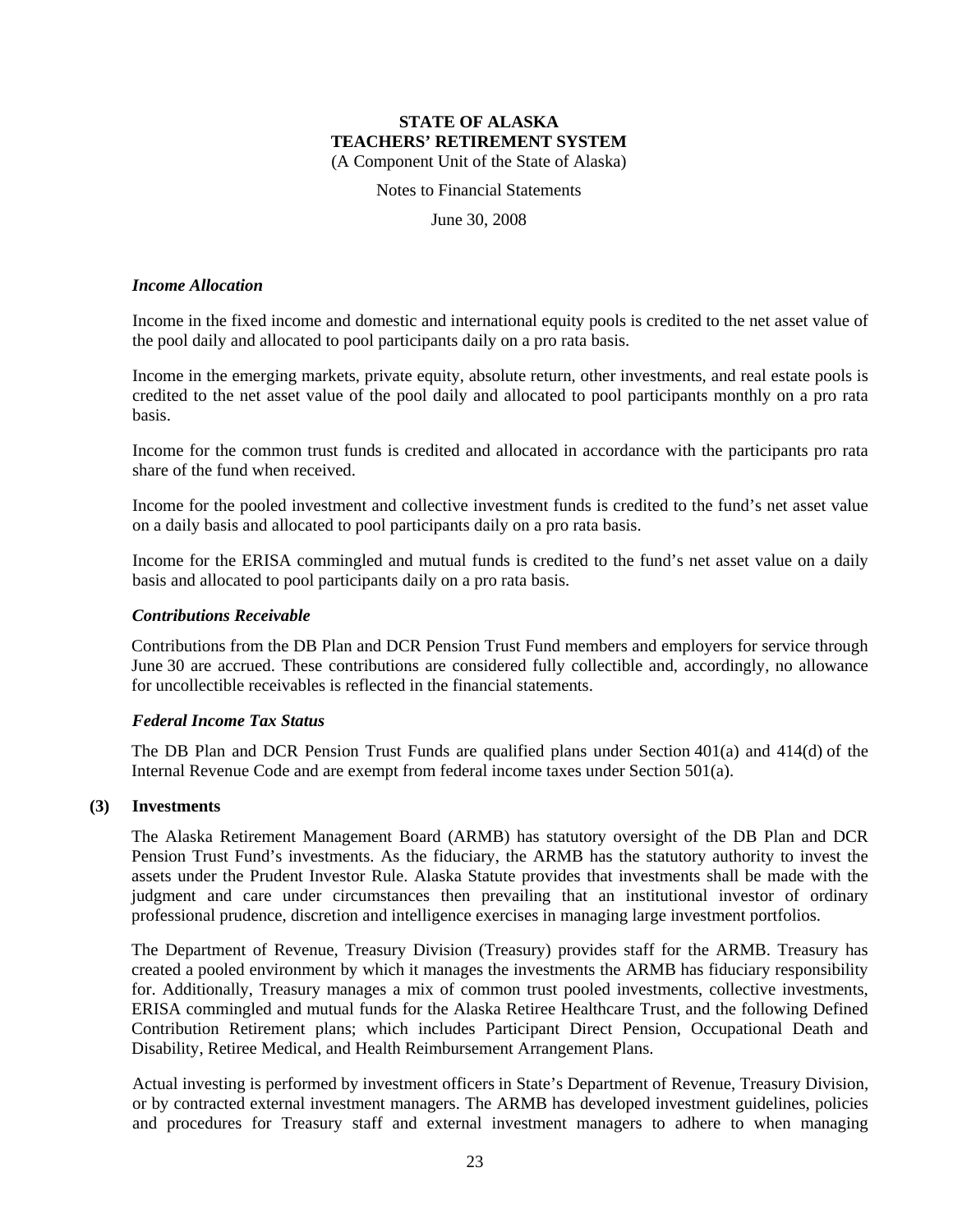Notes to Financial Statements

June 30, 2008

investments. Specifically, the international fixed income pool, high yield pool, domestic equity pool, international equity pool, emerging markets equity pool, private equity pool, absolute return pool, other investments pool, real estate pool investments (with the exception of real estate investment trust holdings), common trust funds, pooled investment funds, collective investment funds, ERISA commingled funds, and mutual funds are managed by external management companies. Treasury manages the retirement fixed income pool, enhanced cash pool, treasury inflation protected securities pool, real estate investment trust holdings and cash holdings of certain external managers in addition to acting as oversight manager for all externally managed investments.

The short-term fixed income pool is a State pool managed by the State's Department of Revenue, Treasury Division that holds investments on behalf of the System as well as other pension and state funds.

Both Defined Benefit and Defined Contribution Pension Trust Plan invested assets participate in two internally managed fixed income pools.

#### *(a) Short-Term Fixed Income Pool*

The System participates in the State's internally managed short–term fixed income pool which was established March 15, 1993, with a startup and maintained share price of \$1. Treasury staff determine the allocation between permissible securities. Each member owns shares in the pool, the number of which fluctuates daily with contributions and withdrawals. Member shares also change at the beginning of each month when income is paid. At June 30, 2008 the System had a 0.34% direct ownership in the short–term fixed income pool which included interest receivable of \$21,704. The System had a 1.30% indirect ownership in the short–term fixed income pool at June 30, 2008.

## *(b) Treasury Inflation Protected Securities (TIPS) Pool*

The System participates in the State's internally managed TIPS pool which was established May 24, 2006 with a startup price of \$1,000. The share price at June 30, 2008 was \$1,177. Treasury staff determine the allocation between permissible securities. Ownership in the pool is based on the number of shares held by each member. The net asset value per share is determined by dividing the total fair value of the net assets of the pool by the number of shares of the pool outstanding on the valuation date. Contributions to and withdrawals from the pool are based on the beginning of the day net asset value per share on the day of the transaction. At June 30, 2008 System's invested assets included a 29.15% ownership in the TIPS Pool.

#### **Defined Benefit Investments -Pension Plan Investments**

#### *(c) Retirement Fixed Income Pool*

The System participated in the ARMB's internally managed retirement fixed income pool which was established March 1, 1996, with a startup share price of \$1,000. The share price at June 30, 2008, was \$2,083. Treasury staff determine the allocation between permissible securities. Ownership in the pool is based on the number of shares held by each member. The net asset value per share is determined by dividing the total fair value of the net assets of the pool by the number of shares of the pool outstanding on the valuation date. Contributions to and withdrawals from the pool are based on the beginning of the day net asset value per share on the day of the transaction. At June 30, 2008 the System's invested assets included a 29.37% ownership in the retirement fixed income pool.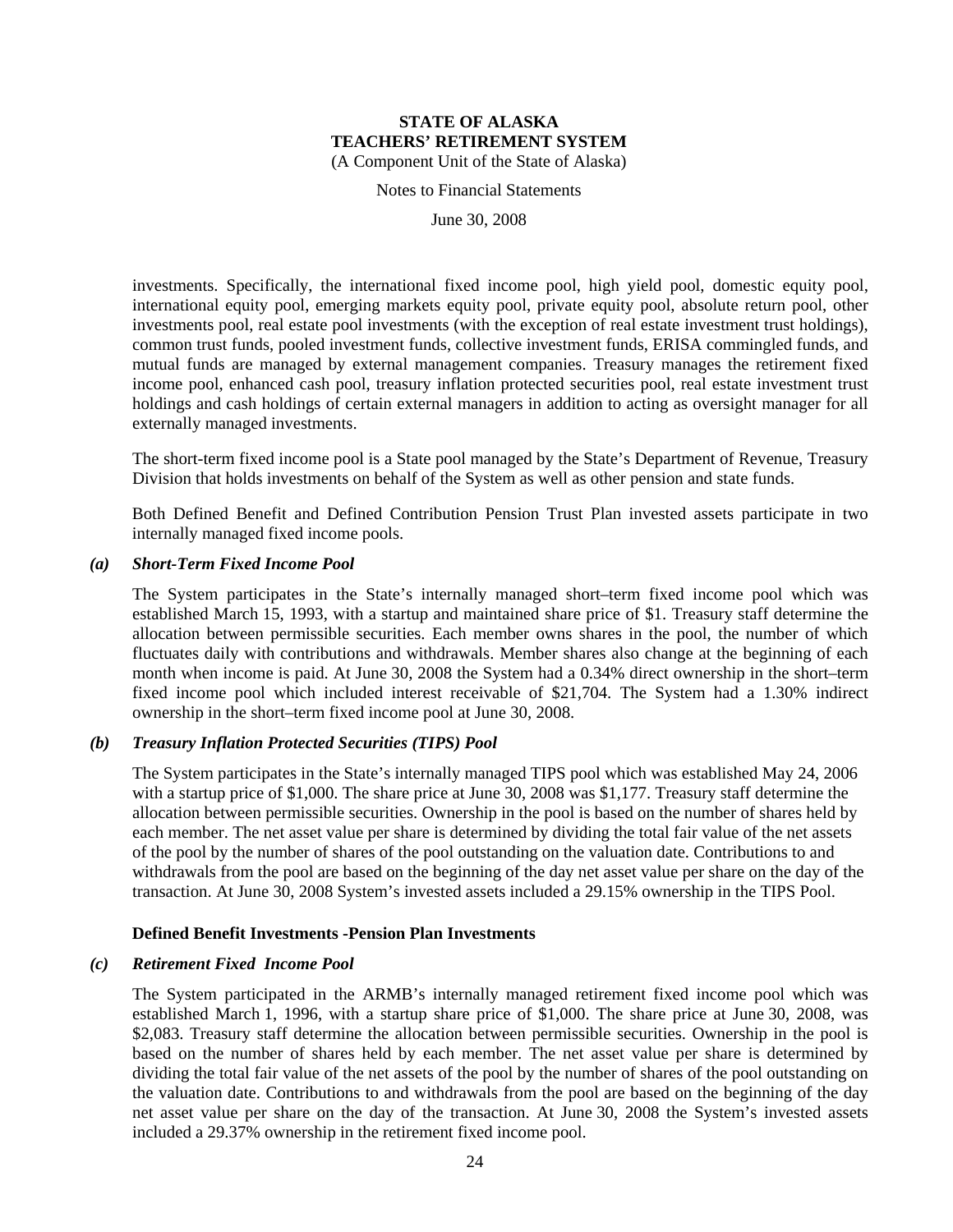Notes to Financial Statements

June 30, 2008

#### **Enhanced Cash Fixed Income Pool**

The System participated in the State's internally managed enhanced cash fixed income pool which had only one investor, the retirement fixed income pool. The enhanced cash fixed income pool was established on June 27, 2007 with a startup price of \$1,000. The share price at June 30, 2008 was \$1,009. Treasury staff determine the allocation between permissible securities. Ownership in the pool is based on the number of shares held by each member. The net asset value per share is determined by dividing the total fair value of the net assets of the pool by the number of shares of the pool outstanding on the valuation date. Contributions to and withdrawals from the pool are based on the beginning of the day net asset value per share on the day of the transaction. At June 30, 2008 System invested assets included a 29.37% indirect ownership in the Enhanced Cash Fixed Income Pool.

#### *(d) Internal Fixed Income Pool*

The System participates in the ARMB's externally managed international fixed income pool which was established March 3, 1997, with a startup share price of \$1,000. The share price at June 30, 2008, was \$2,172. The manager independently determines the allocation between permissible securities. Ownership in the pool is based on the number of shares held by each member. The net asset value per share is determined by dividing the total fair value of the net assets of the pool by the number of shares of the pool outstanding on the valuation date. Contributions to and withdrawals from the pool are based on the beginning of the day net asset value per share on the day of the transaction. At June 30, 2008 the System had a 30.64% ownership in the international fixed income pool.

#### *(e) High Yield Pool*

The System participates in the ARMB's externally managed high yield fixed income pool which was established April 15, 2005, with a startup share price of \$1,000. The share price at June 30, 2008, was \$1,179. Each manager independently determines the allocation between permissible securities. Ownership in the pool is based on the number of shares held by each member. The net asset value per share is determined by dividing the total fair value of the net assets of the pool by the number of shares of the pool outstanding on the valuation date. Contributions to and withdrawals from the pool are based on the beginning of the day net asset value per share on the day of the transaction. At June 30, 2008 the System had a 30.58% ownership in the high yield pool.

#### *(f) Domestic Equity Pool*

The domestic equity pool is comprised of an external large cap domestic equity pool and an external small cap domestic equity pool.

#### **Large Cap Domestic Equity Pool**

The System participates in the ARMB's externally managed large cap domestic equity pool which was established July 1, 2004, with a startup share price of \$1,000. The share price at June 30, 2008, was \$1,182. Each manager independently determines the allocation between permissible securities. Ownership in the pool is based on the number of shares held by each member. The net asset value per share is determined by dividing the total fair value of the net assets of the pool by the number of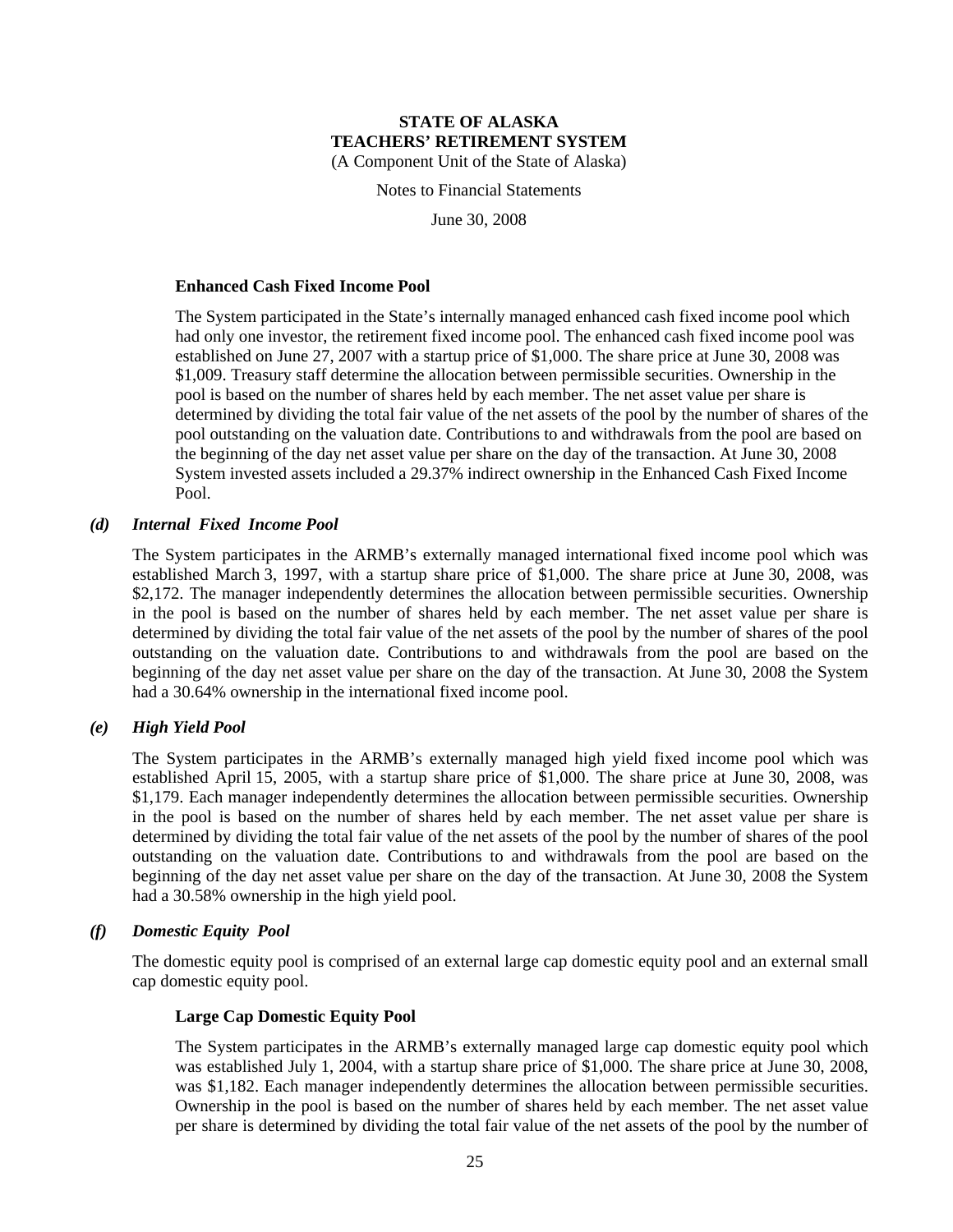Notes to Financial Statements

June 30, 2008

shares of the pool outstanding on the valuation date. Contributions to and withdrawals from the pool are based on the beginning of the day net asset value per share on the day of the transaction. At June 30, 2008 the System had a 30.52% ownership in the large cap domestic equity pool.

#### **Small Cap Domestic Equity Pool**

The System participates in the ARMB's externally managed small cap domestic equity pool which was established July 1, 2004, with a startup share price of \$1,000. The share price at June 30, 2008, was \$1,194. Each manager independently determines the allocation between permissible securities. Ownership in the pool is based on the number of shares held by each member. The net asset value per share is determined by dividing the total fair value of the net assets of the pool by the number of shares of the pool outstanding on the valuation date. Contributions to and withdrawals from the pool are based on the beginning of the day net asset value per share on the day of the transaction. At June 30, 2008 the System had a 30.46% ownership in the small cap domestic equity pool.

#### *(g) International Equity Pool*

The System participates in the ARMB's externally managed international equity pool which was established January 1, 1992, with a startup share price of \$1,000. The share price at June 30, 2008, was \$3,899. Each manager independently determines the allocation between permissible securities. Ownership in the pool is based on the number of shares held by each member. The net asset value per share is determined by dividing the total fair value of the net assets of the pool by the number of shares of the pool outstanding on the valuation date. Contributions to and withdrawals from the pool are based on the beginning of the day net asset value per share on the day of the transaction. At June 30, 2008 the System had a 30.43% ownership in the international equity pool.

#### *(h) Emerging Markets Equity Pool*

The System participates in the ARMB's externally managed emerging markets equity pool which was established May 2, 1994, with a startup share price of \$1,000. The share price at June 30, 2008, was \$4,023. The pool participates in three externally managed commingled investment funds alongside other institutional investors through ownership of equity shares. The commingled funds invest in the securities markets of developing countries. Ownership in the pool is based on the number of shares held by each member. The net asset value per share is determined by dividing the total fair value of the net assets of the pool by the number of shares of the pool outstanding on the valuation date. Contributions to and withdrawals from the pool are based on the beginning of the day net asset value per share on the day of the transaction. At June 30, 2008 the System had a 30.70% ownership in the emerging markets equity pool.

## *(i) Private Equity Pool*

The System participates in the ARMB's externally managed private equity pool which was established April 24, 1998, with a startup share price of \$1,000. The share price at June 30, 2008, was \$2,507. Underlying assets in the pool are comprised of venture capital, buyouts, restructuring and special situation investments through limited partnership agreements. Each manager independently determines the limited partnerships to invest in. Ownership in the pool is based on the number of shares held by each member. The net asset value per share is determined by dividing the total fair value of the net assets of the pool by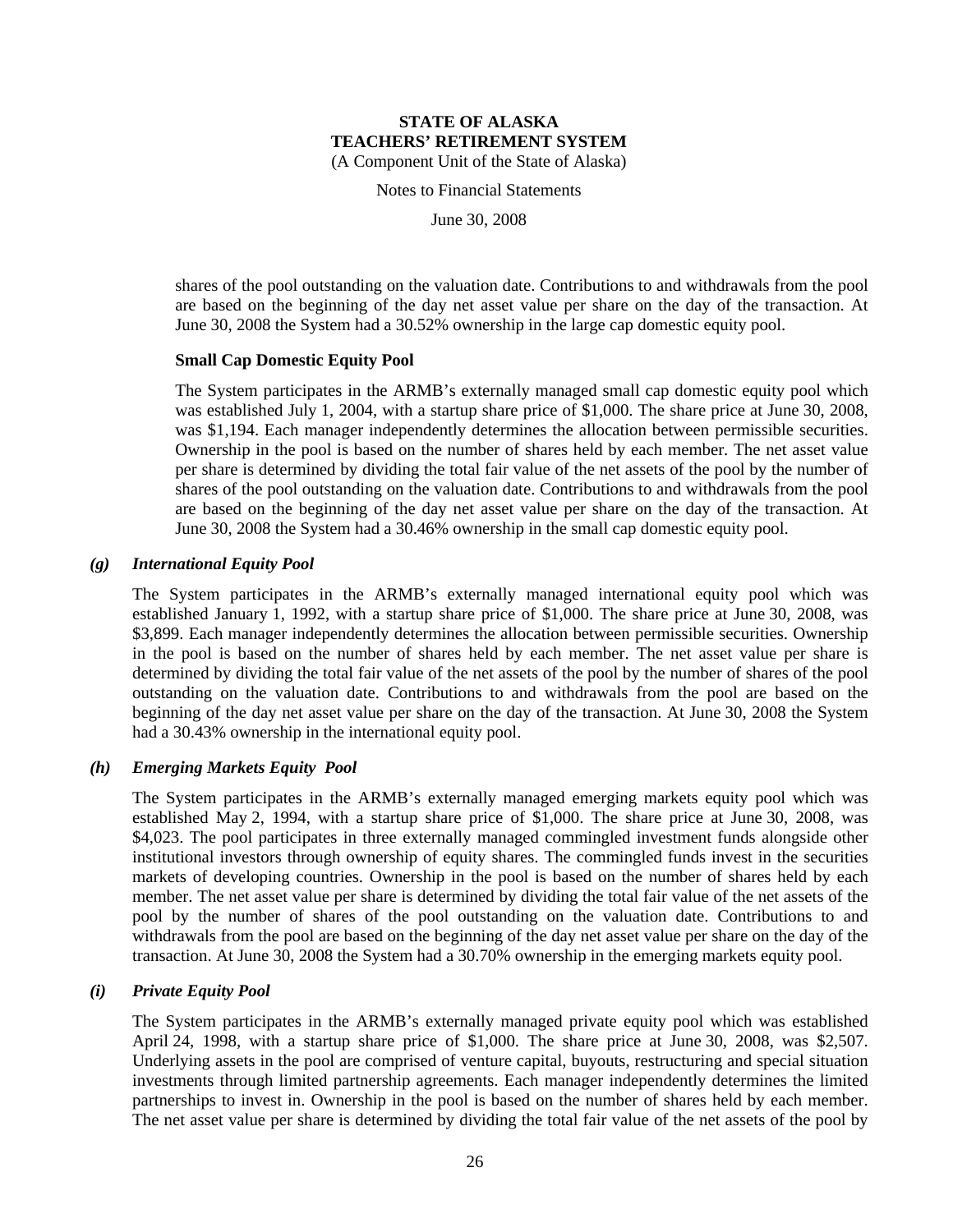Notes to Financial Statements

June 30, 2008

the number of shares of the pool outstanding on the valuation date. Contributions to and withdrawals from the pool are based on the beginning of the day net asset value per share on the day of the transaction. At June 30, 2008 the System had a 30.89% ownership in the private equity pool.

#### *(j) Absolute Return Pool*

The System participates in the ARMB's externally managed absolute return pool which was established October 31, 2004, with a startup share price of \$1,000. The share price at June 30, 2008, was \$1,267. Underlying assets in the pool are comprised of hedge fund investments through limited partnership agreements. Each fund administrator independently determines the limited partnerships to invest in. Ownership in the pool is based on the number of shares held by each member. The net asset value per share is determined by dividing the total fair value of the net assets of the pool by the number of shares of the pool outstanding on the valuation date. Contributions to and withdrawals from the pool are based on the beginning of the day net asset value per share on the day of the transaction. At June 30, 2008 the System had a 30.64% ownership in the absolute return pool.

#### *(k) Other Investments Pool*

The System participates in the ARMB's externally managed other investments pool which was established March 18, 2004, with a startup share price of \$1,000. The share price at June 30, 2008, was \$1,532. Underlying assets in the pool are comprised of limited partnership interests in an energy related venture capital operating company and two agricultural entities. Each manager independently determines which permissible investments are made. Ownership in the pool is based on the number of shares held by each member. The net asset value per share is determined by dividing the total fair value of the net assets of the pool by the number of shares of the pool outstanding on the valuation date. Contributions to and withdrawals from the pool are based on the beginning of the day net asset value per share on the day of the transaction. At June 30, 2008 the System had a 30.88% ownership in the other investments pool.

#### *(l) Real Estate Pool*

The System participates in the ARMB's real estate pool which was established June 27, 1997, with a startup share price of \$1,000. The share price at June 30, 2008, was \$3,273. Underlying assets in the pool are comprised of separate accounts, commingled accounts, limited partnerships, and real estate investment trust holdings. With the exception of investments in real estate investment trusts, managers independently determine permissible investments. Treasury staff determines the permissible real estate investment trusts to invest in. Ownership in the pool is based on the number of shares held by each member. The net asset value per share is determined by dividing the total fair value of the net assets of the pool by the number of shares of the pool outstanding on the valuation date. Contributions to and withdrawals from the pool are based on the beginning of the day net asset value per share on the day of the transaction. At June 30, 2008 the System had a 30.62% ownership in the real estate pool.

#### **Alaska Retiree Health Care Trust Investments**

The Board Contracts with an external manager who manages a mix of Common Trust Funds.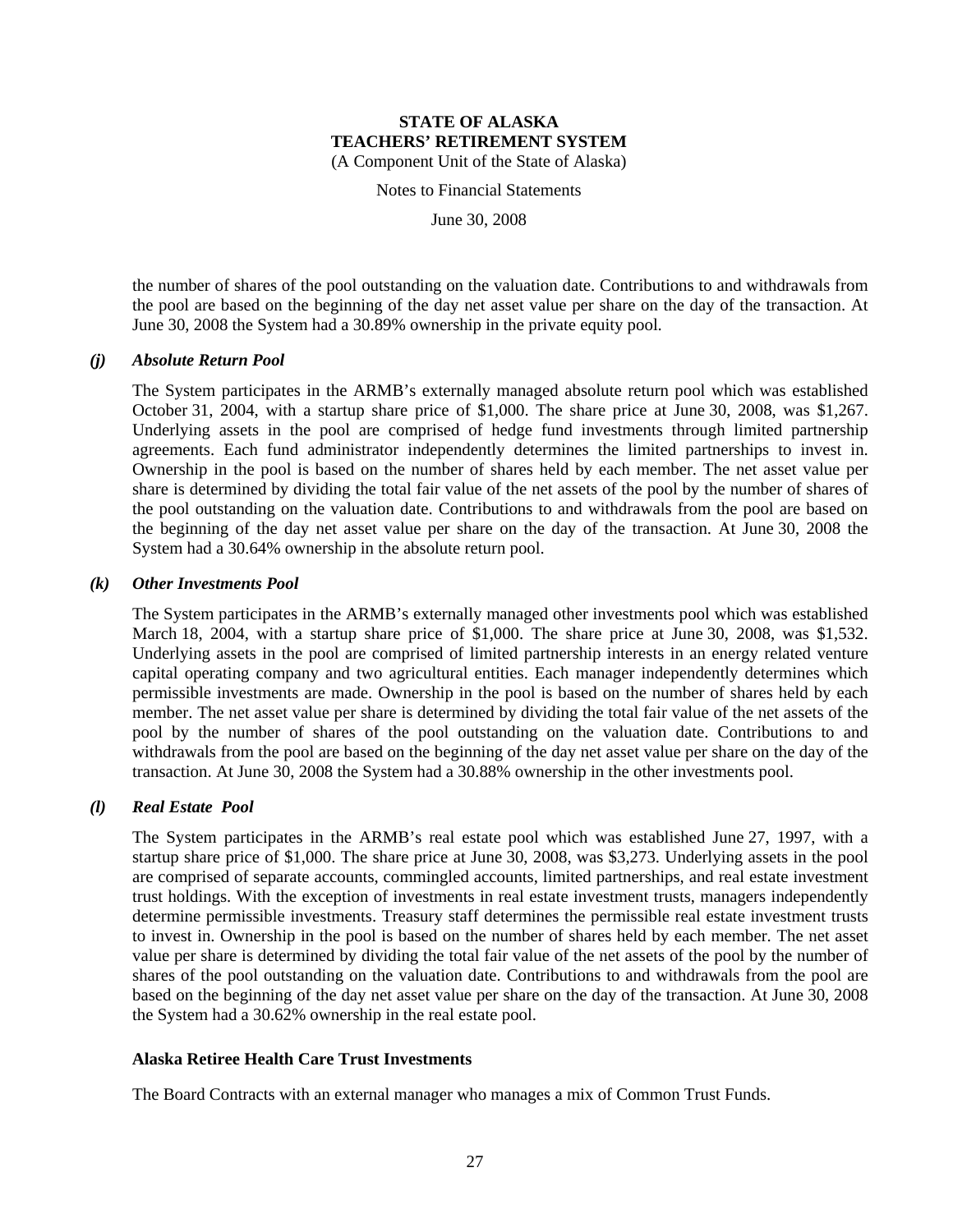Notes to Financial Statements

June 30, 2008

#### *(m) Domestic Equity*

The Health Care Trust Investments in Domestic Equity are comprised of two externally managed Common Trust Funds.

#### **SSgA Domestic Large Cap**

The purpose of this fund is to replicate the returns and characteristics of the Russell 1000<sup>®</sup> Index through buying, holding and trading securities only when there is a change to the composition of the Index or when cash flow activity occurs in the Strategy.

#### **SSgA Domestic Small Cap**

The purpose of this fund is to replicate the returns and characteristics of the Russell 2000® Index through buying, holding and trading securities only when there is a change to the composition of the Index or when cash flow activity occurs in the Strategy.

#### *(n) SSgA International Equity*

The purpose of this fund is to replicate the returns and characteristics of the MSCI EAFE Index through investing in 21 individual MSCI country funds which, in turn, own Index securities in market-weighted proportion.

#### *(o) SSgA Emerging Markets*

The purpose of this fund is to closely match the returns of the capitalization-weighted MSCI Emerging Markets Index.

#### *(p) SSgA Domestic Fixed Income*

The purpose of this fund is to create a well diversified portfolio that is representative of the domestic investment grade bond market. The strategy seeks to replicate the returns and characteristics of the Lehman Brothers Aggregate Bond Index through individual security selection based on criteria generated by SSgA's credit and research group, security availability, and the analysis of its impact on the portfolio's weightings.

## *(q) SSgA International Fixed Income*

The purpose of this fund is to create a well diversified portfolio that is representative of the international government bond market. The strategy seeks to replicate the returns and characteristics of the Citigroup World Government Bond Ex-US Index by matching duration, quality and sector of the Index.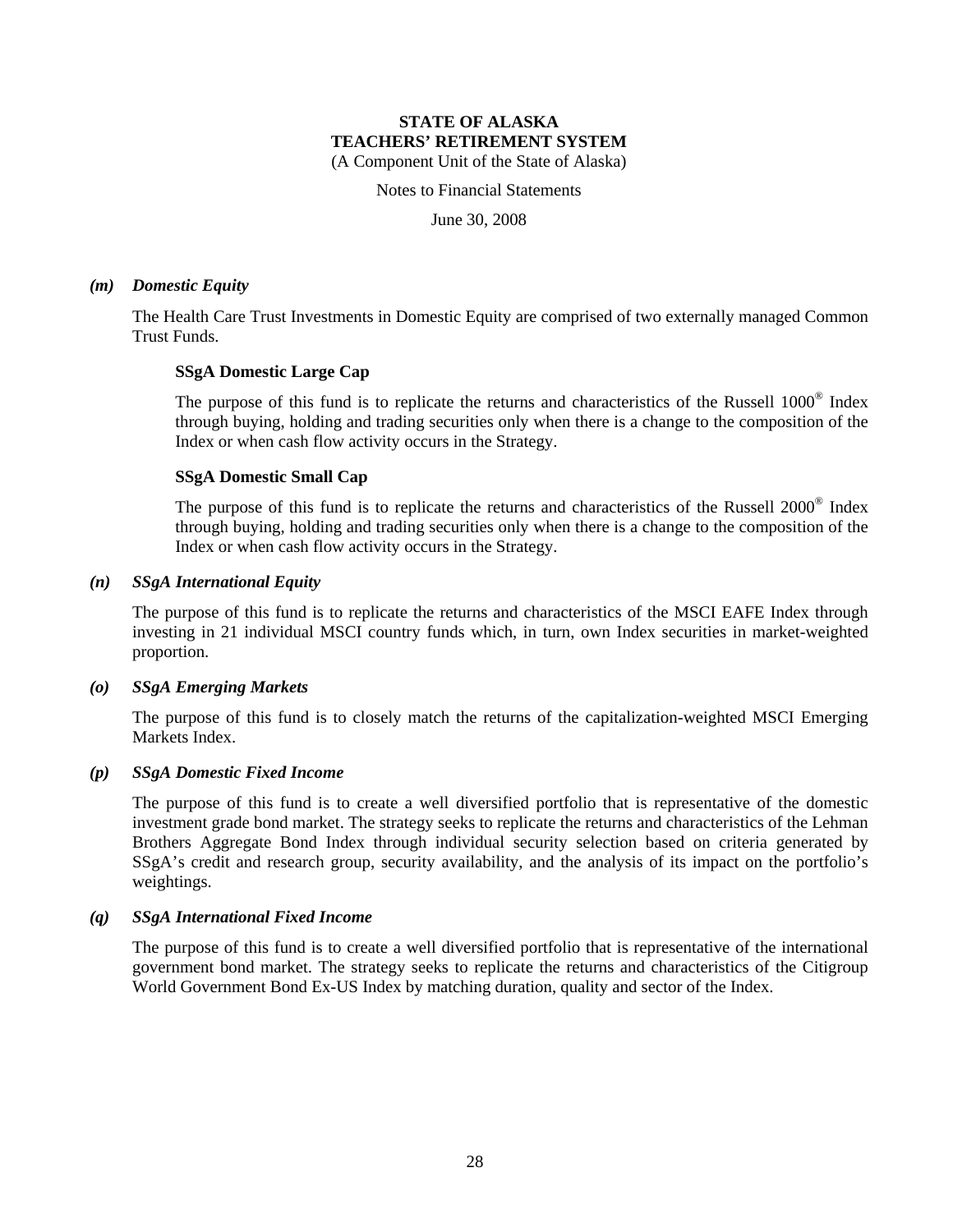Notes to Financial Statements

June 30, 2008

#### *(r) SSgA High Yield Bond Index*

The purpose of this fund is to deliver a risk-controlled, higher quality, liquid exposure to the broad U.S. high yield market with low tracking error. The strategy uses stratified sampling to create a portfolio of liquid issuers that target the Lehman High Yield \$200 Million Very Liquid Index (HYVLI) in such characteristics as duration, issuer market weight, credit quality and industry.

#### *(s) SSgA TIPS*

The purpose of the U.S. Treasury Inflation Protected Securities Index Strategy is to replicate the returns and characteristics of the Lehman Brothers Inflation Notes Index.

#### **Defined Contribution Pension Trust Fund Participant Directed Investments**

#### **Pooled Investment Funds**

The ARMB contracts with an external investment manager who is given the authority to invest funds in a wholly owned pooled environment to accommodate four participant-directed funds.

#### *(t) T. Rowe Alaska Target 2025 Trust*

On July 1, 2006 the DCR Pension Trust Fund began participation in the Target 2025 Trust. The purpose of this fund is to provide a diverse mix of stocks, bonds, and cash for long-term investors with a high tolerance for risk. Underlying investments are comprised of domestic and international stocks, investment grade bonds, federally guaranteed mortgages, and money market instruments. At June 30, 2008 the DCR Pension Trust Fund's invested assets included a 0.04% ownership in the Alaska Target 2025 Fund.

#### *(u) T. Rowe Alaska Balance Trust*

On July 1, 2006 the DCR Pension Trust Fund began participation in the Alaska balanced trust. The purpose of this fund is to provide a balanced and diversified mix of U.S. and international stocks, investment-grade bonds, federally guaranteed mortgages and money market instruments for investors with a low to average risk tolerance. At June 30, 2008 the DCR Pension Trust Fund's invested assets included a 0.01% ownership in the Alaska balanced trust.

#### *(v) T. Rowe Long-Term Balance Trust*

On July 1, 2006 the DCR Pension Trust Fund began participation in the long-term balanced trust. The purpose of this fund is to provide a balanced and diversified mix of stocks, bonds, federally guaranteed mortgages and money market instruments for investors with an average risk tolerance. At June 30, 2008 the DCR Pension Trust Fund's invested assets included a 0.16% ownership in the long-term balanced trust.

## *(w) T. Rowe Alaska Money Market Trust*

On July 1, 2006 the DCR Pension Trust Fund began participation in the Alaska money market trust. Underlying assets are comprised of cash equivalent instruments with maturities of less than one year which include commercial paper, banker acceptances, and certificates of deposit with ratings of A1/P1 or better; as well as, obligations of the US Government and its agencies, and repurchase agreements collateralized by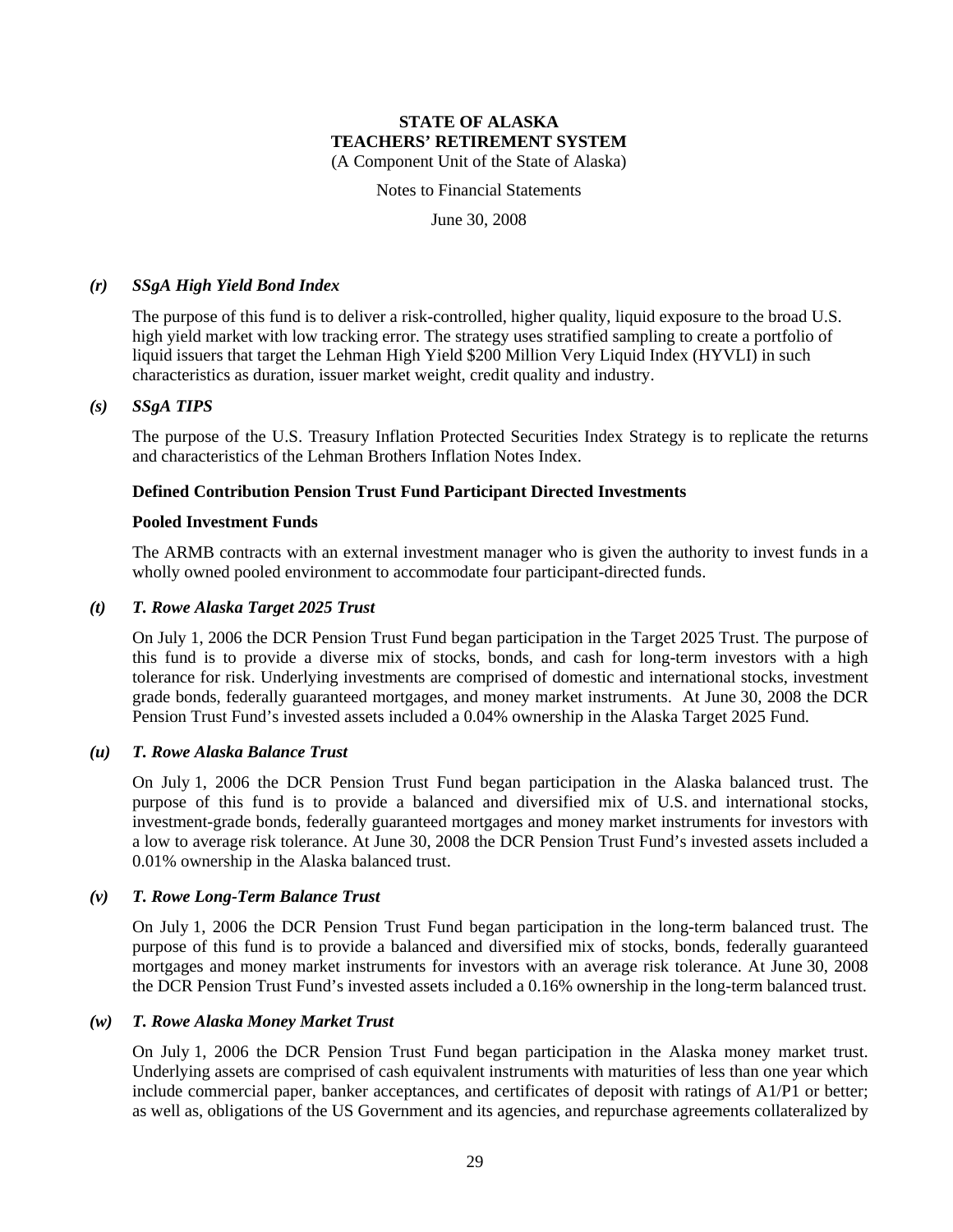Notes to Financial Statements

June 30, 2008

US Treasury Instruments with the goal of maintaining a \$1.00 unit price. At June 30, 2008 the DCR Pension Trust Fund's invested assets included a 13.70% ownership in the Alaska money market trust

#### **Collective Investment Funds**

The ARMB contracts with external investment managers who maintain collective investment funds. Mangers selected are subject to the provision of the collective investment funds the ARMB has selected.

#### *(x) SSgA Government/Corporate Bond Fund*

The purpose of this fund was to match or exceed the return of the Lehman Brothers Government/Credit Bond Index. This fund was liquidated in September 2007 and replaced by the Barclays government/corporate bond fund.

#### *(y) SSgA S&P 500 Stock Index Fund*

The purpose of this fund is to provide income and capital appreciation that matches total return of the Standards & Poor's Composite Stock Price Index.

#### *(z) Barclays Government/Corporate Bond Fund*

The purpose of this fund is to match or exceed the return of the Lehman Brothers Government/Credit Bond Index.

#### *(aa) Capital Guardian Global Balanced Fund*

The purpose of this fund is to invest in stocks and bonds of U.S. and international companies and government bonds issued by the U.S. and other governments.

#### *(bb) Brandes Institutional International Equity Fund*

The purpose of this fund is to provide long-term capital appreciation. This fund invests principally in common and preferred stocks of foreign companies and securities that are convertible into such stocks.

#### *(cc) Citizens Core Growth Fund*

The purpose of this fund is to invest primarily in U.S. large cap growth stocks, with an emphasis on those that are managed in a socially responsible manner. This fund was liquidated in April 2008 and replaced by the sentinel sustainable opportunities fund.

#### *(dd) Sentinel Sustainable Opportunities Fund*

The purpose of this fund is to invest primarily in U.S. large cap growth stocks, with an emphasis on those that are managed in a socially responsible manner.

#### *(ee) T. Rowe Small Cap Stock Fund*

The purpose of this fund is to provide long-term capital growth by investing primarily in stocks of small companies. This fund invests at least 65% of its total assets in the stocks and equity-related securities of small companies.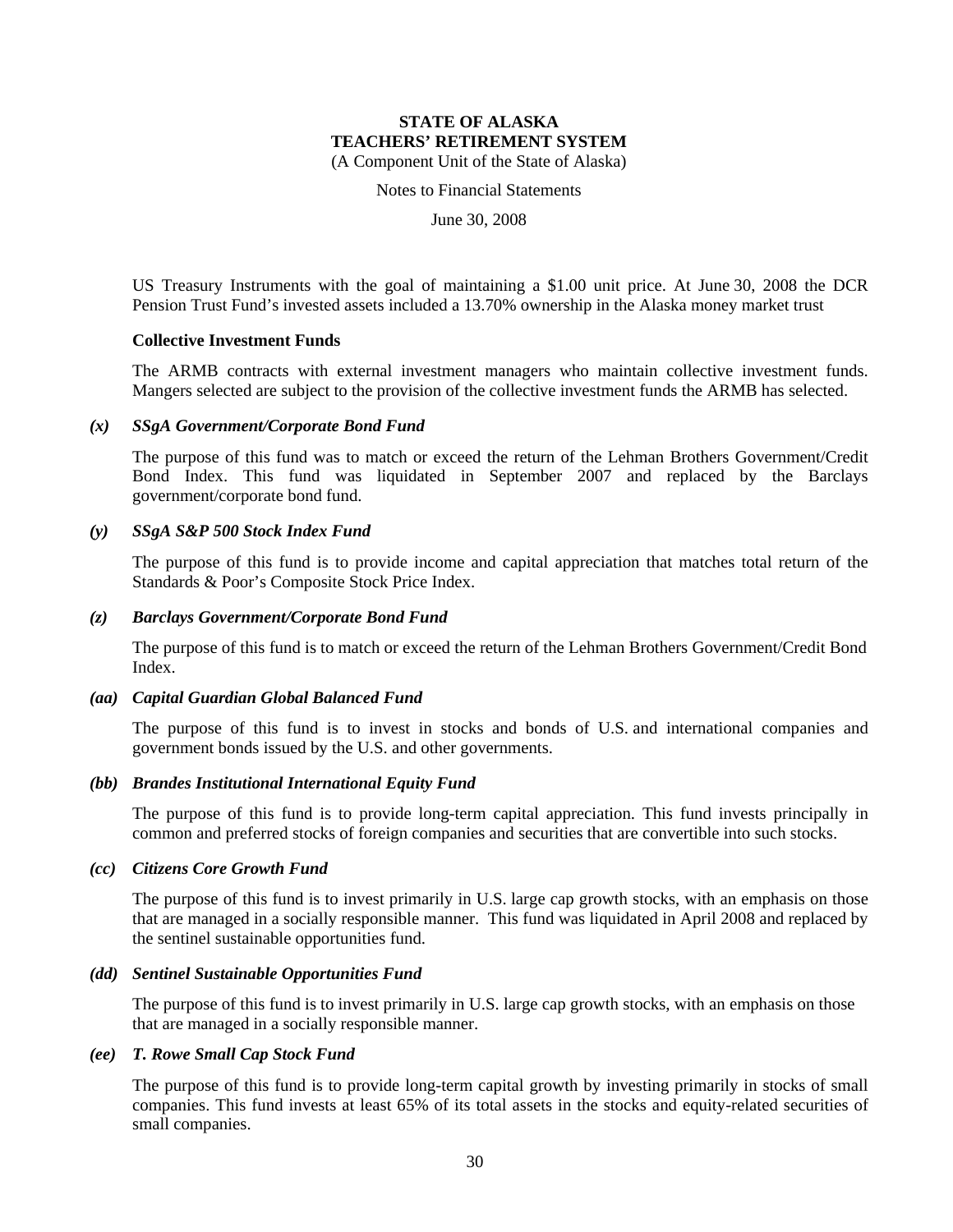Notes to Financial Statements

June 30, 2008

## **Defined Contribution Health and Occupational Death and Disability Investments**

#### **ERISA Commingled and Mutual Funds**

The ARMB Contracts with external managers who manage a mix of ERISA and Mutual Funds.

#### *(ff) Domestic Equity*

The Health Care Trust Investments in domestic equity are comprised of two externally managed ERISA Funds.

#### **SSgA Domestic Large Cap**

The purpose of this fund is to replicate the returns and characteristics of the Russell 1000® Index through buying, holding and trading securities only when there is a change to the composition of the Index or when cash flow activity occurs in the Strategy.

## **SSgA Domestic Small Cap**

The purpose of this fund is to replicate the returns and characteristics of the Russell 2000® Index through buying, holding and trading securities only when there is a change to the composition of the Index or when cash flow activity occurs in the Strategy.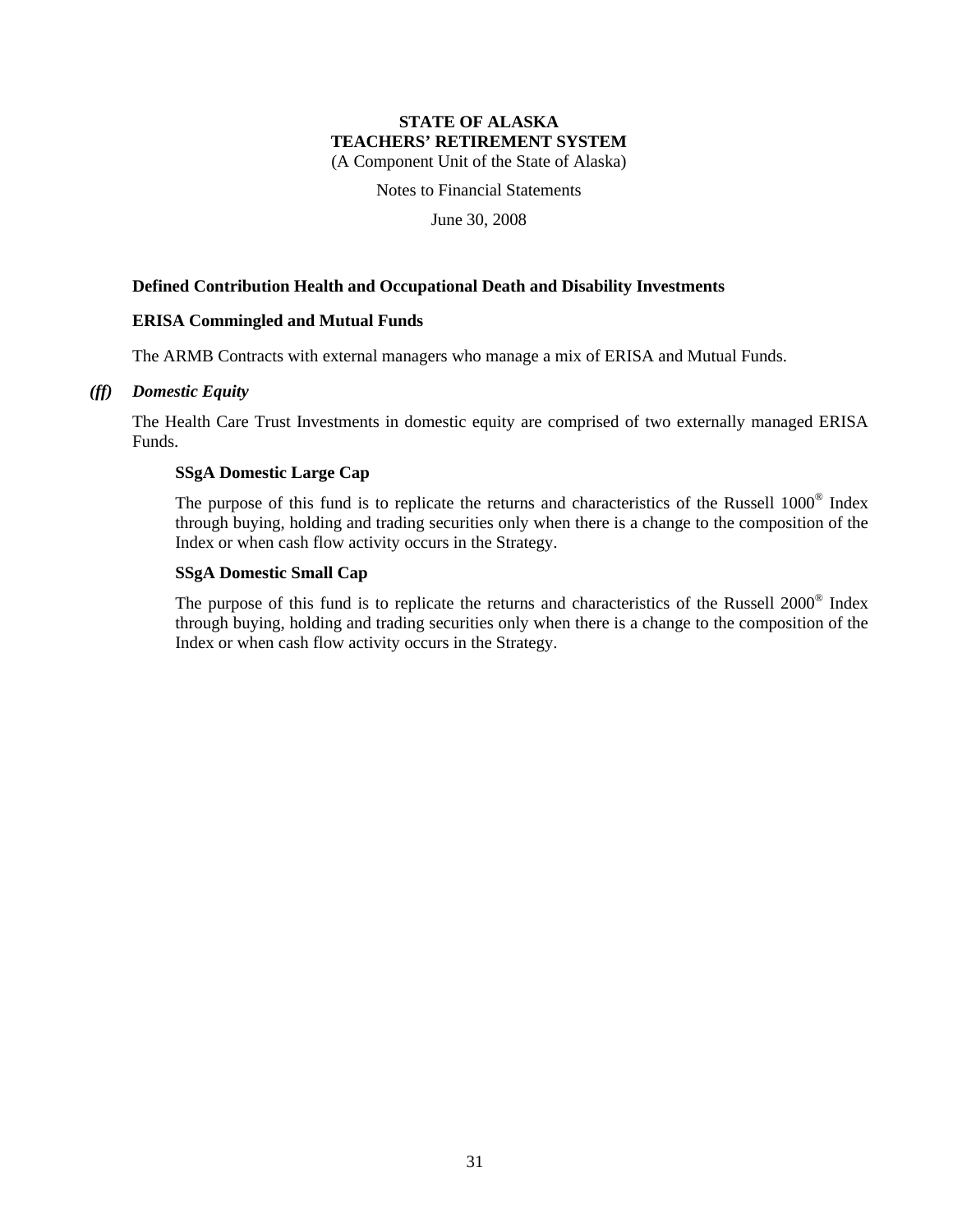Notes to Financial Statements

June 30, 2008

#### *(gg) SSgA International Equity*

The purpose of this fund is to replicate the returns and characteristics of the MSCI EAFE Index through investing in 21 individual MSCI country funds which, in turn, own Index securities in market-weighted proportion.

#### *(hh) SSgA Domestic Fixed Income*

The purpose of this fund is to create a well diversified portfolio that is representative of the domestic investment grade bond market. The strategy seeks to replicate the returns and characteristics of the Lehman Brothers Aggregate Bond Index through individual security selection based on criteria generated by SSgA's credit and research group, security availability, and the analysis of its impact on the portfolio's weightings.

#### *(ii) SSgA International Fixed Income*

The purpose of this fund is to create a well diversified portfolio that is representative of the international government bond market. The strategy seeks to replicate the returns and characteristics of the Citigroup World Government Bond Ex-US Index by matching duration, quality and sector of the Index.

#### *(jj) SSgA Real Estate*

The purpose of this strategy is to replicate the returns and characteristics of the Dow Jones Wilshire REIT Index. To accomplish this, SSgA's strategy is to buy and hold securities, trading only when there is a change in the composition of the Index or when cash flow activity occurs in the Strategy.

#### *(kk) Lazard Emerging Markets Mutual Fund*

The purpose of this fund is to meet or exceed the MSCI Emerging Markets Index by 3% per annum over a rolling five-year period. Underlying investments are comprised of domestic and global equities as well as alternative assets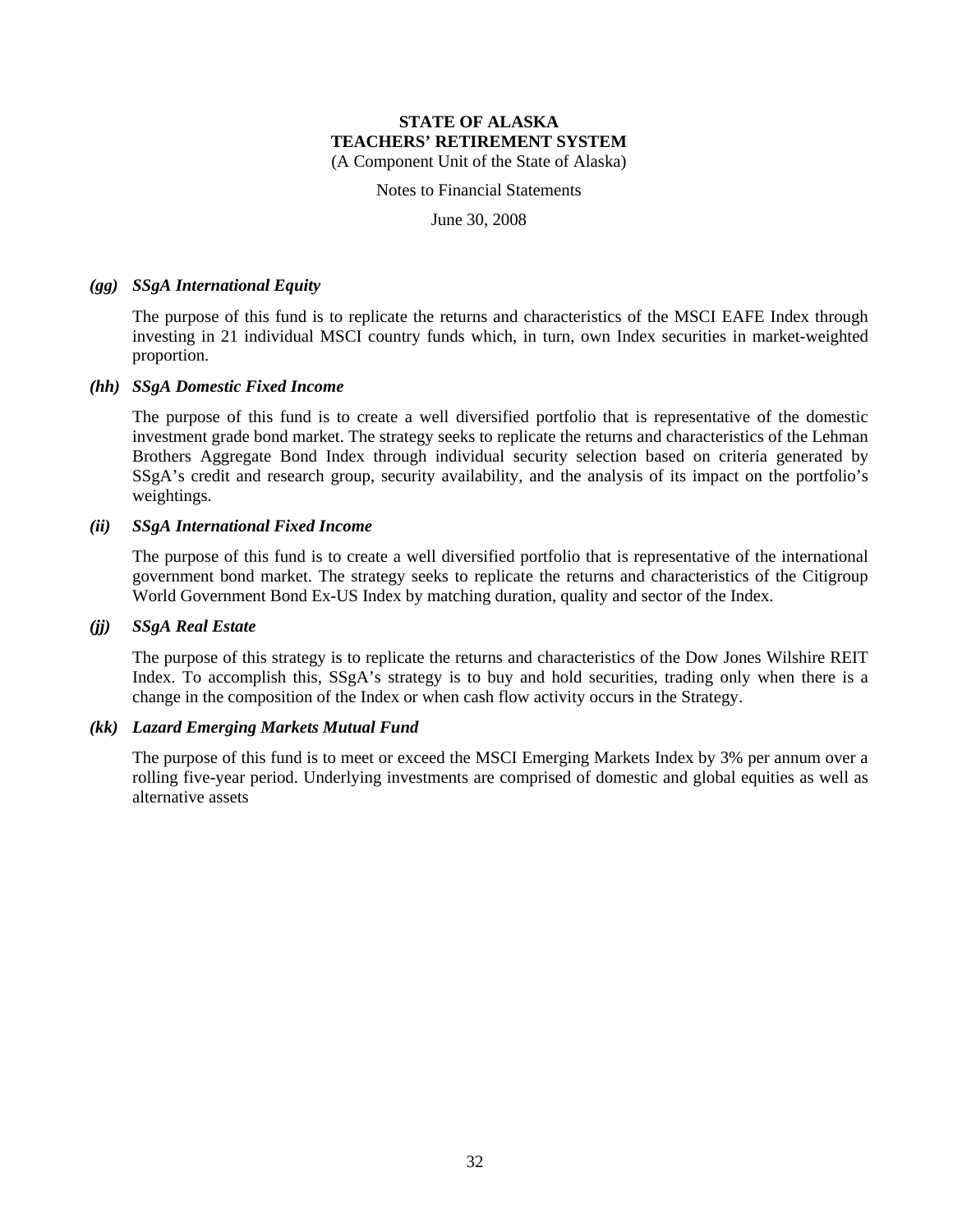Notes to Financial Statements

## June 30, 2008

# At June 30, 2008, the System investments included the following:

| Fixed income pools<br>Pooled<br>Short-<br>Enhanced<br>High<br>investments<br>Interna-<br>funds<br>term<br>Retirement<br>cash<br>tional<br>yield<br><b>TIPS</b><br>Other<br>Total<br>\$<br>360<br>$\,1$<br>2,289<br>2,650<br>Deposits<br>J.<br>÷<br>4,577<br>Overnight sweep account (lmcs)<br>4,577<br>÷,<br>$\overline{\phantom{a}}$<br>Ĭ.<br>٠<br>14,005<br>615<br>10<br>13,380<br>Short-term investment fund<br>×,<br>4,853<br>4,815<br>38<br>J.<br>$\overline{a}$<br>230<br>254<br>24<br>14<br>14<br>$\overline{\phantom{a}}$<br>1,726<br>1,726<br>18,926<br>87,971<br>69,045<br>÷.<br>27,901<br>6,882<br>17<br>34,800<br>33<br>33<br>$\overline{a}$<br>l,<br>12,505<br>29<br>43,694<br>31,160<br>259<br>255<br>$\overline{4}$<br>÷,<br>54,504<br>54,504<br>Foreign government bonds<br>L,<br>J.<br>$\overline{\phantom{a}}$<br>÷,<br>2,504<br>370,048<br>4,358<br>58<br>376,968<br>÷<br>37,246<br>224<br>57,365<br>14,516<br>5,379<br>÷<br>138,979<br>2,162<br>51<br>267,509<br>13,738<br>41,634<br>70,945<br>292<br>293<br>$\mathbf{1}$<br>L,<br>L,<br>L,<br>$\overline{a}$<br>Government<br>3,251<br>3,255<br>$\overline{4}$<br>$\overline{a}$<br>÷,<br>17,942<br>1,220<br>$\,$ 8 $\,$<br>30,418<br>Corporate<br>4,120<br>7,128<br>Domestic equity pool:<br>69,152<br>69,152<br>Limited partnership<br>Convertible bonds<br>218<br>218<br>Treasury bills<br>507<br>507<br>1,436,932<br>1,436,932<br>Equity<br>International equity pool:<br>349<br>349<br>Convertible bonds<br>671,208<br>671,208<br>Equity<br>Emerging markets equity pool<br>131,105<br>131,105<br>Private equity pool:<br>Limited partnerships<br>397,247<br>397,247<br>Absolute return pool:<br>194,481<br>194,481<br>Limited partnerships<br>Other investments pool:<br>23,827<br>23,827<br>Limited partnerships<br>134,509<br>Agricultural holdings<br>134,509<br>Real estate pool:<br>282,232<br>Real estate<br>282,232<br>Commingled funds<br>106,892<br>106,892<br>168,367<br>168,367<br>Limited partnerships<br>Real estate investment trusts<br>23,486<br>23,486<br>17<br>17<br>Mortgages<br>31,315<br>Mutual funds<br>102,436<br>133,751<br>÷<br>L,<br>L,<br>Net other assets (liabilities)<br>(21, 735)<br>(1,093)<br>1,018<br>105<br>223<br>(3)<br>(1,953)<br>(23, 455)<br>(17)<br>(55, 941)<br>42,338<br>(12,026)<br>32<br>25,597<br>Other pool ownership<br>33<br>Unallocated deposits in transit<br>33 |                         |                         |               |  |              | Fair value (in thousands) |                         |           |                 |           |
|------------------------------------------------------------------------------------------------------------------------------------------------------------------------------------------------------------------------------------------------------------------------------------------------------------------------------------------------------------------------------------------------------------------------------------------------------------------------------------------------------------------------------------------------------------------------------------------------------------------------------------------------------------------------------------------------------------------------------------------------------------------------------------------------------------------------------------------------------------------------------------------------------------------------------------------------------------------------------------------------------------------------------------------------------------------------------------------------------------------------------------------------------------------------------------------------------------------------------------------------------------------------------------------------------------------------------------------------------------------------------------------------------------------------------------------------------------------------------------------------------------------------------------------------------------------------------------------------------------------------------------------------------------------------------------------------------------------------------------------------------------------------------------------------------------------------------------------------------------------------------------------------------------------------------------------------------------------------------------------------------------------------------------------------------------------------------------------------------------------------------------------------------------------------------------------------------------------------------------------------------------------------------------------------------------------------------------------------------------------------------------------------|-------------------------|-------------------------|---------------|--|--------------|---------------------------|-------------------------|-----------|-----------------|-----------|
|                                                                                                                                                                                                                                                                                                                                                                                                                                                                                                                                                                                                                                                                                                                                                                                                                                                                                                                                                                                                                                                                                                                                                                                                                                                                                                                                                                                                                                                                                                                                                                                                                                                                                                                                                                                                                                                                                                                                                                                                                                                                                                                                                                                                                                                                                                                                                                                                |                         |                         |               |  |              |                           |                         |           |                 |           |
|                                                                                                                                                                                                                                                                                                                                                                                                                                                                                                                                                                                                                                                                                                                                                                                                                                                                                                                                                                                                                                                                                                                                                                                                                                                                                                                                                                                                                                                                                                                                                                                                                                                                                                                                                                                                                                                                                                                                                                                                                                                                                                                                                                                                                                                                                                                                                                                                |                         |                         |               |  |              |                           |                         |           |                 |           |
|                                                                                                                                                                                                                                                                                                                                                                                                                                                                                                                                                                                                                                                                                                                                                                                                                                                                                                                                                                                                                                                                                                                                                                                                                                                                                                                                                                                                                                                                                                                                                                                                                                                                                                                                                                                                                                                                                                                                                                                                                                                                                                                                                                                                                                                                                                                                                                                                |                         |                         |               |  |              |                           |                         |           |                 |           |
|                                                                                                                                                                                                                                                                                                                                                                                                                                                                                                                                                                                                                                                                                                                                                                                                                                                                                                                                                                                                                                                                                                                                                                                                                                                                                                                                                                                                                                                                                                                                                                                                                                                                                                                                                                                                                                                                                                                                                                                                                                                                                                                                                                                                                                                                                                                                                                                                |                         |                         |               |  |              |                           |                         |           |                 |           |
|                                                                                                                                                                                                                                                                                                                                                                                                                                                                                                                                                                                                                                                                                                                                                                                                                                                                                                                                                                                                                                                                                                                                                                                                                                                                                                                                                                                                                                                                                                                                                                                                                                                                                                                                                                                                                                                                                                                                                                                                                                                                                                                                                                                                                                                                                                                                                                                                |                         |                         |               |  |              |                           |                         |           |                 |           |
|                                                                                                                                                                                                                                                                                                                                                                                                                                                                                                                                                                                                                                                                                                                                                                                                                                                                                                                                                                                                                                                                                                                                                                                                                                                                                                                                                                                                                                                                                                                                                                                                                                                                                                                                                                                                                                                                                                                                                                                                                                                                                                                                                                                                                                                                                                                                                                                                |                         |                         |               |  |              |                           |                         |           |                 |           |
|                                                                                                                                                                                                                                                                                                                                                                                                                                                                                                                                                                                                                                                                                                                                                                                                                                                                                                                                                                                                                                                                                                                                                                                                                                                                                                                                                                                                                                                                                                                                                                                                                                                                                                                                                                                                                                                                                                                                                                                                                                                                                                                                                                                                                                                                                                                                                                                                |                         |                         |               |  |              |                           |                         |           |                 |           |
|                                                                                                                                                                                                                                                                                                                                                                                                                                                                                                                                                                                                                                                                                                                                                                                                                                                                                                                                                                                                                                                                                                                                                                                                                                                                                                                                                                                                                                                                                                                                                                                                                                                                                                                                                                                                                                                                                                                                                                                                                                                                                                                                                                                                                                                                                                                                                                                                | Commercial paper        |                         |               |  |              |                           |                         |           |                 |           |
|                                                                                                                                                                                                                                                                                                                                                                                                                                                                                                                                                                                                                                                                                                                                                                                                                                                                                                                                                                                                                                                                                                                                                                                                                                                                                                                                                                                                                                                                                                                                                                                                                                                                                                                                                                                                                                                                                                                                                                                                                                                                                                                                                                                                                                                                                                                                                                                                | Domestic equity         |                         |               |  |              |                           |                         |           |                 |           |
|                                                                                                                                                                                                                                                                                                                                                                                                                                                                                                                                                                                                                                                                                                                                                                                                                                                                                                                                                                                                                                                                                                                                                                                                                                                                                                                                                                                                                                                                                                                                                                                                                                                                                                                                                                                                                                                                                                                                                                                                                                                                                                                                                                                                                                                                                                                                                                                                | International equity    |                         |               |  |              |                           |                         |           |                 |           |
|                                                                                                                                                                                                                                                                                                                                                                                                                                                                                                                                                                                                                                                                                                                                                                                                                                                                                                                                                                                                                                                                                                                                                                                                                                                                                                                                                                                                                                                                                                                                                                                                                                                                                                                                                                                                                                                                                                                                                                                                                                                                                                                                                                                                                                                                                                                                                                                                | Bridge loans            |                         |               |  |              |                           |                         |           |                 |           |
|                                                                                                                                                                                                                                                                                                                                                                                                                                                                                                                                                                                                                                                                                                                                                                                                                                                                                                                                                                                                                                                                                                                                                                                                                                                                                                                                                                                                                                                                                                                                                                                                                                                                                                                                                                                                                                                                                                                                                                                                                                                                                                                                                                                                                                                                                                                                                                                                | U.S. treasury notes     |                         |               |  |              |                           |                         |           |                 |           |
|                                                                                                                                                                                                                                                                                                                                                                                                                                                                                                                                                                                                                                                                                                                                                                                                                                                                                                                                                                                                                                                                                                                                                                                                                                                                                                                                                                                                                                                                                                                                                                                                                                                                                                                                                                                                                                                                                                                                                                                                                                                                                                                                                                                                                                                                                                                                                                                                | U.S. treasury bonds     |                         |               |  |              |                           |                         |           |                 |           |
|                                                                                                                                                                                                                                                                                                                                                                                                                                                                                                                                                                                                                                                                                                                                                                                                                                                                                                                                                                                                                                                                                                                                                                                                                                                                                                                                                                                                                                                                                                                                                                                                                                                                                                                                                                                                                                                                                                                                                                                                                                                                                                                                                                                                                                                                                                                                                                                                | U.S. treasury - TIPS    |                         |               |  |              |                           |                         |           |                 |           |
|                                                                                                                                                                                                                                                                                                                                                                                                                                                                                                                                                                                                                                                                                                                                                                                                                                                                                                                                                                                                                                                                                                                                                                                                                                                                                                                                                                                                                                                                                                                                                                                                                                                                                                                                                                                                                                                                                                                                                                                                                                                                                                                                                                                                                                                                                                                                                                                                | U.S. government agency  |                         |               |  |              |                           |                         |           |                 |           |
|                                                                                                                                                                                                                                                                                                                                                                                                                                                                                                                                                                                                                                                                                                                                                                                                                                                                                                                                                                                                                                                                                                                                                                                                                                                                                                                                                                                                                                                                                                                                                                                                                                                                                                                                                                                                                                                                                                                                                                                                                                                                                                                                                                                                                                                                                                                                                                                                | Municipal bonds         |                         |               |  |              |                           |                         |           |                 |           |
|                                                                                                                                                                                                                                                                                                                                                                                                                                                                                                                                                                                                                                                                                                                                                                                                                                                                                                                                                                                                                                                                                                                                                                                                                                                                                                                                                                                                                                                                                                                                                                                                                                                                                                                                                                                                                                                                                                                                                                                                                                                                                                                                                                                                                                                                                                                                                                                                |                         |                         |               |  |              |                           |                         |           |                 |           |
|                                                                                                                                                                                                                                                                                                                                                                                                                                                                                                                                                                                                                                                                                                                                                                                                                                                                                                                                                                                                                                                                                                                                                                                                                                                                                                                                                                                                                                                                                                                                                                                                                                                                                                                                                                                                                                                                                                                                                                                                                                                                                                                                                                                                                                                                                                                                                                                                | Mortgage-backed         |                         |               |  |              |                           |                         |           |                 |           |
|                                                                                                                                                                                                                                                                                                                                                                                                                                                                                                                                                                                                                                                                                                                                                                                                                                                                                                                                                                                                                                                                                                                                                                                                                                                                                                                                                                                                                                                                                                                                                                                                                                                                                                                                                                                                                                                                                                                                                                                                                                                                                                                                                                                                                                                                                                                                                                                                | Other asset-backed      |                         |               |  |              |                           |                         |           |                 |           |
|                                                                                                                                                                                                                                                                                                                                                                                                                                                                                                                                                                                                                                                                                                                                                                                                                                                                                                                                                                                                                                                                                                                                                                                                                                                                                                                                                                                                                                                                                                                                                                                                                                                                                                                                                                                                                                                                                                                                                                                                                                                                                                                                                                                                                                                                                                                                                                                                | Corporate bonds         |                         |               |  |              |                           |                         |           |                 |           |
|                                                                                                                                                                                                                                                                                                                                                                                                                                                                                                                                                                                                                                                                                                                                                                                                                                                                                                                                                                                                                                                                                                                                                                                                                                                                                                                                                                                                                                                                                                                                                                                                                                                                                                                                                                                                                                                                                                                                                                                                                                                                                                                                                                                                                                                                                                                                                                                                | Convertible bonds       |                         |               |  |              |                           |                         |           |                 |           |
|                                                                                                                                                                                                                                                                                                                                                                                                                                                                                                                                                                                                                                                                                                                                                                                                                                                                                                                                                                                                                                                                                                                                                                                                                                                                                                                                                                                                                                                                                                                                                                                                                                                                                                                                                                                                                                                                                                                                                                                                                                                                                                                                                                                                                                                                                                                                                                                                | Yankees:                |                         |               |  |              |                           |                         |           |                 |           |
|                                                                                                                                                                                                                                                                                                                                                                                                                                                                                                                                                                                                                                                                                                                                                                                                                                                                                                                                                                                                                                                                                                                                                                                                                                                                                                                                                                                                                                                                                                                                                                                                                                                                                                                                                                                                                                                                                                                                                                                                                                                                                                                                                                                                                                                                                                                                                                                                |                         |                         |               |  |              |                           |                         |           |                 |           |
|                                                                                                                                                                                                                                                                                                                                                                                                                                                                                                                                                                                                                                                                                                                                                                                                                                                                                                                                                                                                                                                                                                                                                                                                                                                                                                                                                                                                                                                                                                                                                                                                                                                                                                                                                                                                                                                                                                                                                                                                                                                                                                                                                                                                                                                                                                                                                                                                |                         |                         |               |  |              |                           |                         |           |                 |           |
|                                                                                                                                                                                                                                                                                                                                                                                                                                                                                                                                                                                                                                                                                                                                                                                                                                                                                                                                                                                                                                                                                                                                                                                                                                                                                                                                                                                                                                                                                                                                                                                                                                                                                                                                                                                                                                                                                                                                                                                                                                                                                                                                                                                                                                                                                                                                                                                                |                         |                         |               |  |              |                           |                         |           |                 |           |
|                                                                                                                                                                                                                                                                                                                                                                                                                                                                                                                                                                                                                                                                                                                                                                                                                                                                                                                                                                                                                                                                                                                                                                                                                                                                                                                                                                                                                                                                                                                                                                                                                                                                                                                                                                                                                                                                                                                                                                                                                                                                                                                                                                                                                                                                                                                                                                                                |                         |                         |               |  |              |                           |                         |           |                 |           |
|                                                                                                                                                                                                                                                                                                                                                                                                                                                                                                                                                                                                                                                                                                                                                                                                                                                                                                                                                                                                                                                                                                                                                                                                                                                                                                                                                                                                                                                                                                                                                                                                                                                                                                                                                                                                                                                                                                                                                                                                                                                                                                                                                                                                                                                                                                                                                                                                |                         |                         |               |  |              |                           |                         |           |                 |           |
|                                                                                                                                                                                                                                                                                                                                                                                                                                                                                                                                                                                                                                                                                                                                                                                                                                                                                                                                                                                                                                                                                                                                                                                                                                                                                                                                                                                                                                                                                                                                                                                                                                                                                                                                                                                                                                                                                                                                                                                                                                                                                                                                                                                                                                                                                                                                                                                                |                         |                         |               |  |              |                           |                         |           |                 |           |
|                                                                                                                                                                                                                                                                                                                                                                                                                                                                                                                                                                                                                                                                                                                                                                                                                                                                                                                                                                                                                                                                                                                                                                                                                                                                                                                                                                                                                                                                                                                                                                                                                                                                                                                                                                                                                                                                                                                                                                                                                                                                                                                                                                                                                                                                                                                                                                                                |                         |                         |               |  |              |                           |                         |           |                 |           |
|                                                                                                                                                                                                                                                                                                                                                                                                                                                                                                                                                                                                                                                                                                                                                                                                                                                                                                                                                                                                                                                                                                                                                                                                                                                                                                                                                                                                                                                                                                                                                                                                                                                                                                                                                                                                                                                                                                                                                                                                                                                                                                                                                                                                                                                                                                                                                                                                |                         |                         |               |  |              |                           |                         |           |                 |           |
|                                                                                                                                                                                                                                                                                                                                                                                                                                                                                                                                                                                                                                                                                                                                                                                                                                                                                                                                                                                                                                                                                                                                                                                                                                                                                                                                                                                                                                                                                                                                                                                                                                                                                                                                                                                                                                                                                                                                                                                                                                                                                                                                                                                                                                                                                                                                                                                                |                         |                         |               |  |              |                           |                         |           |                 |           |
|                                                                                                                                                                                                                                                                                                                                                                                                                                                                                                                                                                                                                                                                                                                                                                                                                                                                                                                                                                                                                                                                                                                                                                                                                                                                                                                                                                                                                                                                                                                                                                                                                                                                                                                                                                                                                                                                                                                                                                                                                                                                                                                                                                                                                                                                                                                                                                                                |                         |                         |               |  |              |                           |                         |           |                 |           |
|                                                                                                                                                                                                                                                                                                                                                                                                                                                                                                                                                                                                                                                                                                                                                                                                                                                                                                                                                                                                                                                                                                                                                                                                                                                                                                                                                                                                                                                                                                                                                                                                                                                                                                                                                                                                                                                                                                                                                                                                                                                                                                                                                                                                                                                                                                                                                                                                |                         |                         |               |  |              |                           |                         |           |                 |           |
|                                                                                                                                                                                                                                                                                                                                                                                                                                                                                                                                                                                                                                                                                                                                                                                                                                                                                                                                                                                                                                                                                                                                                                                                                                                                                                                                                                                                                                                                                                                                                                                                                                                                                                                                                                                                                                                                                                                                                                                                                                                                                                                                                                                                                                                                                                                                                                                                |                         |                         |               |  |              |                           |                         |           |                 |           |
|                                                                                                                                                                                                                                                                                                                                                                                                                                                                                                                                                                                                                                                                                                                                                                                                                                                                                                                                                                                                                                                                                                                                                                                                                                                                                                                                                                                                                                                                                                                                                                                                                                                                                                                                                                                                                                                                                                                                                                                                                                                                                                                                                                                                                                                                                                                                                                                                |                         |                         |               |  |              |                           |                         |           |                 |           |
|                                                                                                                                                                                                                                                                                                                                                                                                                                                                                                                                                                                                                                                                                                                                                                                                                                                                                                                                                                                                                                                                                                                                                                                                                                                                                                                                                                                                                                                                                                                                                                                                                                                                                                                                                                                                                                                                                                                                                                                                                                                                                                                                                                                                                                                                                                                                                                                                |                         |                         |               |  |              |                           |                         |           |                 |           |
|                                                                                                                                                                                                                                                                                                                                                                                                                                                                                                                                                                                                                                                                                                                                                                                                                                                                                                                                                                                                                                                                                                                                                                                                                                                                                                                                                                                                                                                                                                                                                                                                                                                                                                                                                                                                                                                                                                                                                                                                                                                                                                                                                                                                                                                                                                                                                                                                |                         |                         |               |  |              |                           |                         |           |                 |           |
|                                                                                                                                                                                                                                                                                                                                                                                                                                                                                                                                                                                                                                                                                                                                                                                                                                                                                                                                                                                                                                                                                                                                                                                                                                                                                                                                                                                                                                                                                                                                                                                                                                                                                                                                                                                                                                                                                                                                                                                                                                                                                                                                                                                                                                                                                                                                                                                                |                         |                         |               |  |              |                           |                         |           |                 |           |
|                                                                                                                                                                                                                                                                                                                                                                                                                                                                                                                                                                                                                                                                                                                                                                                                                                                                                                                                                                                                                                                                                                                                                                                                                                                                                                                                                                                                                                                                                                                                                                                                                                                                                                                                                                                                                                                                                                                                                                                                                                                                                                                                                                                                                                                                                                                                                                                                |                         |                         |               |  |              |                           |                         |           |                 |           |
|                                                                                                                                                                                                                                                                                                                                                                                                                                                                                                                                                                                                                                                                                                                                                                                                                                                                                                                                                                                                                                                                                                                                                                                                                                                                                                                                                                                                                                                                                                                                                                                                                                                                                                                                                                                                                                                                                                                                                                                                                                                                                                                                                                                                                                                                                                                                                                                                |                         |                         |               |  |              |                           |                         |           |                 |           |
|                                                                                                                                                                                                                                                                                                                                                                                                                                                                                                                                                                                                                                                                                                                                                                                                                                                                                                                                                                                                                                                                                                                                                                                                                                                                                                                                                                                                                                                                                                                                                                                                                                                                                                                                                                                                                                                                                                                                                                                                                                                                                                                                                                                                                                                                                                                                                                                                |                         |                         |               |  |              |                           |                         |           |                 |           |
|                                                                                                                                                                                                                                                                                                                                                                                                                                                                                                                                                                                                                                                                                                                                                                                                                                                                                                                                                                                                                                                                                                                                                                                                                                                                                                                                                                                                                                                                                                                                                                                                                                                                                                                                                                                                                                                                                                                                                                                                                                                                                                                                                                                                                                                                                                                                                                                                |                         |                         |               |  |              |                           |                         |           |                 |           |
|                                                                                                                                                                                                                                                                                                                                                                                                                                                                                                                                                                                                                                                                                                                                                                                                                                                                                                                                                                                                                                                                                                                                                                                                                                                                                                                                                                                                                                                                                                                                                                                                                                                                                                                                                                                                                                                                                                                                                                                                                                                                                                                                                                                                                                                                                                                                                                                                |                         |                         |               |  |              |                           |                         |           |                 |           |
|                                                                                                                                                                                                                                                                                                                                                                                                                                                                                                                                                                                                                                                                                                                                                                                                                                                                                                                                                                                                                                                                                                                                                                                                                                                                                                                                                                                                                                                                                                                                                                                                                                                                                                                                                                                                                                                                                                                                                                                                                                                                                                                                                                                                                                                                                                                                                                                                |                         |                         |               |  |              |                           |                         |           |                 |           |
|                                                                                                                                                                                                                                                                                                                                                                                                                                                                                                                                                                                                                                                                                                                                                                                                                                                                                                                                                                                                                                                                                                                                                                                                                                                                                                                                                                                                                                                                                                                                                                                                                                                                                                                                                                                                                                                                                                                                                                                                                                                                                                                                                                                                                                                                                                                                                                                                |                         |                         |               |  |              |                           |                         |           |                 |           |
|                                                                                                                                                                                                                                                                                                                                                                                                                                                                                                                                                                                                                                                                                                                                                                                                                                                                                                                                                                                                                                                                                                                                                                                                                                                                                                                                                                                                                                                                                                                                                                                                                                                                                                                                                                                                                                                                                                                                                                                                                                                                                                                                                                                                                                                                                                                                                                                                |                         |                         |               |  |              |                           |                         |           |                 |           |
|                                                                                                                                                                                                                                                                                                                                                                                                                                                                                                                                                                                                                                                                                                                                                                                                                                                                                                                                                                                                                                                                                                                                                                                                                                                                                                                                                                                                                                                                                                                                                                                                                                                                                                                                                                                                                                                                                                                                                                                                                                                                                                                                                                                                                                                                                                                                                                                                |                         |                         |               |  |              |                           |                         |           |                 |           |
|                                                                                                                                                                                                                                                                                                                                                                                                                                                                                                                                                                                                                                                                                                                                                                                                                                                                                                                                                                                                                                                                                                                                                                                                                                                                                                                                                                                                                                                                                                                                                                                                                                                                                                                                                                                                                                                                                                                                                                                                                                                                                                                                                                                                                                                                                                                                                                                                |                         |                         |               |  |              |                           |                         |           |                 |           |
|                                                                                                                                                                                                                                                                                                                                                                                                                                                                                                                                                                                                                                                                                                                                                                                                                                                                                                                                                                                                                                                                                                                                                                                                                                                                                                                                                                                                                                                                                                                                                                                                                                                                                                                                                                                                                                                                                                                                                                                                                                                                                                                                                                                                                                                                                                                                                                                                |                         |                         |               |  |              |                           |                         |           |                 |           |
|                                                                                                                                                                                                                                                                                                                                                                                                                                                                                                                                                                                                                                                                                                                                                                                                                                                                                                                                                                                                                                                                                                                                                                                                                                                                                                                                                                                                                                                                                                                                                                                                                                                                                                                                                                                                                                                                                                                                                                                                                                                                                                                                                                                                                                                                                                                                                                                                |                         |                         |               |  |              |                           |                         |           |                 |           |
|                                                                                                                                                                                                                                                                                                                                                                                                                                                                                                                                                                                                                                                                                                                                                                                                                                                                                                                                                                                                                                                                                                                                                                                                                                                                                                                                                                                                                                                                                                                                                                                                                                                                                                                                                                                                                                                                                                                                                                                                                                                                                                                                                                                                                                                                                                                                                                                                | Total invested ssets \$ | 14,895<br><sup>\$</sup> | 697,775<br>\$ |  | 98,131<br>\$ | 116,336<br>S              | 26,063<br><sup>\$</sup> | 495<br>\$ | 3,782,311<br>\$ | 4,736,006 |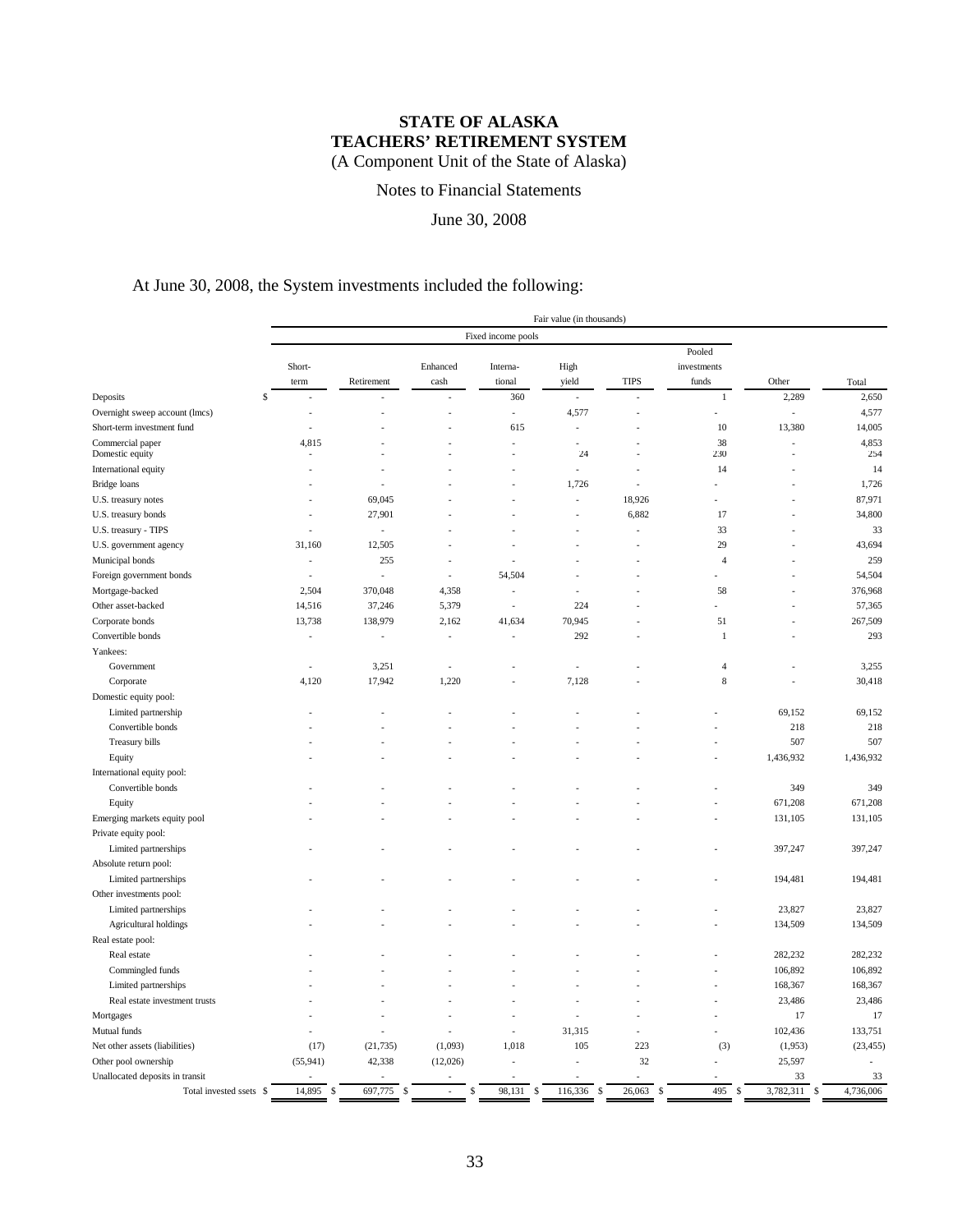Notes to Financial Statements

June 30, 2008

#### *(ll) Interest Rate Risk*

Interest rate risk is the risk that changes in interest rates will adversely affect the fair value of an investment.

#### *(mm) Short–Term Fixed Income Pool*

As a means of limiting its exposure to fair value losses arising from increasing interest rates, Treasury's investment policy limits individual fixed rate securities to fourteen months in maturity or fourteen months expected average life. Floating rate securities are limited to three years in maturity or three years expected average life. Treasury utilizes the actual maturity date for commercial paper and twelve–month prepay speeds for other securities. At June 30, 2008, the expected average life of individual fixed income securities ranged from eight days to less than three months.

Duration is a measure of interest rate risk. It measures a security's sensitivity to a 100-basis point change in interest rates. The duration of a pool is the average fair value weighted duration of each security in the pool taking into account all related cash flows. Treasury uses industry standard analytical software developed by The Yield Book Inc. to calculate effective duration. The software takes into account various possible future interest rates, historical and estimated prepayment rates, options and other variable cash flows to calculate effective duration.

#### *(nn) Other Defined Benefit Fixed Income Pools*

Through the ARMB's investment policy, Treasury manages the exposure to fair value losses arising from increasing interest rates by limiting the effective duration of the retirement fixed income portfolio to  $\pm 20\%$ of the Lehman Brothers Aggregate Bond Index. The effective duration for the Lehman Brothers Aggregate Bond Index at June 30, 2008, was 4.68 years.

Through the ARMB's investment policy, Treasury manages the exposure to fair value losses arising from increasing interest rates by limiting the effective duration of the enhanced cash fixed income portfolio to one year.

Through the ARMB's investment policy, Treasury manages the exposure to fair value losses arising from increasing interest rates by limiting the effective duration of the international fixed income portfolio to ± 25% of the Salomon Non–U.S. World Government Bond Index. The effective duration for the Salomon Non–U.S. World Government Bond Index at June 30, 2008, was 6.24 years.

Through the ARMB's investment policy, Treasury manages the exposure to fair value losses arising from increasing interest rates by limiting the effective duration of the high yield portfolio to  $\pm$  20% of the Merrill Lynch U.S. High Yield Master II Index. The effective duration for the Merrill Lynch U.S. High Yield Master II Index at June 30, 2008, was 4.49 years.

Through the ARMB's investment policy, Treasury manages the exposure to fair value losses arising from increasing interest rates by limiting the effective duration of the TIPS portfolio to a band which may not exceed  $\pm$  20% around the duration of the Lehman Brothers Global Inflation-Linked U.S. TIPS Index, or a reasonable proxy thereof. The duration of the proxy index at June 30, 2008, was 6.19 years.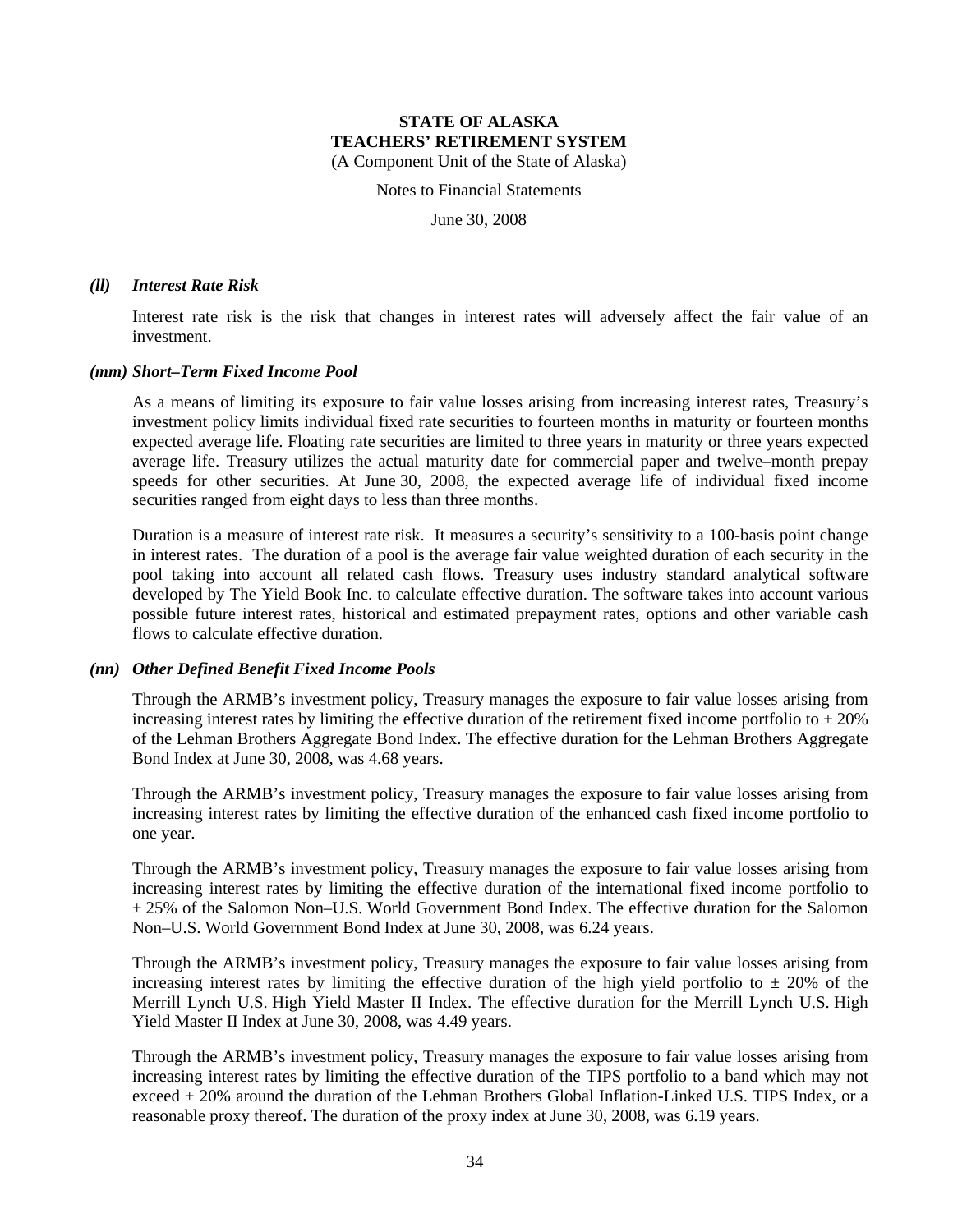Notes to Financial Statements

June 30, 2008

At June 30, 2008, the effective duration of the DB Plan's fixed income pools, by investment type, was as follows:

|                              | <b>Effective duration</b> (in years) |                      |               |            |             |  |  |
|------------------------------|--------------------------------------|----------------------|---------------|------------|-------------|--|--|
|                              | Retirement                           | <b>Enhanced cash</b> | International | High yield | <b>TIPS</b> |  |  |
| U.S. treasury notes          | 7.24                                 |                      |               |            | 3.52        |  |  |
| U.S. treasury bonds          | 13.48                                |                      |               |            | 12.66       |  |  |
| U.S. government agency       | 4.85                                 |                      |               |            |             |  |  |
| Municipal bonds              | 10.96                                |                      |               |            |             |  |  |
| Mortgage-backed              | 4.37                                 | 0.73                 |               |            |             |  |  |
| Other asset-backed           | 2.58                                 | 0.18                 |               | 3.25       |             |  |  |
| Corporate bonds              | 4.91                                 | (0.02)               |               | 4.46       |             |  |  |
| Convertible bonds            |                                      |                      |               | 5.91       |             |  |  |
| Yankees                      |                                      |                      |               |            |             |  |  |
| Government                   | 11.93                                |                      | 6.65          |            |             |  |  |
| Corporate                    | 5.48                                 | (0.76)               | 4.09          | 4.04       |             |  |  |
| Portfolio effective duration | 4.57                                 | 0.20                 | 5.49          | 2.99       | 5.95        |  |  |

#### **Defined Benefit Common Trust Funds**

The ARMB does not have a policy to limit interest rate risk for these investments. The weighted average maturity of the common trust investment funds that consists solely of debt securities, domestic fixed income, high yield, international fixed income, and TIPS were 4.69, 4.45, 6.31, and 7.83 years at June 30, 2008, respectively.

#### **Defined Contribution Pension Trust Pooled Investment Funds**

The ARMB contracts with an external investment manager who is given the authority to invest funds in a wholly owned pooled environment to accommodate four participant directed funds. Through the ARMB's investment policy, exposure to fair value losses arising from increasing interest rates is managed by limiting the duration as follows:

For government and corporate debt securities, duration is limited to  $\pm$  0.25 years of the Lehman Brothers Government/Credit Index. At June 30, 2008, the duration of the government and corporate debt securities was 5.32 years and the duration of the Lehman Brothers Government Credit Index was 5.30 years.

For mortgage-backed securities, duration is limited to  $\pm$  0.25 years of the Lehman GNMA Index. At June 30, 2008, the duration of the mortgage-backed securities was 4.14 years and the duration of the Lehman GNMA Index was 4.25 years.

The weighted average maturity of the money market portfolio was forty-five days at June 30, 2008.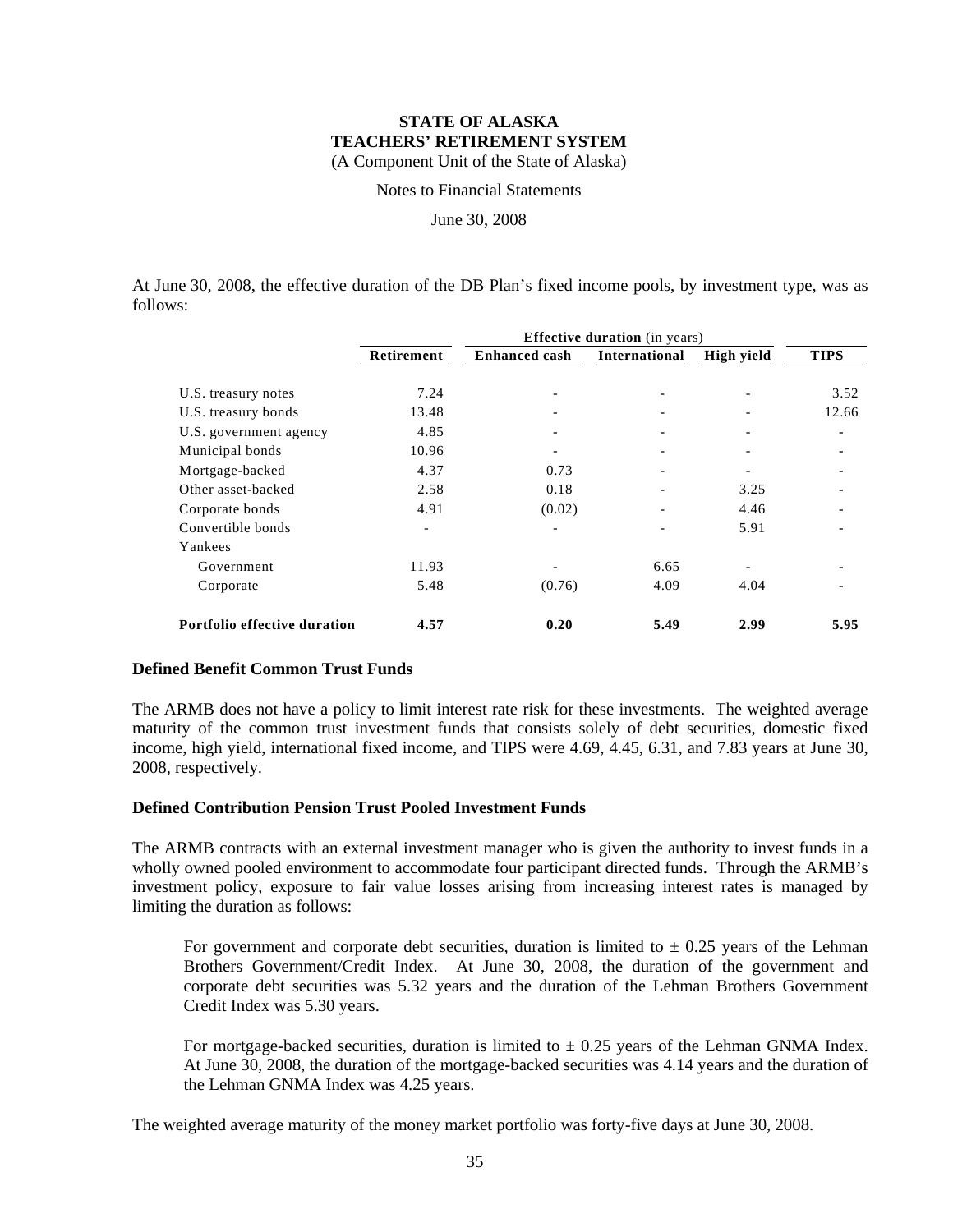Notes to Financial Statements

June 30, 2008

The ARMB does not have a policy with respect to these funds to limit interest rate risk for funds held in foreign currency, the custodian's short-term investment fund or commercial paper.

#### **Defined Contribution Pension Trust Collective Investment Funds**

The ARMB does not have a policy to limit interest rate risk for these investments. The weighted average maturity of the collective investment fund that consisted solely of debt securities, the government/corporate bond fund, was 5.18 years at June 30, 2008.

## **Defined Contribution Pension Trust Occupational Death and Disability, Retiree Medical, and Health Reimbursement ERISA Commingled and Mutual Funds**

The ARMB does not have a policy to limit interest rate risk for these investments. The weighted average maturity of the ERISA commingled investment funds that consists solely of debt securities, domestic fixed income and international fixed income, were 4.69 and 6.31 years at June 30, 2008, respectively.

#### *(oo) Credit Risk*

Credit risk is the risk that an issuer or other counter party to an investment will not fulfill its obligations.

Treasury's investment policy has the following limitations with regard to credit risk:

Short-term fixed income pool investments are limited to instruments with a long-term credit rating of at least A3 or equivalent and instruments with a short-term credit rating of at least P1 or equivalent. Assetbacked and non-agency mortgage securities that are not rated by both Standard & Poor's and Moody's may be purchased if they have an AAA rating by two of the following: Standard & Poor's, Moody's or Fitch. Unexpected daily cash surpluses that arise in this pool are invested overnight in the custodian's repurchase agreement sweep account. Treasury does not have a policy to limit credit risk associated with the sweep account.

The ARMB's investment policy has the following limitations with regard to credit risk:

#### **Retirement Fixed Income:**

Commercial paper must carry a rating of at least P-1 by Moody's and A-1 by Standard and Poor's. Corporate debt securities must be investment grade.

- Corporate, asset-backed and non-agency mortgage securities must be investment grade. Investment grade is defined as the median rating of Standard & Poor's, Moody's and Fitch. Asset-backed and non-agency mortgage securities may be purchased if only rated by one of these agencies if they are rated AAA. Corporate bonds may be purchased if rated by two of these agencies.
- No more than 40% of the portfolio's assets may be invested in investment grade corporate debt.
- No more than 15% of the portfolio's assets may be invested in BBB+ to BBB- rated debt by Standard and Poor's Corporation or the equivalent by Moody's or Fitch.

#### **Enhanced Cash Fixed Income:**

Commercial paper must carry a rating of at least P-1 by Moody's and A-1 by Standard and Poor's.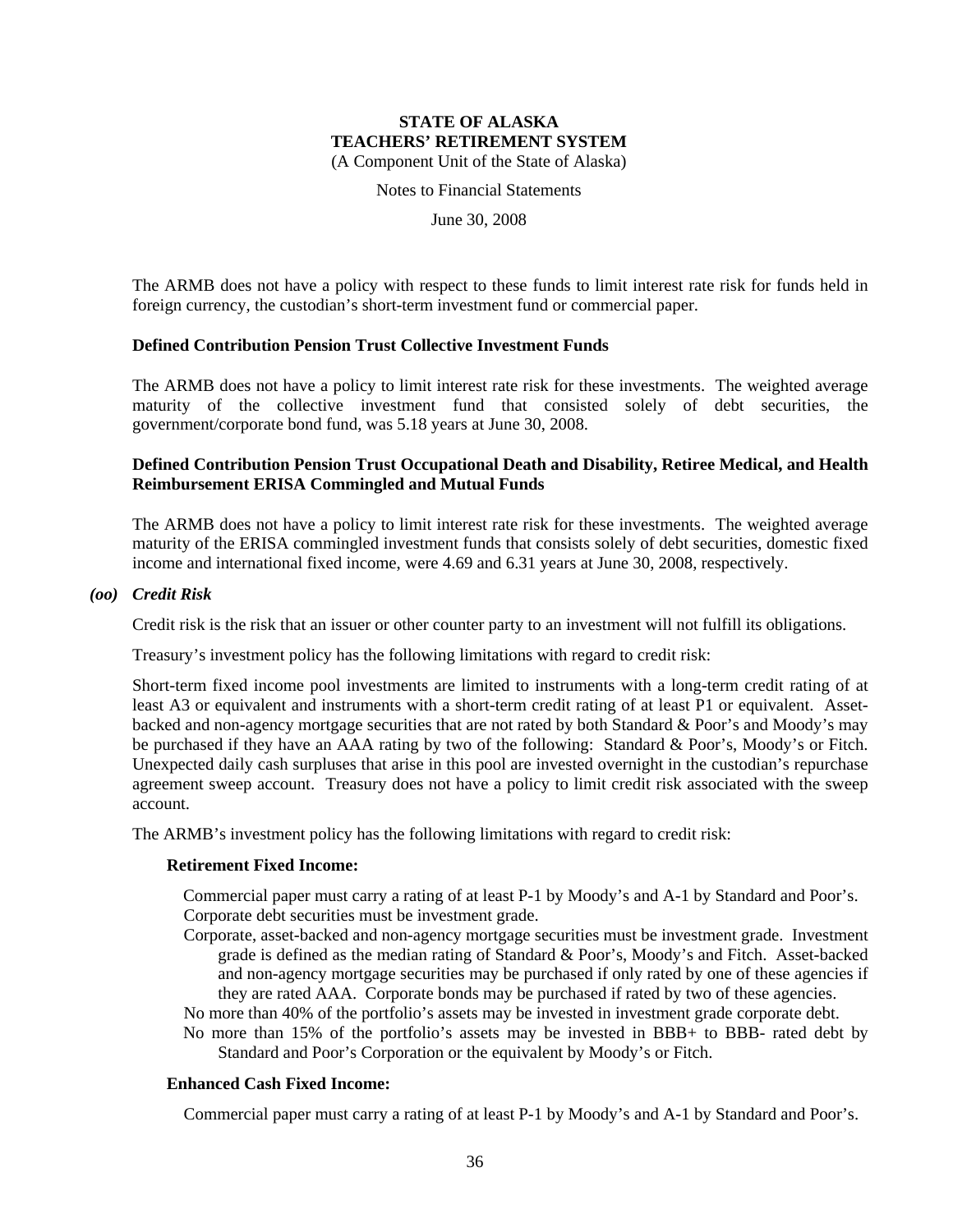Notes to Financial Statements

June 30, 2008

The average portfolio credit quality shall be A3 or higher.

- No more than 10% percent of the portfolio's assets may be invested in securities rated below investment grade as determined by the Lehman Brothers rating methodology.
- No more than 2% percent of the portfolio's assets may be invested in the bonds of any non-U.S. government agency or instrumentality rated below investment grade.

#### **International Fixed Income:**

- Corporate and asset-backed obligations must be rated investment grade or better by a recognized credit rating agency.
- Commercial paper and euro commercial paper must be rated A-1 by Standard & Poor's or P-1 by Moody's or the equivalent of a comparable rating agency.

#### **High Yield:**

- No more than 10% percent of the portfolio's assets may be invested in securities rated A3 or higher.
- No more than 25% of the portfolio's assets may be invested in securities rated below B3.
- No more than 5% percent of the portfolio's assets may be invested in unrated securities.
- No more than 10% percent of the portfolio's assets may be invested in countries not rated investment grade, including emerging markets.

The lower of any Standard & Poor's, Moody's or Fitch rating will be used for limits on securities rated below B3 and the higher rating will be used for limits on securities rated A3 or higher.

Daily cash surpluses that arise in this pool are invested in the custodian's repurchase agreement sweep account. This account is secured by U.S. Government or Agency securities. As such, the ARMB does not consider this investment subject to the credit risk limitations above.

#### **TIPS:**

Commercial paper must be rated at least P-1 by Moody's and A-1 by Standard and Poor's.

Corporate debt securities must be investment grade.

- No more than 5% percent of the portfolio's assets may be invested in investment grade corporate debt.
- No more than 5% percent of the portfolio's assets may be invested in BBB+ to BBB- rated debt by Standard & Poor's or the equivalents by Moody's or Fitch.
- Corporate, asset-backed and non-agency mortgage securities must be rated investment grade. The investment grade rating is defined as the median rating of the following three rating agencies: Standard & Poor's, Moody's, and Fitch. Asset-backed and non-agency mortgage securities may be purchased if only rated by one of these agencies if they are rated AAA. Corporate bonds may be purchased if rated by two of these agencies.

#### **Domestic equity, international equity and emerging markets:**

Corporate debt obligations must carry a rating of at least A or better by Moody's, Standard & Poor's or Fitch rating services.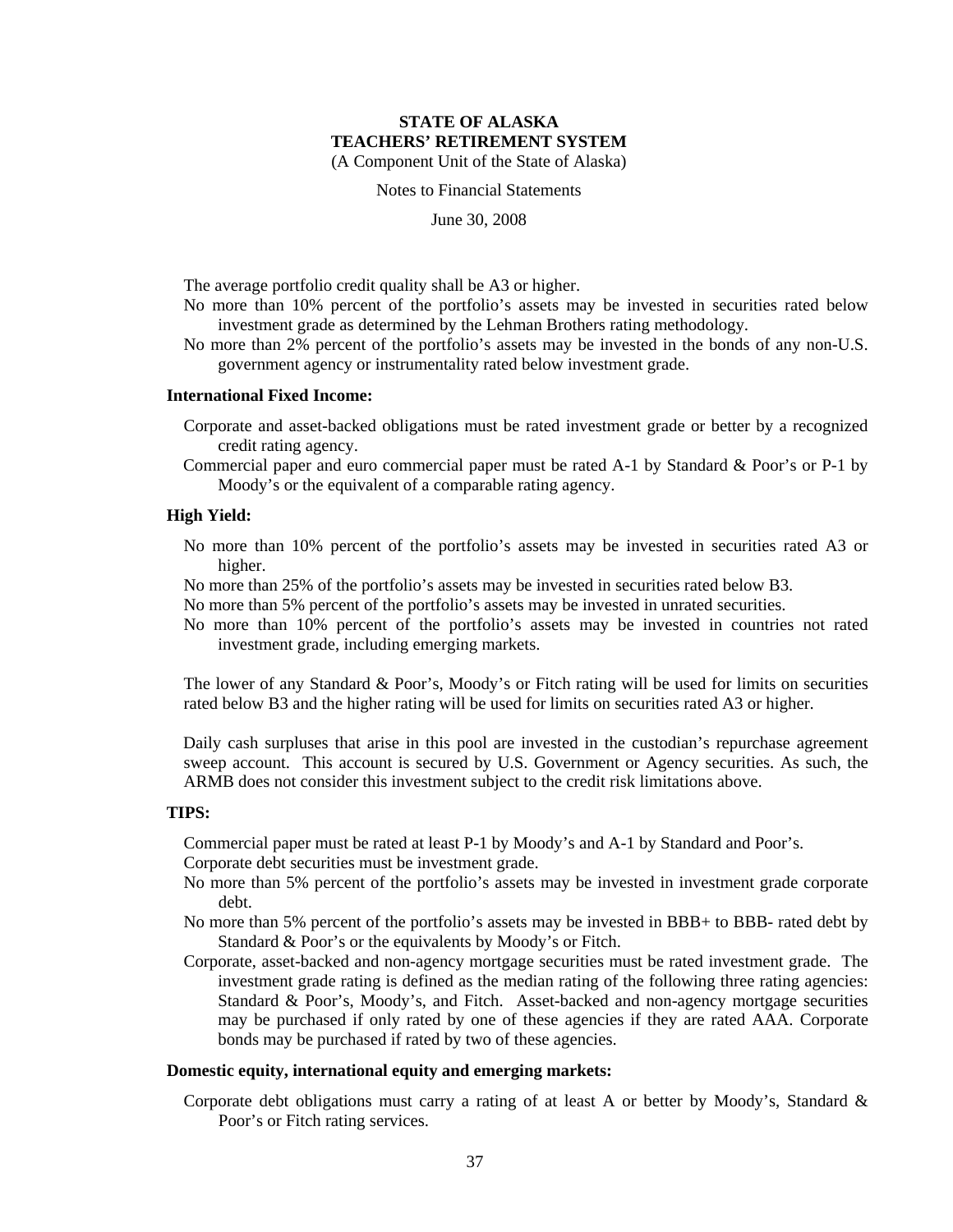Notes to Financial Statements

June 30, 2008

Commercial paper must bear the highest rating assigned by Moody's, Standard & Poor's, or Fitch rating services.

The ARMB does not have a policy to limit the concentration of credit risk for the common trust funds, defined contribution pooled investment funds, collective investment funds, ERISA commingled funds or mutual funds.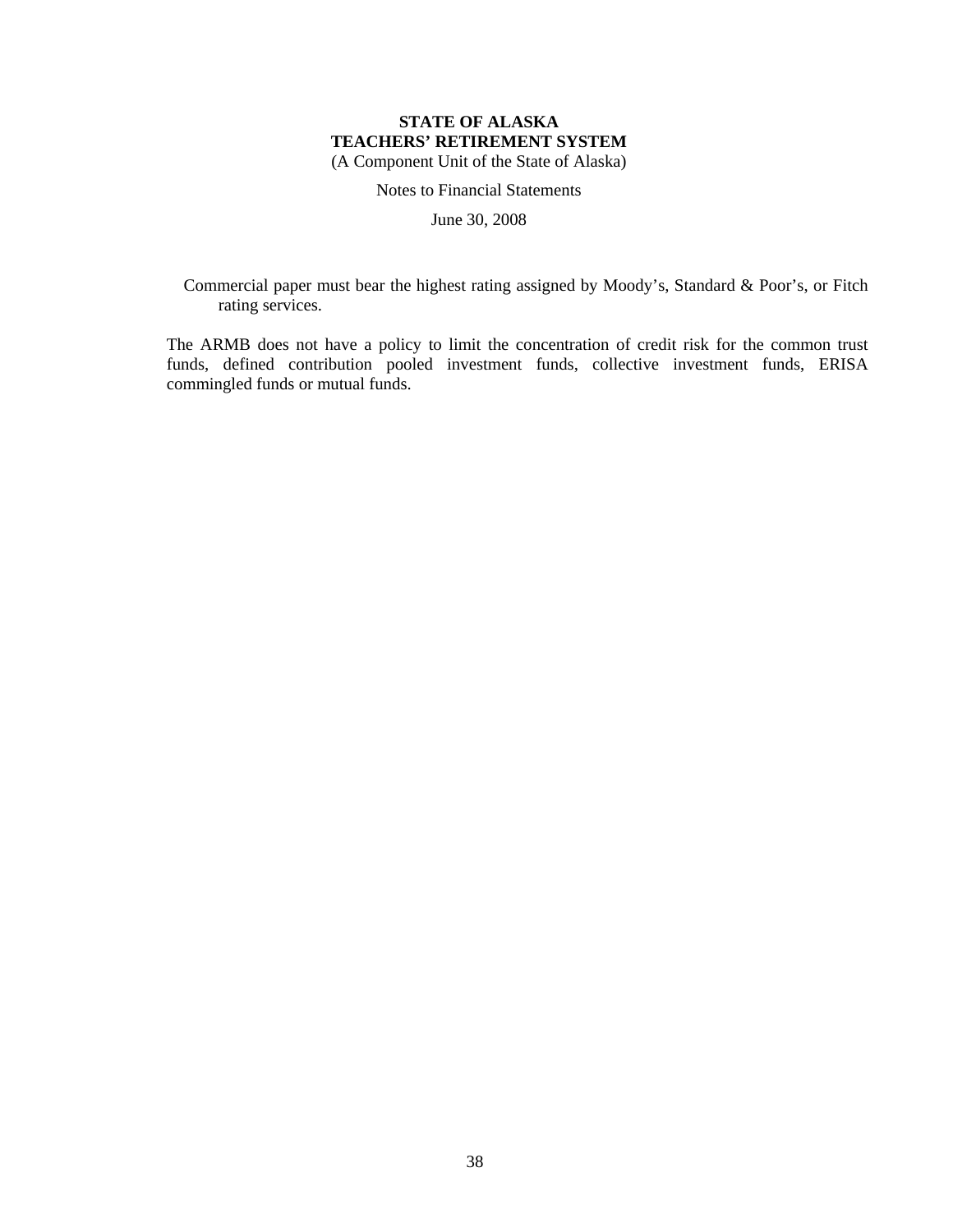Notes to Financial Statements

June 30, 2008

At June 30, 2008, the System's investments consisted of securities with credit quality ratings issued by nationally recognized statistical rating organizations as follows (using Standard & Poor's Corporation rating scale):

|                                               |                     | Fixed income pools                  |                 |                |                    |                 |             |                                |
|-----------------------------------------------|---------------------|-------------------------------------|-----------------|----------------|--------------------|-----------------|-------------|--------------------------------|
|                                               |                     |                                     |                 |                |                    |                 |             | Pooled                         |
|                                               |                     |                                     |                 | Enhanced       |                    |                 |             | investment                     |
|                                               | Rating<br>Not rated | Short-term<br>6.80<br>$\frac{9}{6}$ | Retirement<br>% | cash<br>%      | International<br>% | High yield<br>% | <b>TIPS</b> | funds<br>3.86<br>$\frac{9}{6}$ |
| Commercial paper<br>Bridge loans              | Not rated           |                                     |                 |                |                    | 1.48            | ÷,          | ÷,                             |
| Short term investment fund                    | Not rated           | $\overline{\phantom{a}}$            | ÷,              |                | ä,                 | ÷,              | ÷,          | 2.45                           |
|                                               | AAA                 |                                     | 9.89            |                |                    | ÷,              | 72.62       | 9.29                           |
| U.S. treasury notes                           | AAA                 |                                     | 4.00            |                |                    | ÷               | 26.41       | 4.74                           |
| U.S. treasury bonds<br>U.S. government agency |                     |                                     |                 |                |                    |                 |             |                                |
| Discount notes                                | AAA                 |                                     | ÷.              |                |                    |                 |             | 0.04                           |
| U.S. government agency                        | AAA                 | 44.00                               | 1.34            |                |                    | ÷               | ÷           | 7.19                           |
| U.S. government agency                        | Not rated           | $\overline{\phantom{a}}$            | 0.46            |                |                    |                 |             | $\sim$                         |
| Municipal bonds                               | AA                  | $\overline{a}$                      | 0.04            |                |                    |                 |             | $\overline{a}$                 |
| Municipal bonds                               | $\mathbf{A}$        | $\overline{\phantom{a}}$            | $\mathcal{L}$   | $\overline{a}$ |                    | ÷               |             | 0.28                           |
| Municipal bonds                               | Not rated           | $\overline{\phantom{a}}$            | ÷,              |                |                    |                 |             | 0.14                           |
| Mortgage-backed                               | AAA                 | 2.99                                | 45.33           | 19.37          |                    |                 |             | 13.97                          |
| Mortgage-backed                               | AA                  | 0.20                                | $\overline{a}$  | ÷,             |                    |                 |             | ÷,                             |
| Mortgage-backed                               | $\mathbf{A}$        | 0.12                                | $\overline{a}$  | J.             |                    |                 |             |                                |
| Mortgage-backed                               | <b>BBB</b>          | $\sim$                              | $\overline{a}$  | 2.36           |                    |                 |             | ä,                             |
| Mortgage-backed                               | Not rated           | 0.24                                | 7.68            | 7.70           |                    |                 |             | 1.43                           |
| Other asset-backed                            | AAA                 | 16.17                               | 3.88            | 23.11          |                    |                 |             | $\overline{a}$                 |
| Other asset-backed                            | AA                  | 0.63                                | 0.22            | 0.43           |                    |                 |             | L.                             |
| Other asset-backed                            | $\mathbf{A}$        | 2.53                                | 0.24            | 0.13           |                    |                 |             |                                |
| Other asset-backed                            | <b>BBB</b>          | 0.24                                | 0.47            | 11.75          |                    | ÷               |             |                                |
| Other asset-backed                            | BB                  | 0.92                                | 0.53            | 0.92           |                    | 0.16            |             | L.                             |
| Other asset-backed                            | Not rated           | $\mathbf{r}$                        | $\sim$          | $\sim$         |                    | 0.03            |             | $\overline{a}$                 |
| Corporate bonds                               | AAA                 | 2.01                                | 1.23            | 1.50           | ÷                  | L.              |             | 0.81                           |
| Corporate bonds                               | AA                  | 12.20                               | 4.42            | 3.42           |                    | ÷               |             | 2.19                           |
| Corporate bonds                               | A                   | 4.10                                | 9.07            | 6.41           |                    |                 |             | 6.67                           |
| Corporate bonds                               | <b>BBB</b>          | ÷.                                  | 4.69            | 2.46           |                    | 3.38            |             | 4.14                           |
| Corporate bonds                               | <b>BB</b>           |                                     | ÷,              | L,             |                    | 20.92           |             | 0.05                           |
| Corporate bonds                               | B                   | $\overline{\phantom{a}}$            | $\sim$          | ä,             | ä,                 | 29.01           | ä,          | ä,                             |
| Corporate bonds                               | $_{\rm ccc}$        | $\overline{\phantom{a}}$            | ÷,              | ÷,             |                    | 4.42            |             | ä,                             |
| Corporate bonds                               | D                   |                                     | ÷,              |                |                    | 0.07            |             |                                |
| Corporate bonds                               | Not rated           | 1.09                                | 0.51            | 0.80           | ÷                  | 3.19            | ÷           | 0.06                           |
| Convertible bonds                             | AA                  |                                     | L.              | L,             |                    | $\sim$          |             | 0.07                           |
| Convertible bonds                             | <b>BBB</b>          |                                     | ÷,              | ä,             |                    | 0.10            |             |                                |
| Convertible bonds                             | $\mathbf{B}$        |                                     | ÷               |                |                    | 0.15            | ÷           | ÷.                             |
| Yankees:                                      |                     |                                     |                 |                |                    |                 |             |                                |
| Government                                    | AAA                 |                                     | ÷               | ÷              | 19.32              | ÷               | ÷           | 0.13                           |
| Government                                    | AA                  |                                     | ä,              | ä,             | 6.52               |                 | ÷           | 0.35                           |
| Government                                    | $\mathbf{A}$        |                                     | ÷,              |                | 21.96              |                 |             | 0.37                           |
| Government                                    | <b>BBB</b>          |                                     | 0.25            | ÷              | $\mathcal{L}$      | ÷               | ٠           | 0.28                           |
| Government                                    | Not rated           | $\overline{\phantom{a}}$            | 0.22            | ÷,             | 7.74               | J.              | L,          | $\sim$                         |
| Corporate                                     | AAA                 |                                     | $\mathbf{r}$    |                | 28.78              |                 |             | 0.61                           |
| Corporate                                     | AA                  | 3.81                                | 0.62            | 2.92           | 13.00              | $\overline{a}$  | L,          | 0.27                           |
| Corporate                                     | A                   | 1.26                                | 1.16            | 0.92           | $\overline{a}$     | ÷,              |             | 0.57                           |
| Corporate                                     | <b>BBB</b>          | $\overline{a}$                      | 0.58            | 0.93           | ÷                  | 0.15            |             | 0.72                           |
| Corporate                                     | <b>BB</b>           | $\overline{a}$                      | ÷.              | L.             | L.                 | 2.50            | L,          | $\overline{a}$                 |
| Corporate                                     | $\mathbf{B}$        |                                     | ÷,              | L              |                    | 2.50            |             |                                |
| Corporate                                     | $_{\rm ccc}$        |                                     | ÷               | ÷              | ÷                  | 0.29            |             |                                |
| Corporate                                     | D                   | ÷                                   | ÷,              | l,             | ÷,                 | 0.12            | ۰           |                                |
| Corporate                                     | Not rated           | 0.74                                | 0.22            | 3.47           | 0.65               | 0.57            |             |                                |
| No credit exposure                            |                     | (0.05)                              | 2.95            | 11.40          | 2.03               | 30.96           | 0.97        | 39.32                          |
|                                               |                     | 100.00<br>%                         | 100.00<br>- %   | 100.00<br>%    | 100.00<br>$\%$     | 100.00<br>%     | 100.00<br>% | 100.00                         |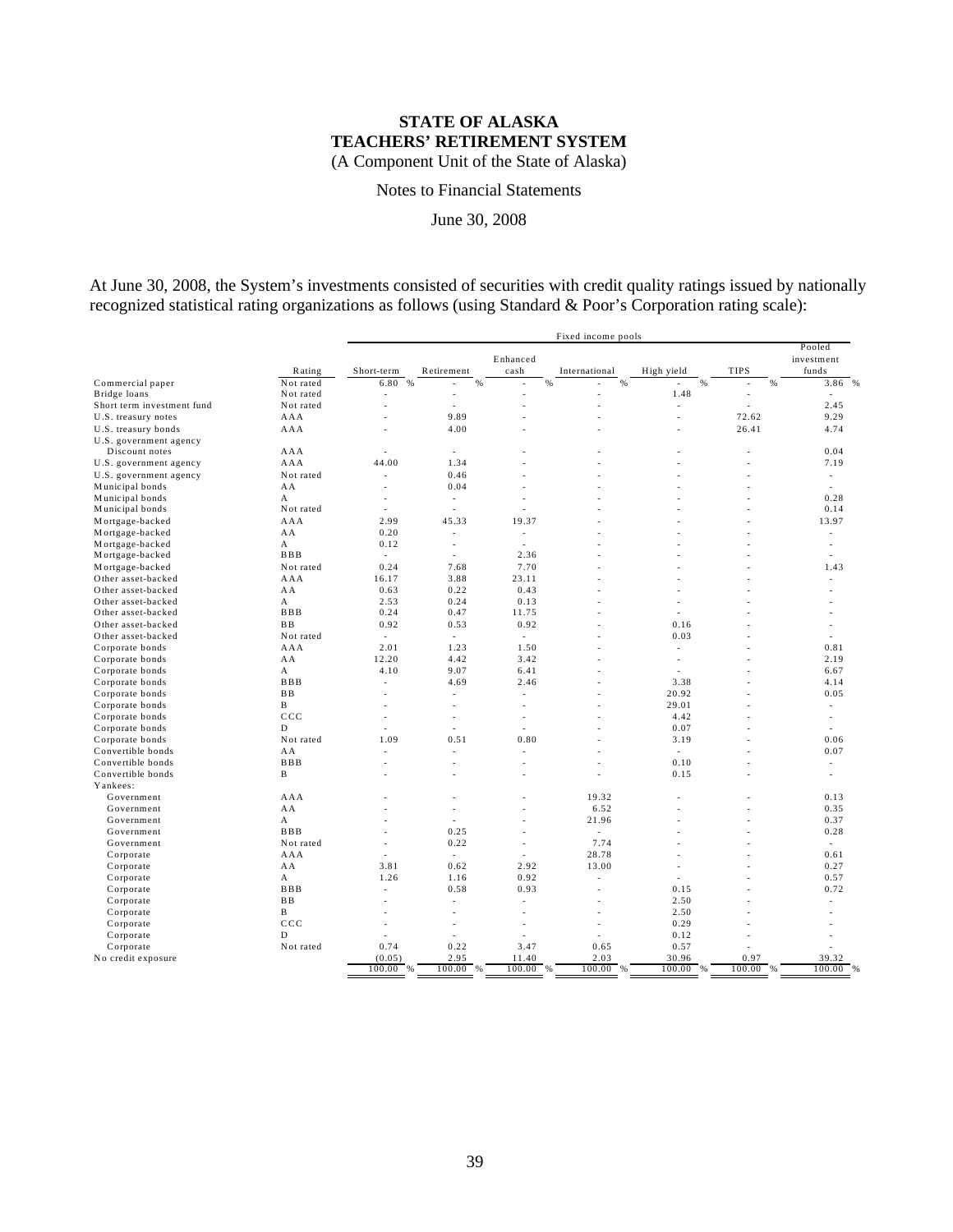Notes to Financial Statements

June 30, 2008

#### *(pp) Custodial Credit Risk - Deposits*

Custodial credit risk is the risk that deposits may not be returned in the event of a bank failure. The ARMB does not have a policy in relation to custodial credit risk for deposits. At June 30, 2008, the System had the following uncollateralized and uninsured deposits:

|                                 |   | Amount         |  |  |
|---------------------------------|---|----------------|--|--|
|                                 |   | (In thousands) |  |  |
| International fixed income pool | S | 360            |  |  |
| International equity pool       |   | 2.293          |  |  |

#### *(qq) Foreign Currency Risk*

Foreign currency risk is the risk that changes in exchange rates will adversely impact the fair value of an investment.

The ARMB's policy with regard to foreign currency risk in the international fixed income pool is to restrict obligations to those issued in the currencies of countries represented in the Citibank Non-U.S. World Government Bond Index. In addition, the ARMB's asset allocation policy permits the System to hold up to four percent of total investments in international fixed income.

The ARMB's policy with regard to foreign currency risk in the international equity pool and the emerging markets pool is to permit the System to hold up to twenty-one percent of total investments in these two pools combined.

The ARMB's policy with regard to foreign currency risk in the private equity pool is to permit the System to hold up to twelve percent of total investments in private equity.

The ARMB has no policy regarding foreign currency risk in the common trust, defined contribution pooled investment funds, collective investment funds, ERISA commingled and mutual funds.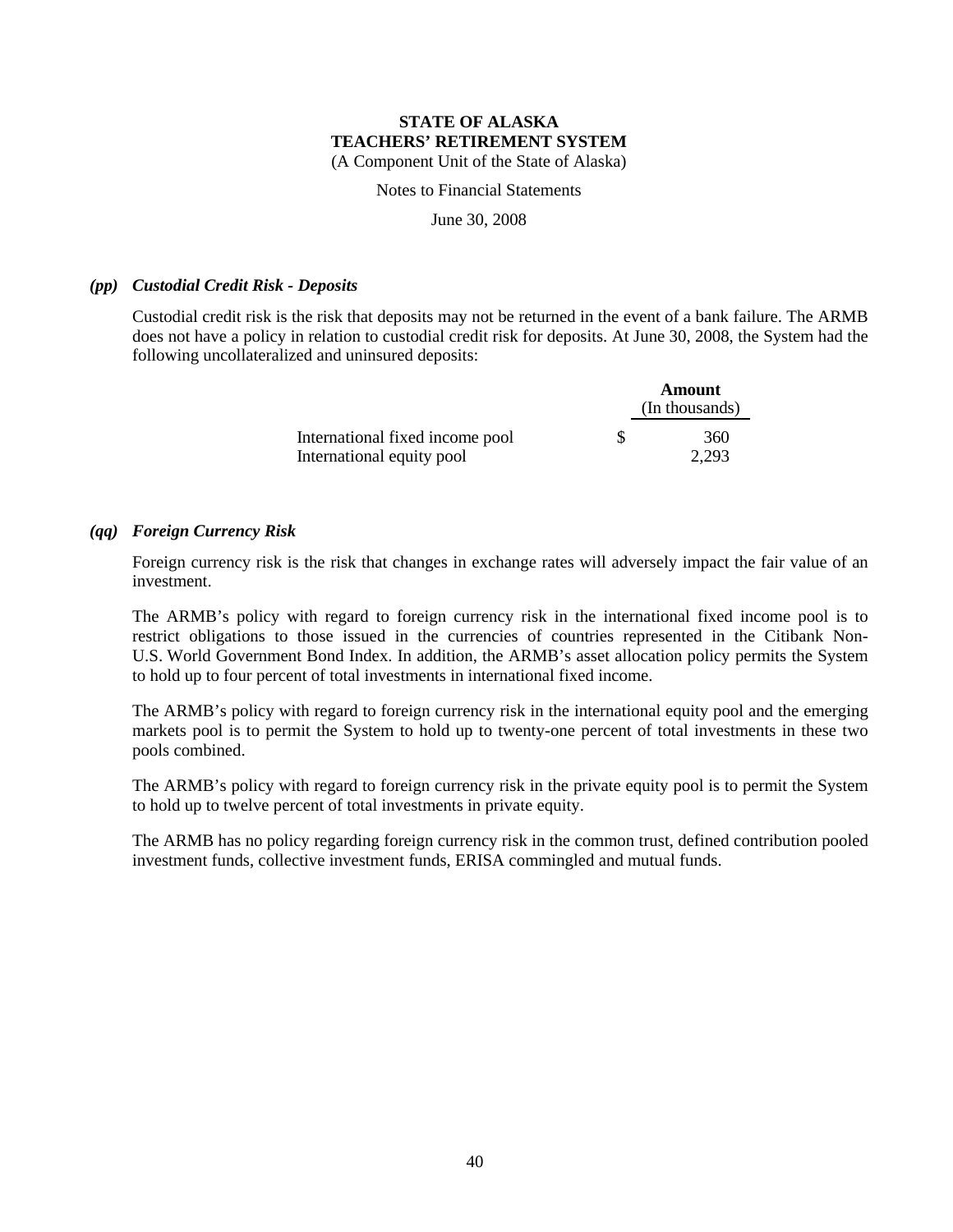Notes to Financial Statements

June 30, 2008

At June 30, 2008, the System had exposure to foreign currency risk with the following deposits:

|                    | <b>Amount</b> (In thousands) |                                     |  |  |
|--------------------|------------------------------|-------------------------------------|--|--|
| Currency           | <b>Fixed income</b><br>pool  | <b>International</b><br>equity pool |  |  |
| Australian Dollar  | \$                           | (8)                                 |  |  |
| Brazilian Real     |                              | 10                                  |  |  |
| Canadian Dollar    |                              | 14                                  |  |  |
| Danish Krone       |                              | 157                                 |  |  |
| Euro Currency      | 1                            | 398                                 |  |  |
| Hong Kong Dollar   |                              | 148                                 |  |  |
| Japanese Yen       | 191                          | 1,381                               |  |  |
| Mexican Peso       | 168                          |                                     |  |  |
| New Zealand Dollar |                              | 18                                  |  |  |
| Norwegian Krone    |                              | 72                                  |  |  |
| Pound Sterling     |                              | 58                                  |  |  |
| Swedish Krona      |                              | 35                                  |  |  |
| Swiss Franc        |                              |                                     |  |  |
|                    | \$<br>360                    | 2,284                               |  |  |
|                    |                              |                                     |  |  |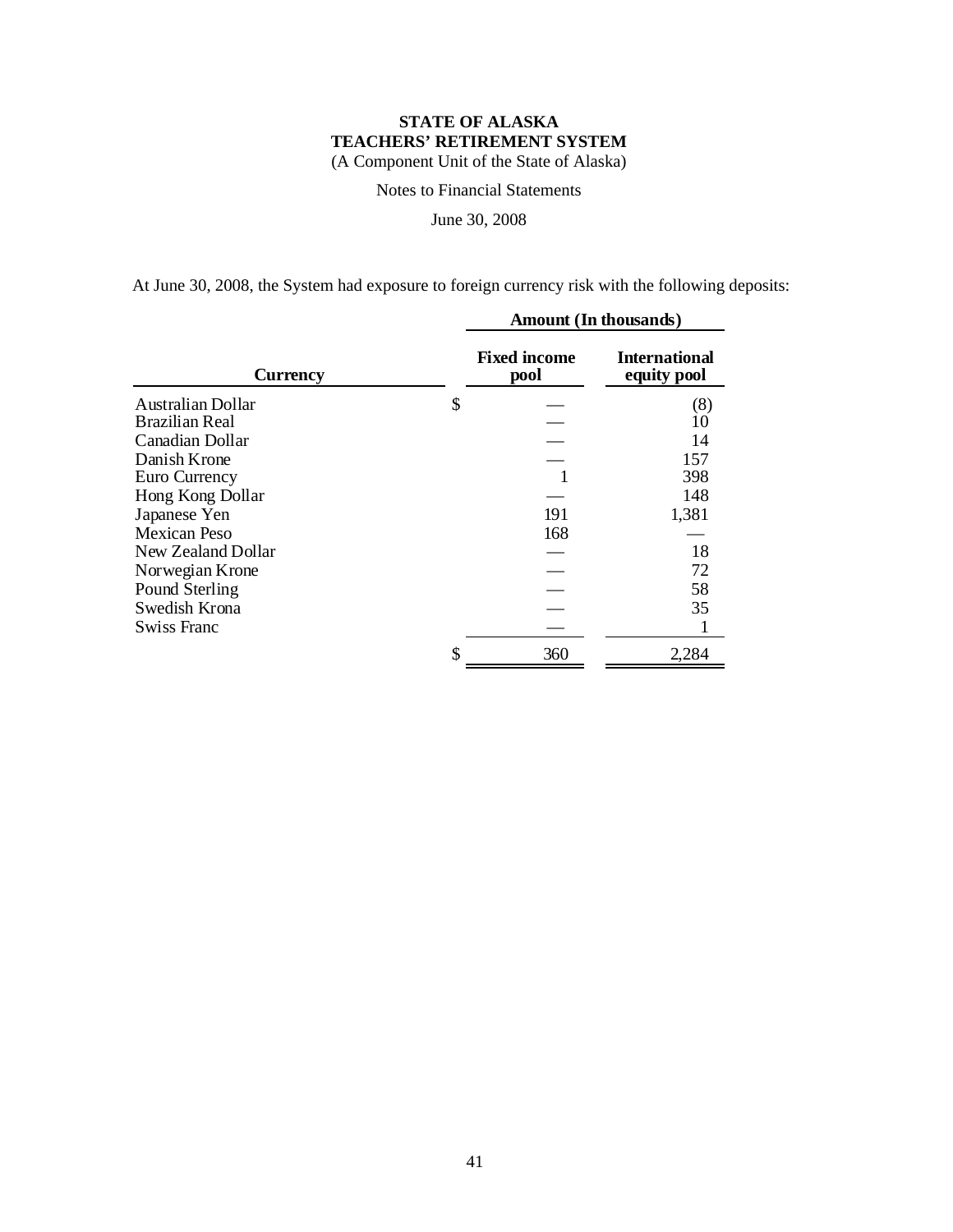Notes to Financial Statements

June 30, 2008

At June 30, 2008, the System had exposure to foreign currency risk with the following investments:

|                       | Amount (In thousands) |                                                      |           |                                     |                                                 |                                |  |  |  |
|-----------------------|-----------------------|------------------------------------------------------|-----------|-------------------------------------|-------------------------------------------------|--------------------------------|--|--|--|
|                       |                       | <b>International fixed</b><br>income pool<br>Foreign |           | <b>International</b><br>equity pool | <b>Private</b><br>equity pool<br><b>Limited</b> | Pooled<br>investement<br>funds |  |  |  |
| <b>Currency</b>       |                       | government                                           | Corporate | <b>Equity</b>                       | partnerships                                    | <b>Equity</b>                  |  |  |  |
| Australian Dollar     | \$                    |                                                      |           | 15,221                              |                                                 |                                |  |  |  |
| <b>Brazilian Real</b> |                       |                                                      |           | 2,964                               |                                                 |                                |  |  |  |
| Canadian Dollar       |                       |                                                      |           | 20,088                              |                                                 |                                |  |  |  |
| Danish Krone          |                       |                                                      |           | 5,382                               |                                                 |                                |  |  |  |
| Euro Currency         |                       | 34,488                                               | 1,515     | 198,835                             | 67,659                                          | 5                              |  |  |  |
| Hong Kong Dollar      |                       |                                                      |           | 15,765                              |                                                 |                                |  |  |  |
| Indonesian Rupah      |                       |                                                      |           | 1,956                               |                                                 |                                |  |  |  |
| Japanese Yen          |                       | 9,278                                                | 40,119    | 146,294                             |                                                 | 3                              |  |  |  |
| <b>Mexican Peso</b>   |                       | 10,738                                               |           | 290                                 |                                                 |                                |  |  |  |
| New Taiwan Dollar     |                       |                                                      |           | 719                                 |                                                 |                                |  |  |  |
| New Zealand Dollar    |                       |                                                      |           | 975                                 |                                                 |                                |  |  |  |
| Norwegian Krone       |                       |                                                      |           | 5,129                               |                                                 |                                |  |  |  |
| Polish Zloty          |                       |                                                      |           | 113                                 |                                                 |                                |  |  |  |
| Pound Sterling        |                       |                                                      |           | 126,099                             | 4,377                                           | $\overline{2}$                 |  |  |  |
| Singapore Dollar      |                       |                                                      |           | 5,025                               |                                                 |                                |  |  |  |
| South African Rand    |                       |                                                      |           | 2,869                               |                                                 |                                |  |  |  |
| South Korean Won      |                       |                                                      |           | 4,194                               |                                                 |                                |  |  |  |
| Swedish Krona         |                       |                                                      |           | 9,254                               |                                                 |                                |  |  |  |
| <b>Swiss Franc</b>    |                       |                                                      |           | 55,628                              |                                                 |                                |  |  |  |
|                       | \$                    | 54,504                                               | 41,634    | 616,800                             | 72,036                                          | 14                             |  |  |  |

At June 30, 2008, the System also had exposure to foreign currency risk in the emerging markets equity pool. This pool consists of investments in commingled funds; therefore no disclosure of specific currencies is made.

#### *(rr) Concentration of Credit Risk*

Treasury's policy with regard to concentration of credit risk for the short-term fixed income pool is to prohibit the purchase of more than five percent of the portfolio's assets in corporate bonds of any one company or affiliated group.

The ARMB' s policy with regard to concentration of credit risk for the retirement fixed income, international fixed income and high yield pools is to prohibit the purchase of more than five percent of the portfolio's assets in corporate bonds of any one company or affiliated group. The ARMB does not have a policy with regard to concentration of credit for the enhanced cash and TIPS pools.

At June 30, 2008, the System invested assets did not have exposure to any one issuer greater than 5% of total invested assets.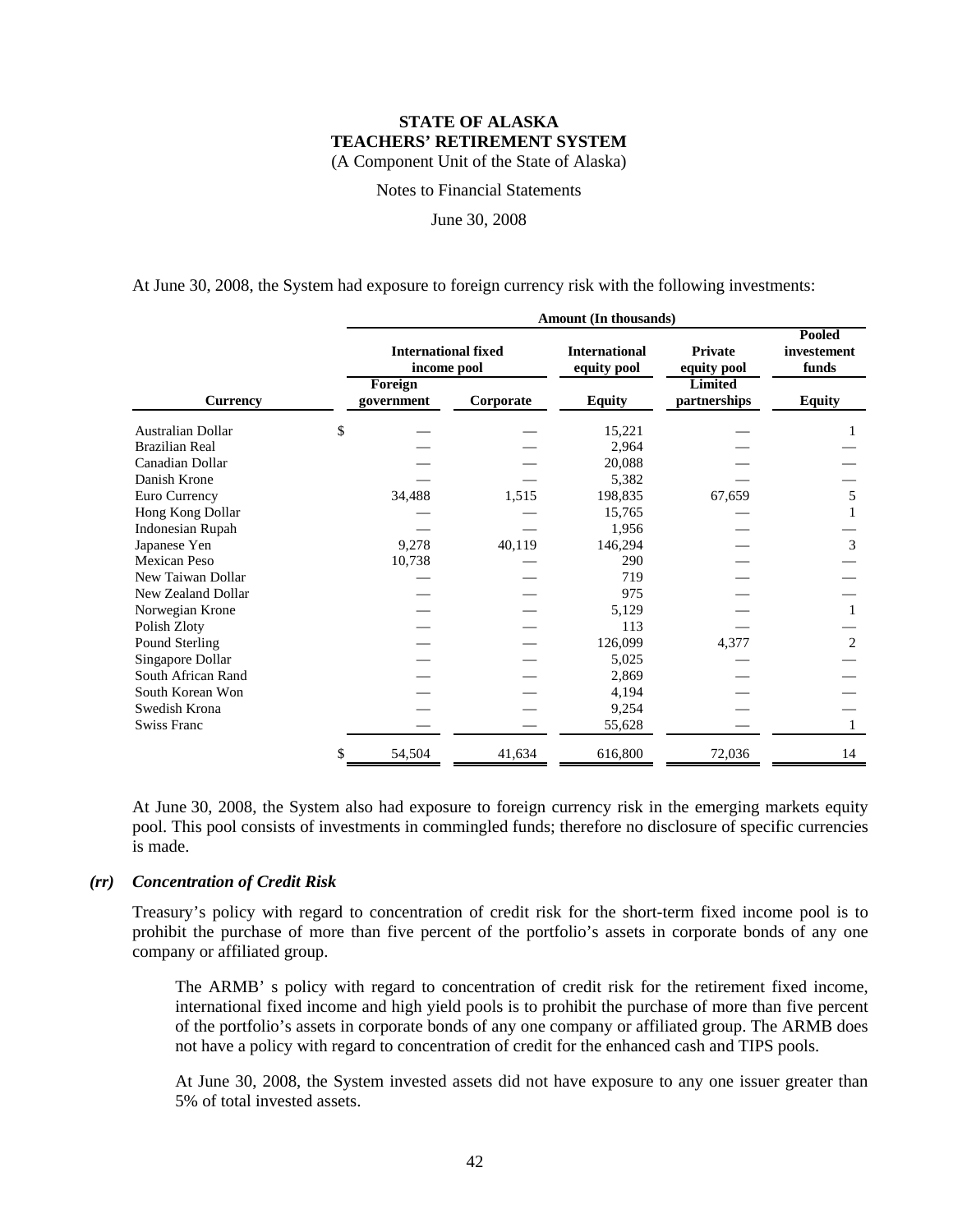Notes to Financial Statements

June 30, 2008

#### *(ss) Collective Investment Funds*

The DCR Pension Trust Fund's investments include the following collective investment funds at June 30, 2008:

|                                         | <b>Units</b><br>owned | Unit<br>value | <b>Balance</b><br>(In thousands) |
|-----------------------------------------|-----------------------|---------------|----------------------------------|
| Global balanced fund                    | \$<br>39,860          | 31.270        | 1,246                            |
| Government/credit bond fund             | 496                   | 25.359        | 13                               |
| Alaska long-term balanced trust         | 24,854                | 13.537        | 336                              |
| Alaska balanced trust                   | 3,459                 | 33.794        | 117                              |
| Alaska target 2025 trust                | 353                   | 11.229        | 4                                |
| Brandes INST international equity fund  | 185,453               | 19.770        | 3,666                            |
| T. Rowe Price small cap stock trust     | 50,014                | 38.110        | 1,906                            |
| S&P 500 stock index fund                | 100.744               | 24.527        | 2.471                            |
| Sentinel sustainable core opportunities | 236,364               | 12.850        | 3,037                            |
| Money market fund                       | 37,236                |               | 37                               |
| Unallocated deposit in transit          |                       |               | 50                               |
| Total collective investment funds       |                       |               | 12,883                           |

## **(4) Foreign Exchange, Foreign Exchange Contracts and Off-Balance Sheet Risk**

The international fixed income and international equity pool's investment income includes the following at June 30:

|                                                        |     | 2008           |  |
|--------------------------------------------------------|-----|----------------|--|
|                                                        |     | (In thousands) |  |
| Net realized gain on foreign currency                  | -SS | 44,006         |  |
| Net unrealized gain (loss) on foreign currency         |     | 14             |  |
| Net realized gain (loss) on foreign exchange contracts |     | (39)           |  |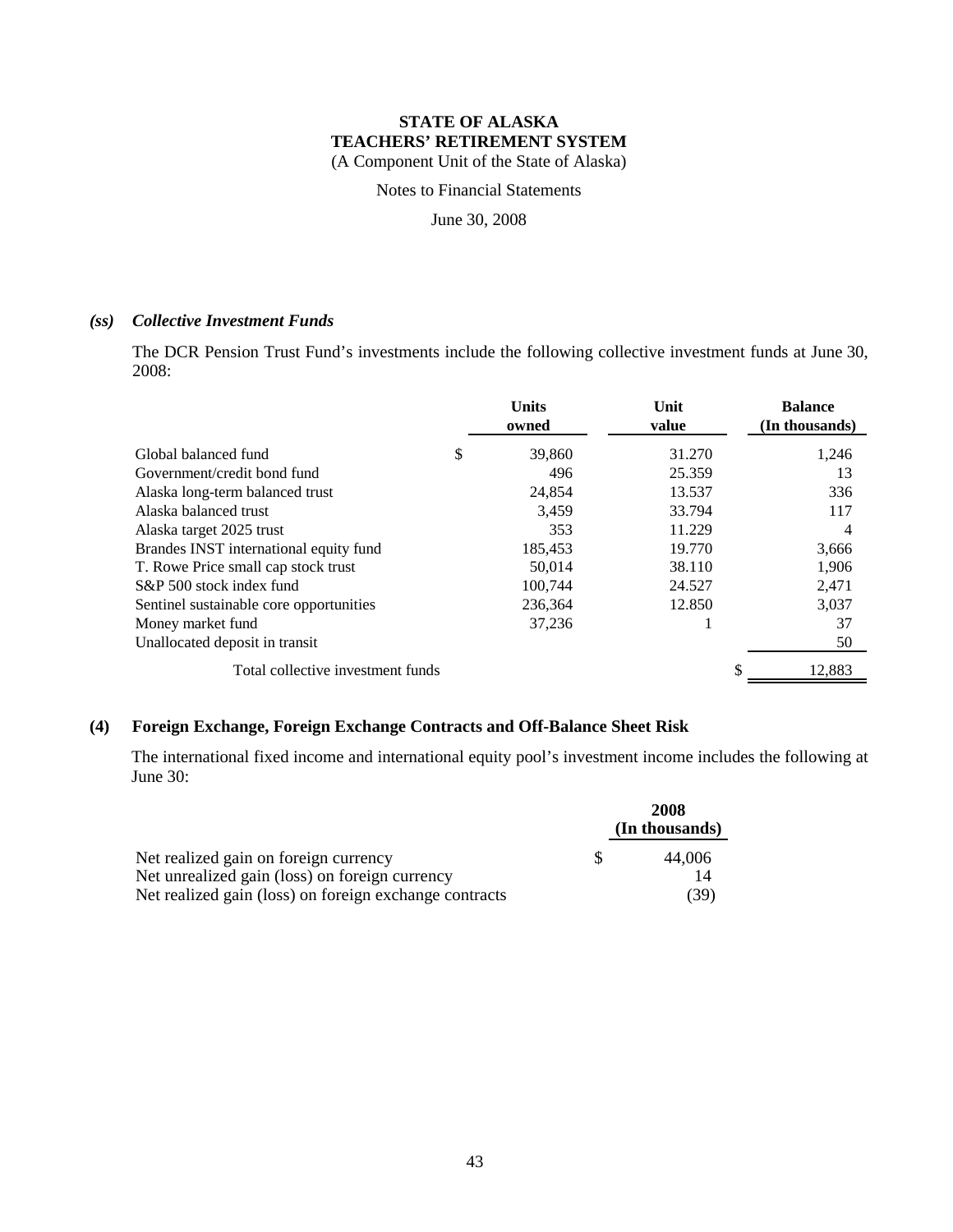Notes to Financial Statements

June 30, 2008

The international fixed income and international equity pool includes foreign currency forward contracts to buy and sell specified amounts of foreign currencies at specified rates on specified future dates for the purpose of hedging existing security positions. The maturity periods for these contracts range from two to one hundred and fifty-five days. The System had net unrealized gains (losses) with respect to such contracts, calculated using forward rates at June 30, as follows:

|                                            | 2008<br>(In thousands) |
|--------------------------------------------|------------------------|
| Contract sales<br>Less fair value          | 18.938<br>18,926       |
| Net unrealized gains (losses) on contracts |                        |

The counterparties to the foreign currency forward contracts consist of a diversified group of financial institutions. Credit risk exposure exists to the extent of nonperformance by these counterparties; however, the risk of default is considered to be remote. The market risk is limited to the difference between contractual rates and forward rates at the balance sheet date.

#### **(5) Securities Lending**

Alaska Statute 37.10.071 authorizes the ARMB to lend assets, under an agreement and for a fee, against deposited collateral of equivalent fair value. In February of 2008, the ARMB voted to suspend its securities lending agreement with State Street Corporation (the Bank) which lent equity and domestic fixed income securities. Prior to suspension, the Bank, acting as the ARMB's agent under the agreement, transferred securities to broker agents or other entities for collateral in the form of cash or securities and simultaneously agreed to return the collateral for the same securities in the future. There were no outstanding securities on loan at June 30, 2008.

While the securities lending agreement was active, there was no limit to the amount that could be loaned and the ARMB was able to sell securities on loan. International equity security loans were collateralized at not less than 105% of their fair value. All other security loans were collateralized at not less than 102% of their fair value. Loaned securities and collateral were marked to market daily and collateral was received or delivered the following day to maintain collateral levels.

There is no cash collateral at June 30, 2008. Cash collateral in the amount of \$531,810,023 at June 30, 2007 was invested in a registered  $2(a)$ –7 money market fund. Maturities of investments in the money market fund generally did not match the maturities of the loaned securities because the lending agreements were terminable at will. Collateral securities could have been pledged or sold upon borrower default. Securities under loan, cash collateral and cash collateral payable were recorded on the financial statements at fair value in prior years. The Bank, the DB Plan received a fee from earnings on invested collateral. The Bank and the DB Plan shared a fee paid by the borrower for loans not collateralized with cash.

There was limited credit risk associated with the lending transactions since the ARMB was indemnified by the Bank against any loss resulting from counterparty failure or default on a loaned security or its related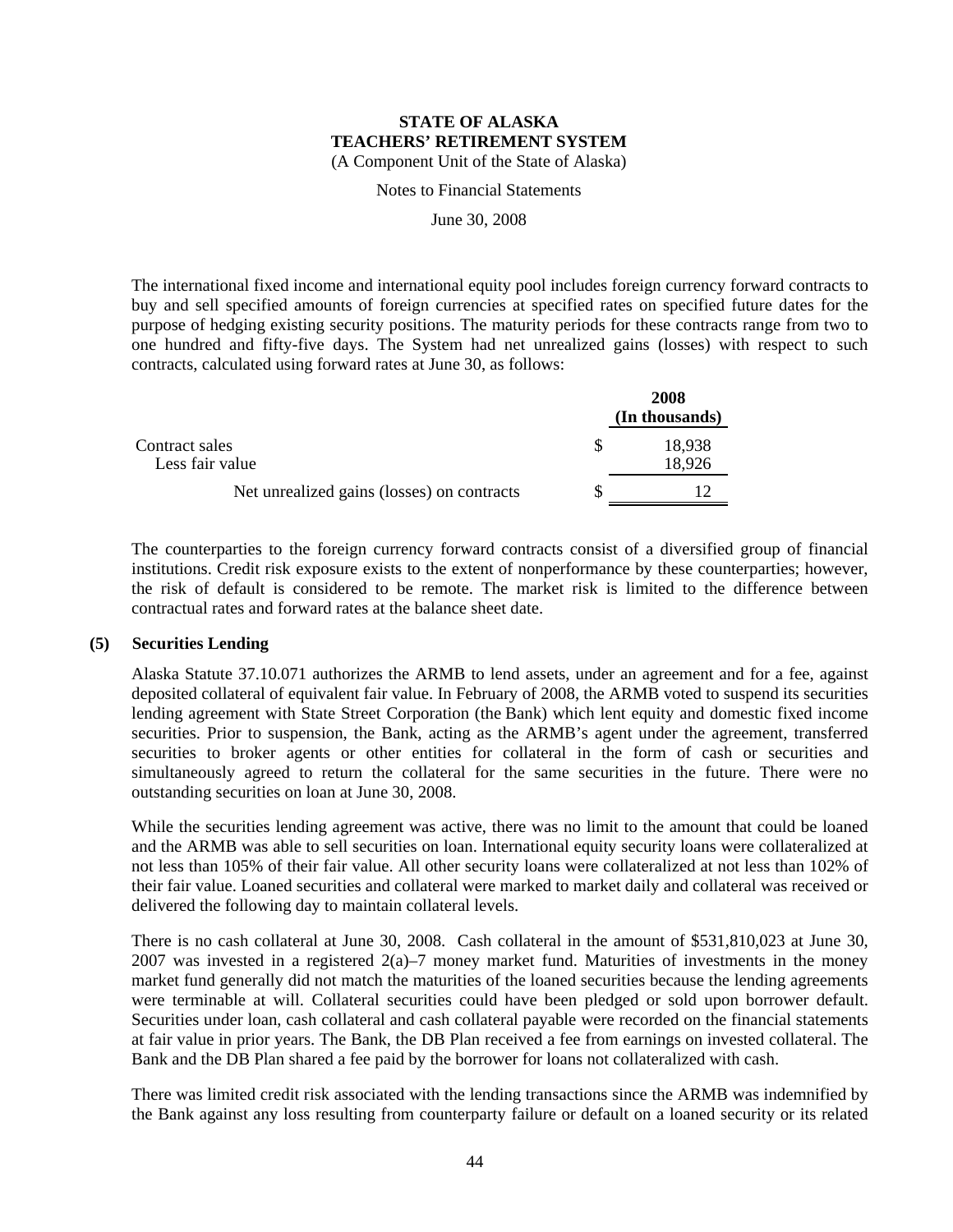Notes to Financial Statements

June 30, 2008

income distributions. The Bank further indemnified the ARMB against loss due to borrower rebates in excess of earnings on cash collateral. Indemnifications were subject to limitations relating to war, civil unrest or revolution, or beyond the reasonable control of the Bank.

#### **(6) Transfers**

During fiscal year 2008, the System transferred the \$1,086,620,000 balance of the Postemployment Healthcare fund to the Alaska Retiree Healthcare Trust as a result of the creation of the Alaska Retiree Healthcare Trust fund, which began on July 1, 2007.

Under SB 123, enacted in 2007, the State of Alaska sought to enhance compliance of the states' pension systems with the Internal Revenue Code by creating a new defined benefit retiree healthcare trust into which OPEB contributions would be deposited, and from which OPEB benefits would be paid. Historically, all such contributions had been deposited and benefits paid from the pension trust fund account. With the creation of the new healthcare trust fund account, the systems then sought approval from the Internal Revenue Service through the Voluntary Compliance Program to post the amount allocated to healthcare in the 2007 CAFR to the new healthcare trust fund. On October 10, 2008, the Internal Revenue Service (IRS) orally advised tax counsel for the states' pension systems that the request to transfer the 2007 CAFR amount in the new healthcare trust had been approved. The systems are awaiting the formal VCP decision of the IRS.

#### **(7) Funded Status and Funding Progress – DB Pension and Post employment Healthcare Benefit Plan**

The funded status of the defined benefit pension and post employment healthcare benefit plan is as follows:

| Actuarial<br>valuation<br>date              | Actuarial<br>value of assets |           | Unfunded<br>actuarial<br><b>Actuarial</b><br>accrued<br>accrued<br>liability (AAL)<br>liability<br>(UAAL)<br>entry age |           | <b>Funded ratio</b> | Covered<br>payroll |         | <b>UAAL</b> as a<br>percentage of<br>covered<br>payroll |
|---------------------------------------------|------------------------------|-----------|------------------------------------------------------------------------------------------------------------------------|-----------|---------------------|--------------------|---------|---------------------------------------------------------|
| <b>Pension</b><br>June 30, 2007             |                              | 3.441.867 | 5.043.448                                                                                                              | 1,601,581 | 68.2%               | S.                 | 554.245 | 289.0%                                                  |
| Post employment healthcare<br>June 30, 2007 | S                            | 982.532   | 2,313,378                                                                                                              | 1,330,846 | 42.5%               |                    | 554.245 | 555.2%                                                  |

Actuarial valuations of an ongoing plan involve estimates of the value of reported amounts and assumptions about the probability of occurrence of events tar into the future. Examples include assumptions about future employment, mortality, and healthcare cost trend. Actuarially determined amounts are subject to continual revisions as actual results are compared with past expectations and new estimates are made about the future. The schedule of funding progress, presented as required supplementary information following the notes to the financial statements, present multi-year trend information about whether the actuarial values of plan assets are increasing or decreasing over time relative to the actuarial accrued liabilities for benefits.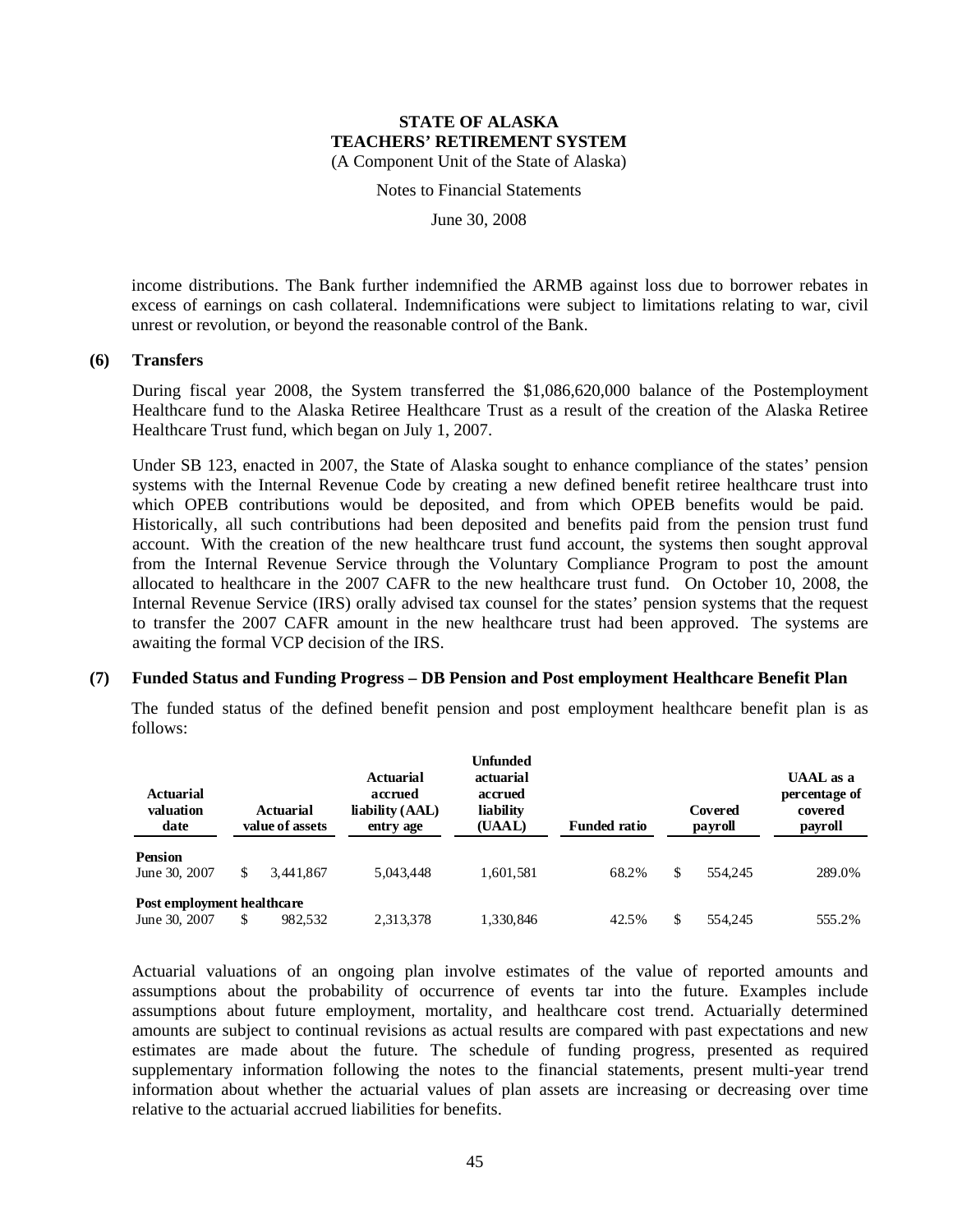Notes to Financial Statements

June 30, 2008

The accompanying schedule of employer contributions presents trend information about the amounts contributed to the plan by employers in comparison to the actuarially required contribution (ARC), an amount that is actuarially determined in accordance with the parameters of GASB 43. The ARC represents a level of funding that, if paid on an on-going basis, is projected to cover normal cost for each year and amortize any unfunded actuarial liabilities (or funding excess) over a period not to exceed thirty years.

Projections of benefits for financial report purposes are based on the substantive plan (the plan as understood by the employer and plan members) and include the types of benefits provided at the time of each valuation and the historical pattern of sharing benefit costs between the employer and plan members to that point. The actuarial method and assumptions used include techniques that are designed to reduce the effects of short-term volatility in actuarial accrued liabilities and the actuarial value of assets, consistent with the long-term perspective of the calculations. Additional information as of the latest actuarial valuation follows:

| Valuation date<br>Actuarial cost method | June 30, 2007<br>Entry age normal level percentage of pay for<br>pension; level dollar for healthcare |  |  |  |  |
|-----------------------------------------|-------------------------------------------------------------------------------------------------------|--|--|--|--|
| Amortization method                     | Level dollar, closed                                                                                  |  |  |  |  |
| Equivalent single amortization period   | 21 years                                                                                              |  |  |  |  |
| Asset valuation method                  | 5 year smoothing market                                                                               |  |  |  |  |
| <b>Actuarial Assumptions:</b>           |                                                                                                       |  |  |  |  |
| Investment rate of return               | 8.25% for pension, 4.50% for healthcare (includes<br>inflation at $3.5\%$ )                           |  |  |  |  |
| Projected salary increases              | 6.0% for first 5 years of service grading down to<br>4.0% after 15 years                              |  |  |  |  |
| Cost-of-living adjustment               | Postretirement pension adjustment                                                                     |  |  |  |  |

Health cost trend:

|                | <b>Medical</b> | Prescription<br>drugs |
|----------------|----------------|-----------------------|
| FY08           | 8.5%           | 12.0%                 |
| FY09           | 8.0            | 11.0                  |
| FY10           | 7.5            | 10.0                  |
| FY11           | 7.0            | 9.0                   |
| FY12           | 6.5            | 8.0                   |
| FY13           | 6.0            | 7.0                   |
| FY14           | 5.5            | 6.0                   |
| FY15           | 5.0            | 5.0                   |
| FY16 and later | 5.0            | 5.0                   |

GASB 43 requires that the discount rate used in the valuation be the estimated long-term yield on investments that are expected to finance postemployment benefits. Depending on the method by which a plan is financed, the relevant investments could be plan assets, employer assets, or a combination of plan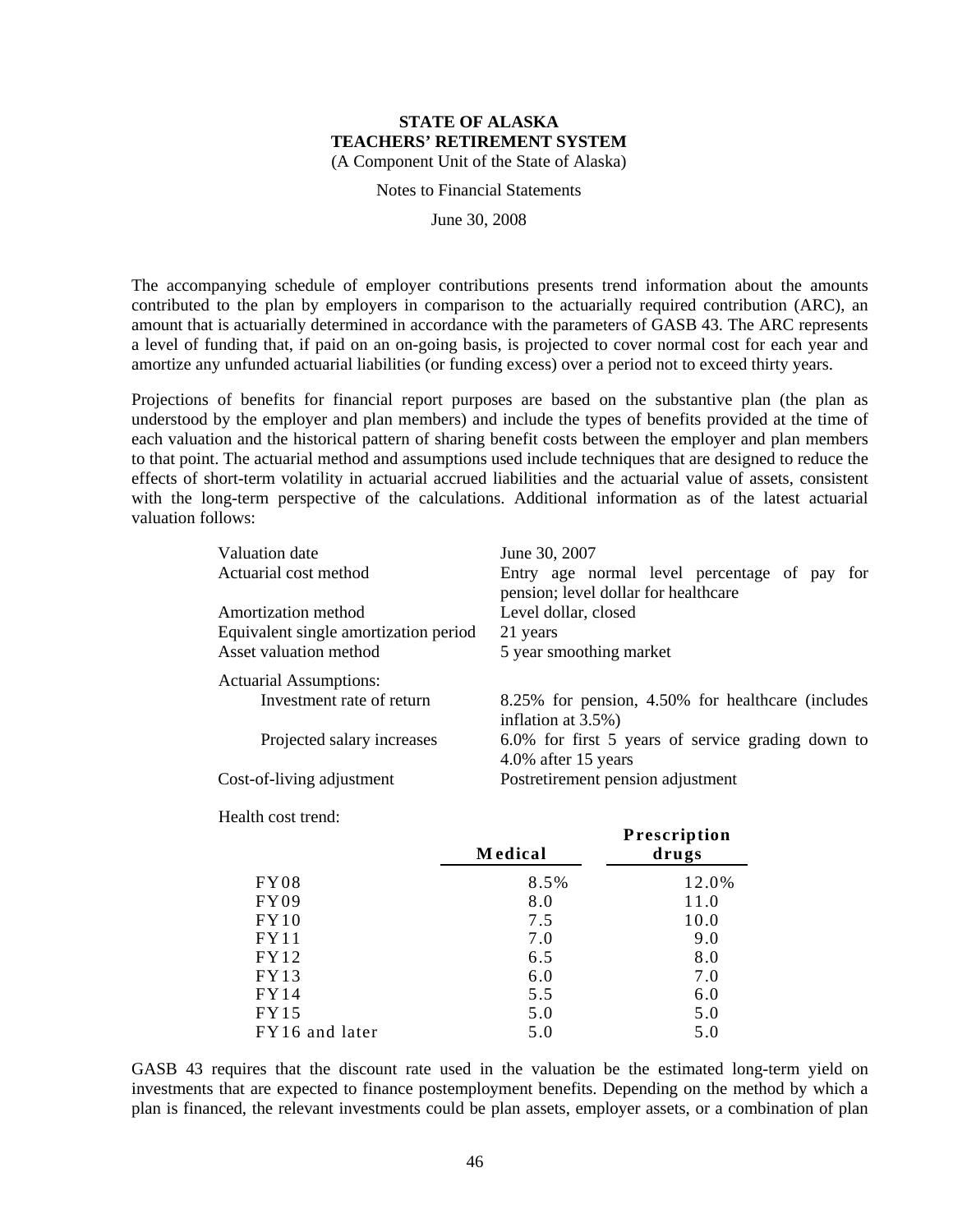Notes to Financial Statements

June 30, 2008

and employer assets. The investment return should reflect the nature and the mix of both current and expected investments and the basis used to determine the actuarial value of assets.

TRS retiree healthcare benefits are partially funded. GASB 43 outlines two reason able methods of developing a blended discount rate when a plan is partially funded. These methods base the proportion of assumed plan and employer asset returns on 1) the funded ratio and 2) the percentage of annual required contribution actually being contributed to the plan. The State of Alaska has utilized the second methodology to develop a discount rate of 4.50% as of June 30, 2007 to be used for fiscal 2008 disclosure.

#### **(8) Commitments and Contingencies**

#### *Commitments*

The ARMS entered into an agreement through and external investment manager to provide capital funding for a domestic equity limited partnership. At June 30, 2008, the DB Plan's member share of the unfunded commitment totaled \$26,145,874. This commitment can be withdrawn annually in December with ninety days notice.

The ARMB entered into agreements through external investment managers to provide capital funding for limited partnerships as it continues to build the private equity portfolio. At June 30, 2008 the DB Plan's member share of these unfunded commitments totaled \$220,349,814. These commitments are estimated to be paid through 2019.

The ARMB entered into an agreement through an external investment manager to provide capital funding for a limited partnership as it continues to build the other investment portfolio. At June 30, 2008, the DB Plan's member share of this unfunded commitment totaled \$25,951,218 to be paid through 2018.

The ARMB entered into agreements through external investment managers to provide capital funding for real estate investments as it continues to build the real estate portfolio. At June 30, 2008, the DB Plan's member share of these unfunded commitments totaled \$89,382,437 to be paid through the year 2018.

#### *Contingencies*

The Department of Administration determined that statutory changes were needed to ensure that the Defined Benefit Retiree Health Program is funded in compliance with the Internal Revenue Code. Consequently, during the Fiscal Year 2007 legislative session, a law was enacted that created the Alaska Retiree Health Care Trusts (ARHCT), two separate irrevocable trusts. Senate Bill 123 (SB 123), effective June 7, 2007, directs all separately calculated employer contributions for the retiree health benefits, and appropriations, earning and reserves for payment of retiree medical obligations, to be credited to the ARHCT. Pursuant to SB 123, Treasury and the Department of Administration established and implemented the ARHCT effective as of July 1, 2007. The ARHCT is funded through employer contributions, premiums paid by retirees, and investment income.

The Department of Administration has received a favorable tax determination letter from the Internal Revenue Service during the filing cycle beginning on February 1, 2008, and ending on January 31, 2009, concerning the status of the pension plans it administers as qualified governmental plans under Internal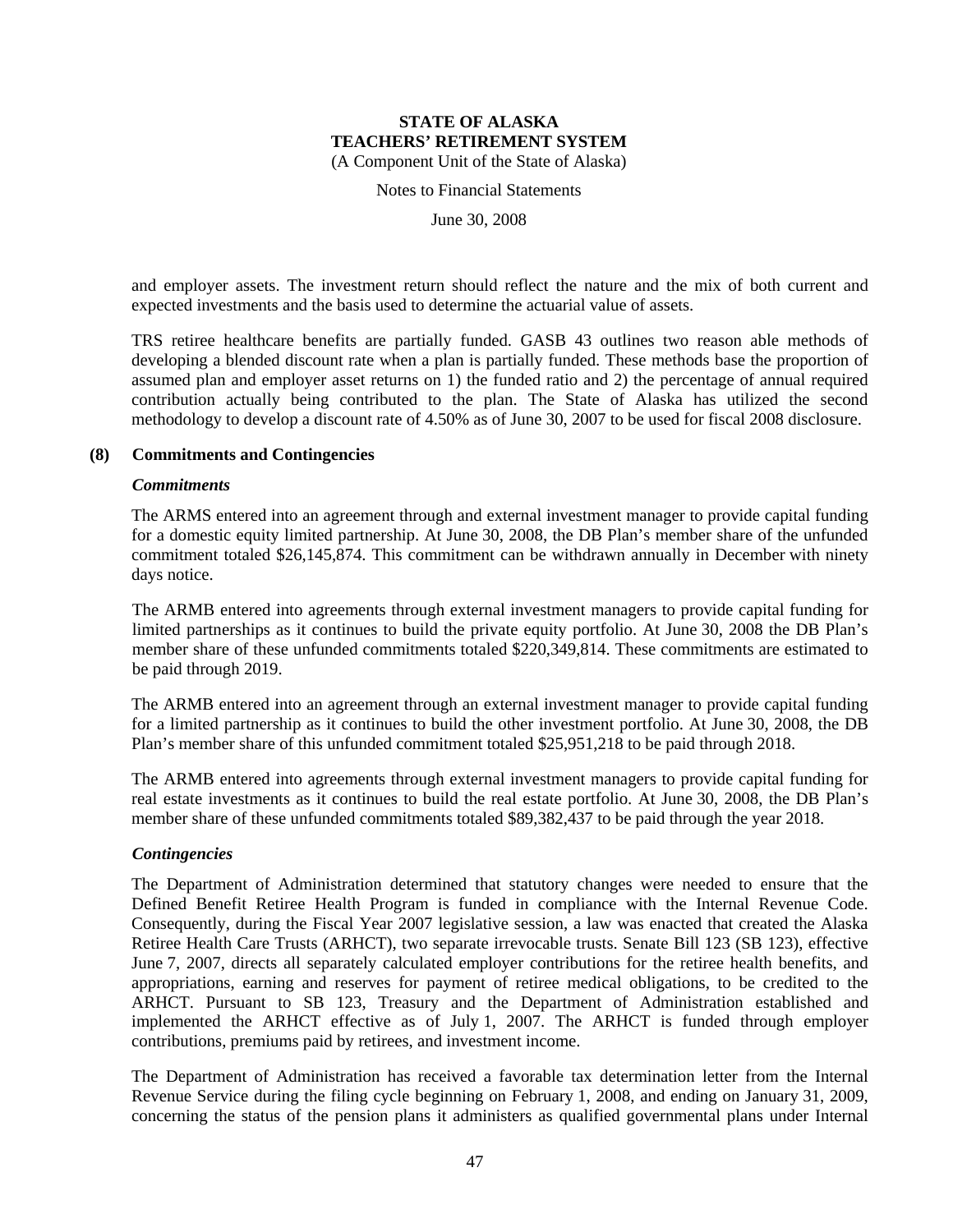Notes to Financial Statements

June 30, 2008

Revenue Code Sections 401(a) and 414(d). In addition, the Department of Administration engaged counsel to submit a voluntary compliance program filing with respect to the retiree health program administered by the System. The voluntary compliance program filing provided, among other things, that the Department of Administration would transfer sufficient funds from pension assets to properly fund assets available to pay postemployment healthcare benefits. Verbal approval from the Internal Revenue Service has been received, and the Department of Administration believes that it is unlikely that the Internal Revenue Service will reverse its verbal approval. Pursuant to the filing, the accompanying financial statements reflect a transfer in the amount of \$1,086,620 which will be made subsequent to year end.

Approximately 50 Plan members have filed administrative challenges to the DB Plan administrator's refusal to include leave cash-in payments in the compensation used to calculate the members' retirement benefits. The members were all first hired by DB Plan employers before July 1, 1977, and claim that they have a constitutional right, based on the DB Plan statutes in effect before that date, to have leave cash-in payments included. The DB Plan's prior board, which heard appeals from decisions of the System administrator, had ruled on two of the appeals, and those rulings had in turn been appealed to the Alaska Superior Court. The remaining appeals have been stayed by the DB Plan's board. In addition, a class action lawsuit, raising the same issues, had been filed in the superior court, but has been put on hold until final resolution of the members' claim. On January 27, 2006, the Alaska Supreme Court decided one such member's case in the State's favor. The administrator intends to vigorously contest all of the remaining claims and believes that the State's success to date will result in dismissal of the remaining cases and pending claims. The System has not recorded an accrual related to any of these cases or pending claims, because an unfavorable outcome in these matters is, in management's opinion, not considered probable but rather only possible, and the potential loss, if any, cannot be reasonably estimated at this time. If an unfavorable outcome occurs, the costs would be passed through to employers through the normal contribution process.

The State was a defendant in a class action lawsuit involving a constitutional challenge to DB Plan statutes that provide a 10% cost of living adjustment (COLA) to retirees and other benefit recipients who reside in the state of Alaska. The plaintiffs claimed that these statutes violate the right to travel of nonresident benefit recipients, and therefore, the 10% COLA should be paid to all benefit recipients, regardless of residence. On summary judgment motions, the superior court first ruled in favor of the plaintiffs on the issue of whether, if the residency requirements are unconstitutional, the residency requirements are severable from the COLA statutes. On summary judgment motions addressing the constitutionality of the statutes, the superior court ruled against the state, holding that the COLA statutes violate the constitutional right to travel. The court ordered payment of COLA to retirees and survivors in high-cost areas of other states. The State appealed to the Alaska Supreme Court. The Superior Court ruled against the plaintiffs on the issue of past damages, and has cross-appealed to the Alaska Supreme Court. On December 29, 2006, the State received a favorable ruling from the Alaska Supreme Court that reversed the Superior Court's ruling against the plaintiffs on the issue.

An IRS assessment may eventually result from the statutory provision and the System's practice under which retiree medical benefits were paid to some survivors' spouses and dependents who were not eligible dependents under the IRC, or from the manner in which retiree health benefits were funded before June 6, 2007. However, management believes that any such assessment would be paid from the State's general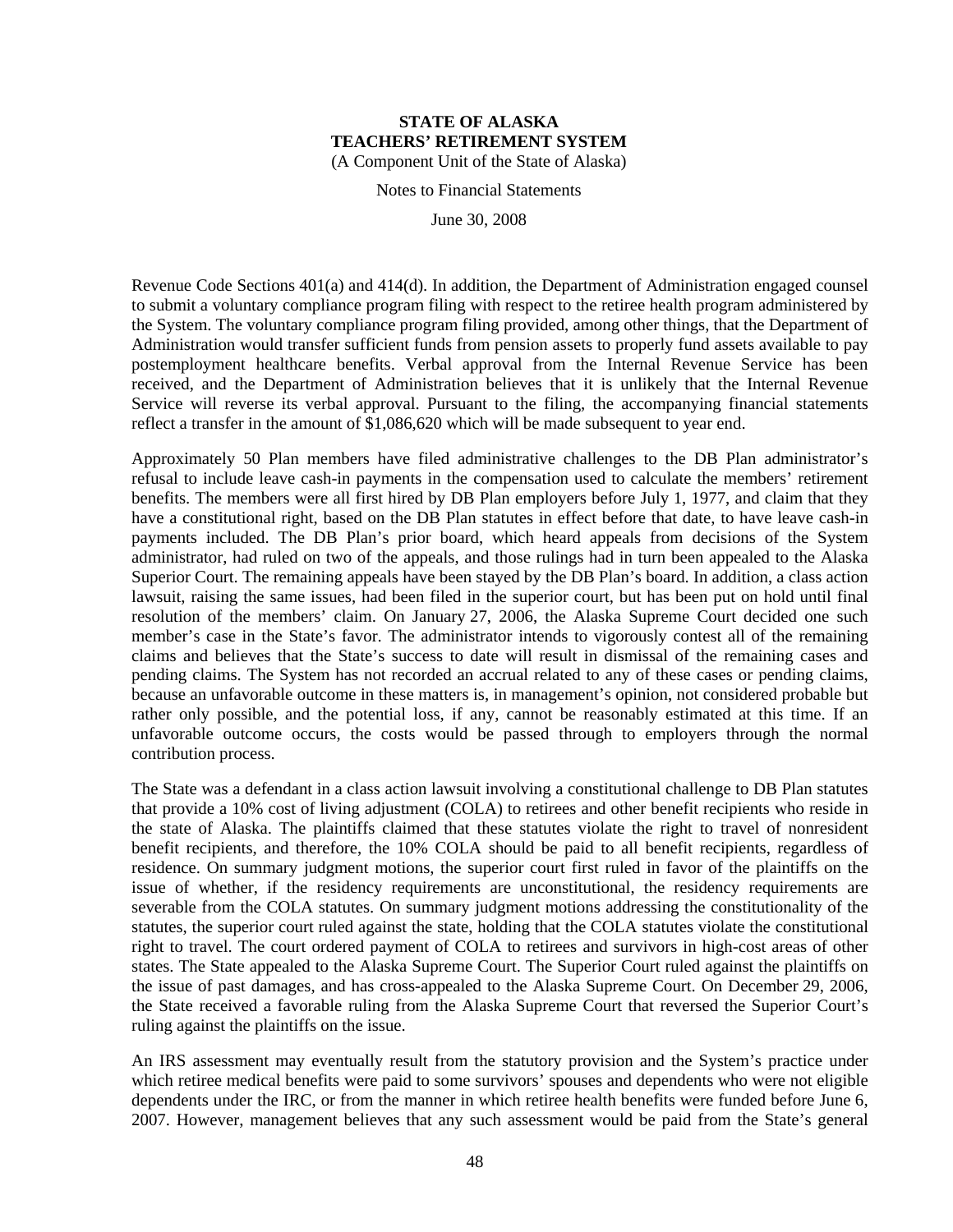Notes to Financial Statements

June 30, 2008

fund, not from the System's assets. Furthermore, the System's statutes under which payment of medical benefits was made for ineligible dependents was corrected by SB 141, effective January 1, 2006, and the funding of retiree medical benefits was clarified and corrected by SB 123, which was effective June 6, 2007. Finally, although there were press reports of possible legal action regarding amendments to the PERS and TRS statutes by HB 161 (rehired retiree legislation), no litigation has been served on the System challenging provisions of that legislation. Management is not aware of any other specific unasserted claims or assessments against the System.

## **(9) Subsequent Event**

Recent market conditions have resulted in an unusually high degree of volatility and increased the risks and short-term liquidity associated with certain investments held by the System, which could impact the value of investments after the date of these financial statements. Estimated losses through November 30, 2008 are \$1.0 billion, which could ultimately affect the funded status of the System. The ultimate impact on the funded status will be determined based upon market conditions in effect when the annual actuarial valuation report for the year ended June 30, 2010 is performed.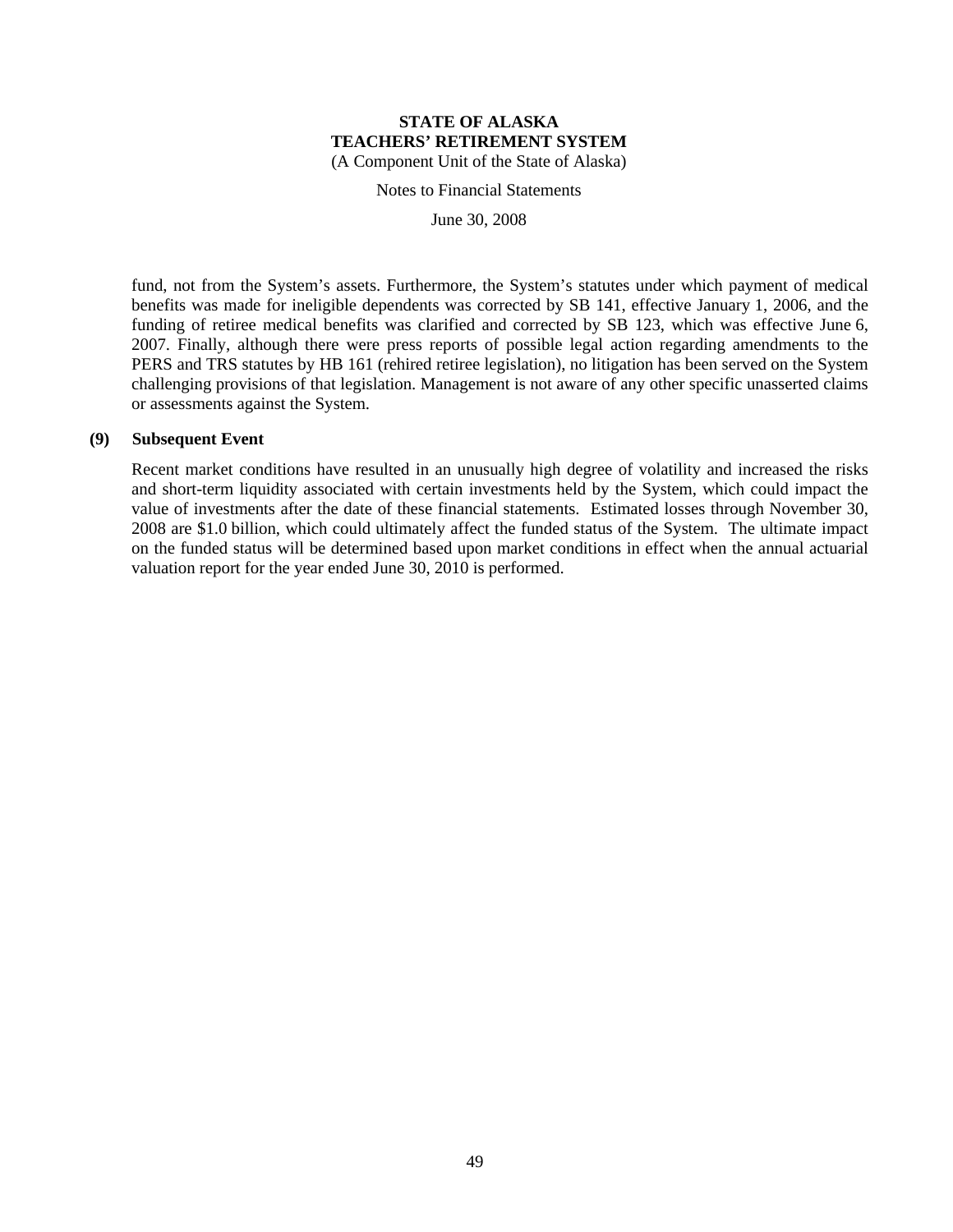(A Component Unit of the State of Alaska)

Required Supplementary Information (Unaudited)

Schedule of Funding Progress

Pension Benefits

#### June 30, 2008

(Dollars in thousands)

| <b>Actuarial</b><br>valuation<br>date as of<br>June 30 | Actuarial<br>value of<br>plan assets | Actuarial<br>accrued<br><b>liabilities</b><br>(AAL) | Unfunded<br>actuarial<br>accrued<br><b>liabilities</b><br>(UAAL) | <b>Funded</b><br>ration | Covered<br>payroll | <b>UAAL</b><br>as a<br>percentage<br>of covered<br>payroll |
|--------------------------------------------------------|--------------------------------------|-----------------------------------------------------|------------------------------------------------------------------|-------------------------|--------------------|------------------------------------------------------------|
| 2002                                                   | \$<br>2.699.445                      | 3.959.958                                           | 1.260.513                                                        | 68.2%                   | 509.437            | 247.4%                                                     |
| 2003                                                   | 2.694.785                            | 4.190.970                                           | 1.496.185                                                        | 64.3                    | 532.630            | 280.9                                                      |
| 2004                                                   | 2.647.777                            | 4.216.480                                           | 1,568,703                                                        | 62.8                    | 522,421            | 300.3                                                      |
| 2005                                                   | 2.640.642                            | 4,334,585                                           | 1.693.943                                                        | 60.9                    | 561,038            | 301.9                                                      |
| 2006                                                   | 3.296.934                            | 4.859.336                                           | 1.562.402                                                        | 67.8                    | 574.409            | 272.0                                                      |
| 2007                                                   | 3.441.867                            | 5.043.448                                           | 1.601.581                                                        | 68.2                    | 554.245            | 289.0                                                      |

See accompanying notes to required supplementary information and independent auditors' report.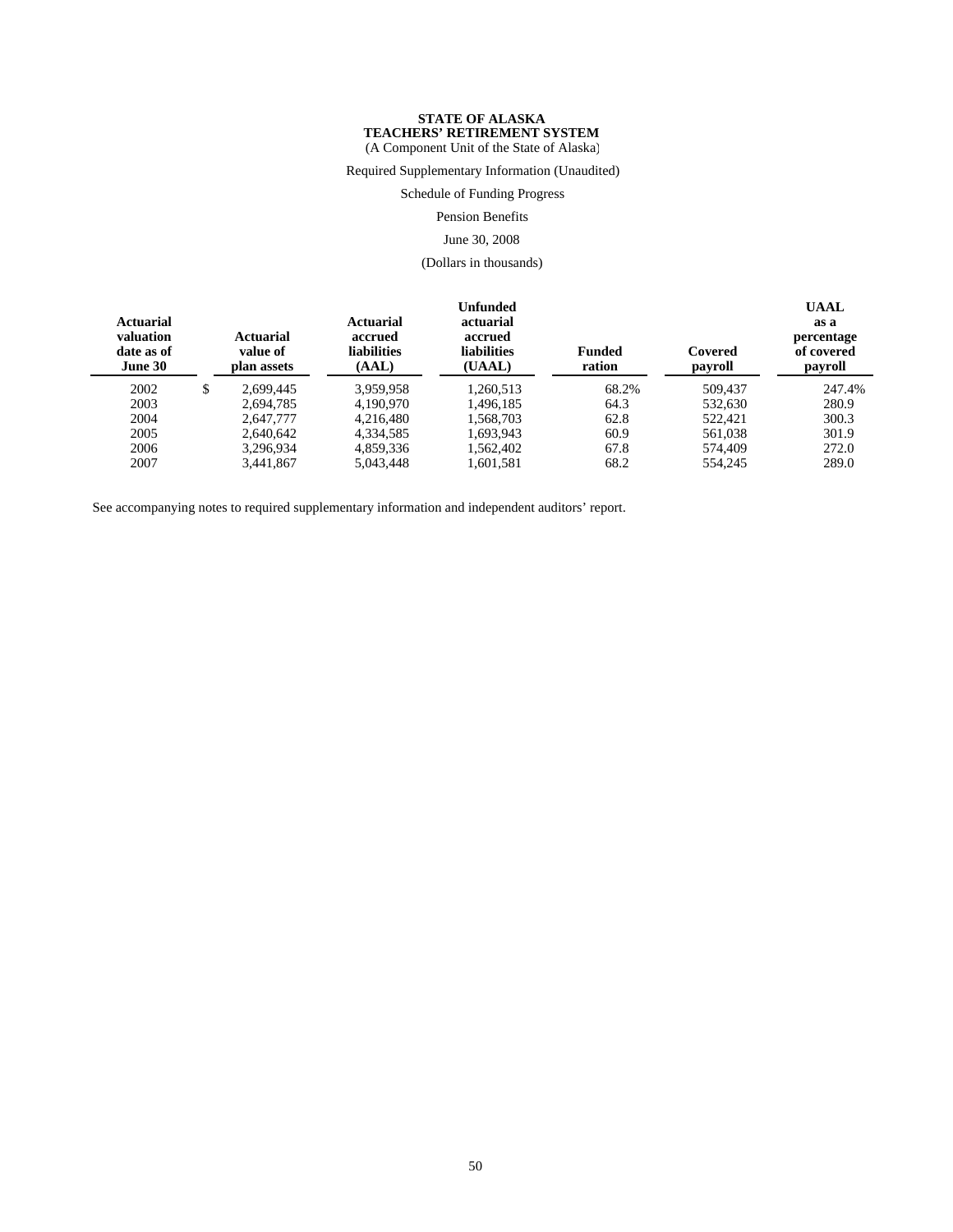(A Component Unit of the State of Alaska)

Required Supplementary Information (Unaudited)

Schedule of Funding Progress

Postemployment Healthcare Benefits

June 30, 2008

(Dollars in thousands)

| Actuarial<br>valuation<br>date as of<br>June 30 | <b>Actuarial</b><br>value of<br>plan assets | Actuarial<br>accrued<br><b>liabilities</b><br>(AAL) | <b>Unfunded</b><br>actuarial<br>accrued<br><b>liabilities</b><br>(UAAL) | <b>Funded</b><br>ratio | Covered<br>payroll | <b>UAAL</b><br>as a<br>percentage<br>of covered<br>payroll |
|-------------------------------------------------|---------------------------------------------|-----------------------------------------------------|-------------------------------------------------------------------------|------------------------|--------------------|------------------------------------------------------------|
| 2002                                            | \$<br>989.591                               | 1,451,684                                           | 462,093                                                                 | 68.2%                  | 509,437            | 90.7%                                                      |
| 2003                                            | 1.057.500                                   | 1.644.639                                           | 587.139                                                                 | 64.3                   | 532.630            | 110.2                                                      |
| 2004                                            | 1.197.593                                   | 1.907.120                                           | 709.527                                                                 | 62.8                   | 522,421            | 135.8                                                      |
| 2005                                            | 1.318.297                                   | 2.163.971                                           | 845.674                                                                 | 60.9                   | 561.038            | 150.7                                                      |
| 2006                                            | 844,766                                     | 4.288.707                                           | 3.443.941                                                               | 19.7                   | 574,409            | 599.6                                                      |
| 2007                                            | 982,532                                     | 2,313,378                                           | 1,330,846                                                               | 42.5                   | 554,245            | 555.2                                                      |

See accompanying notes to required supplementary information and independent auditors' report.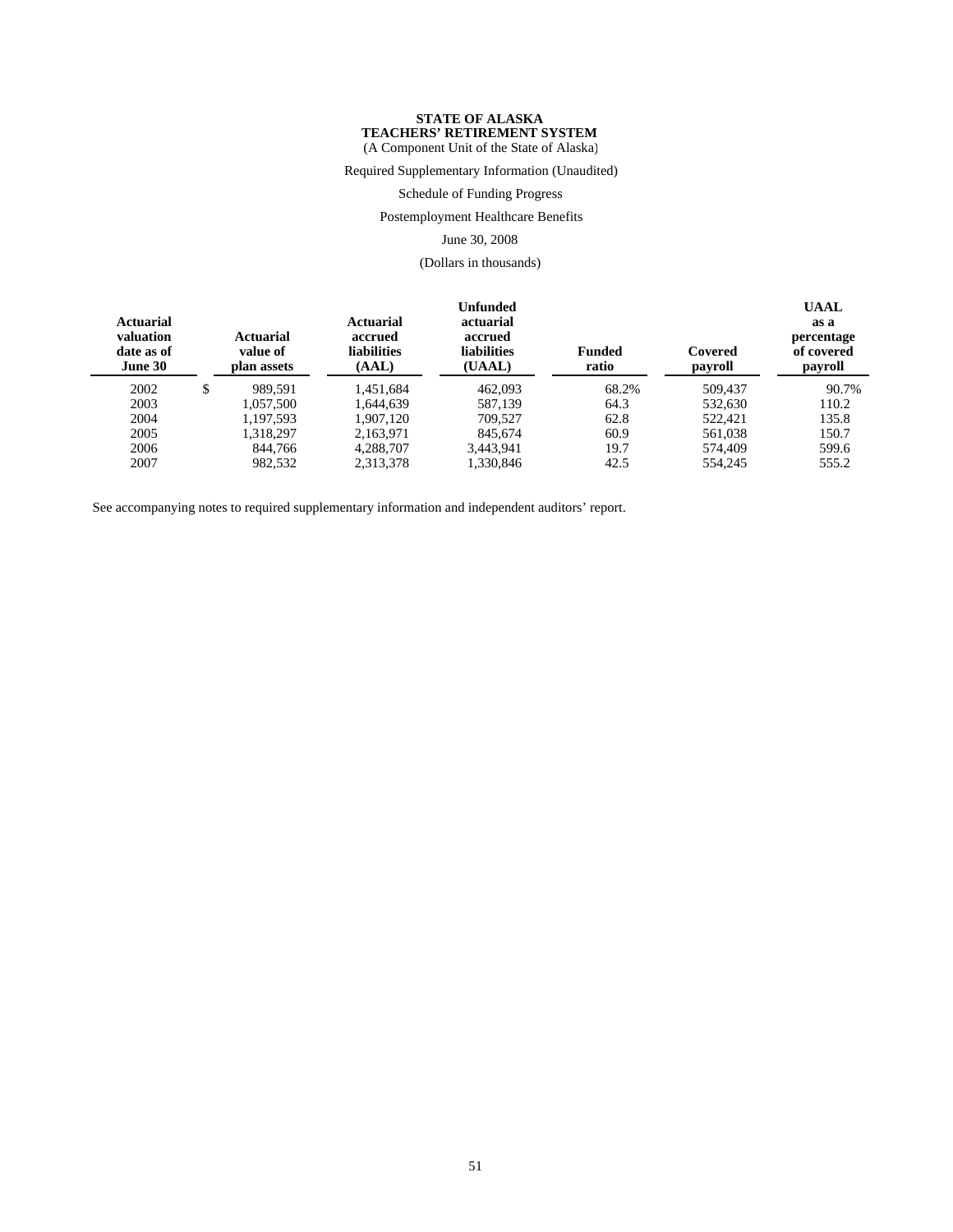Required Supplementary Information (Unaudited)

Schedule of Contributions from Employers

Pension and Postemployment Healthcare Benefits

June 30, 2008

(Dollars in thousands)

| Actuarial                |                                            | <b>Annual required contribution</b> |                              |         | <b>Pension percentage</b><br>contributed |                                          | Postemployment<br>healthcare<br>percentage contributed |                                          | Total                                 |
|--------------------------|--------------------------------------------|-------------------------------------|------------------------------|---------|------------------------------------------|------------------------------------------|--------------------------------------------------------|------------------------------------------|---------------------------------------|
| Year<br>ended<br>June 30 | valuation<br>date as of<br>June $30^{(1)}$ | <b>Pension</b>                      | Postemployment<br>healthcare | Total   | Bv<br>employer<br>(note 3)               | <b>By State</b><br>of Alaska<br>(note 3) | <b>Bv</b><br>employer<br>(note 3)                      | <b>By State</b><br>of Alaska<br>(note 3) | percentage<br>contributed<br>(note 3) |
| 2003                     | 2000                                       | 37,800                              | 9.570                        | 47,370  | 132.7%                                   | $-$ %                                    | 132.7%                                                 | $-$ %                                    | 132.7%                                |
| 2004                     | 2001                                       | 65.571                              | 17.089                       | 82,660  | 83.1                                     | $-$                                      | 83.1                                                   | __                                       | 83.1                                  |
| 2005                     | 2002                                       | 152.168                             | 55.783                       | 207.951 | 45.0                                     | $-$                                      | 45.0                                                   | __                                       | 45.0                                  |
| 2006                     | 2003                                       | 170.019                             | 66.719                       | 236,738 | 54.1                                     |                                          | 54.1                                                   |                                          | 54.1                                  |
| 2007                     | 2004                                       | 169,974                             | 76,879                       | 246,853 | 62.2                                     | __                                       | 62.2                                                   | __                                       | 62.2                                  |
| 2008                     | 2005                                       | 134.544                             | 185.271                      | 319,815 | 23.3                                     | 82.7                                     | 23.6                                                   | 85.7                                     | 107.9                                 |

 $\,^{(1)}$  Actuarial valuation related to annual required contribution for fiscal year.

See accompanying notes to required supplementary information and independent auditors' report.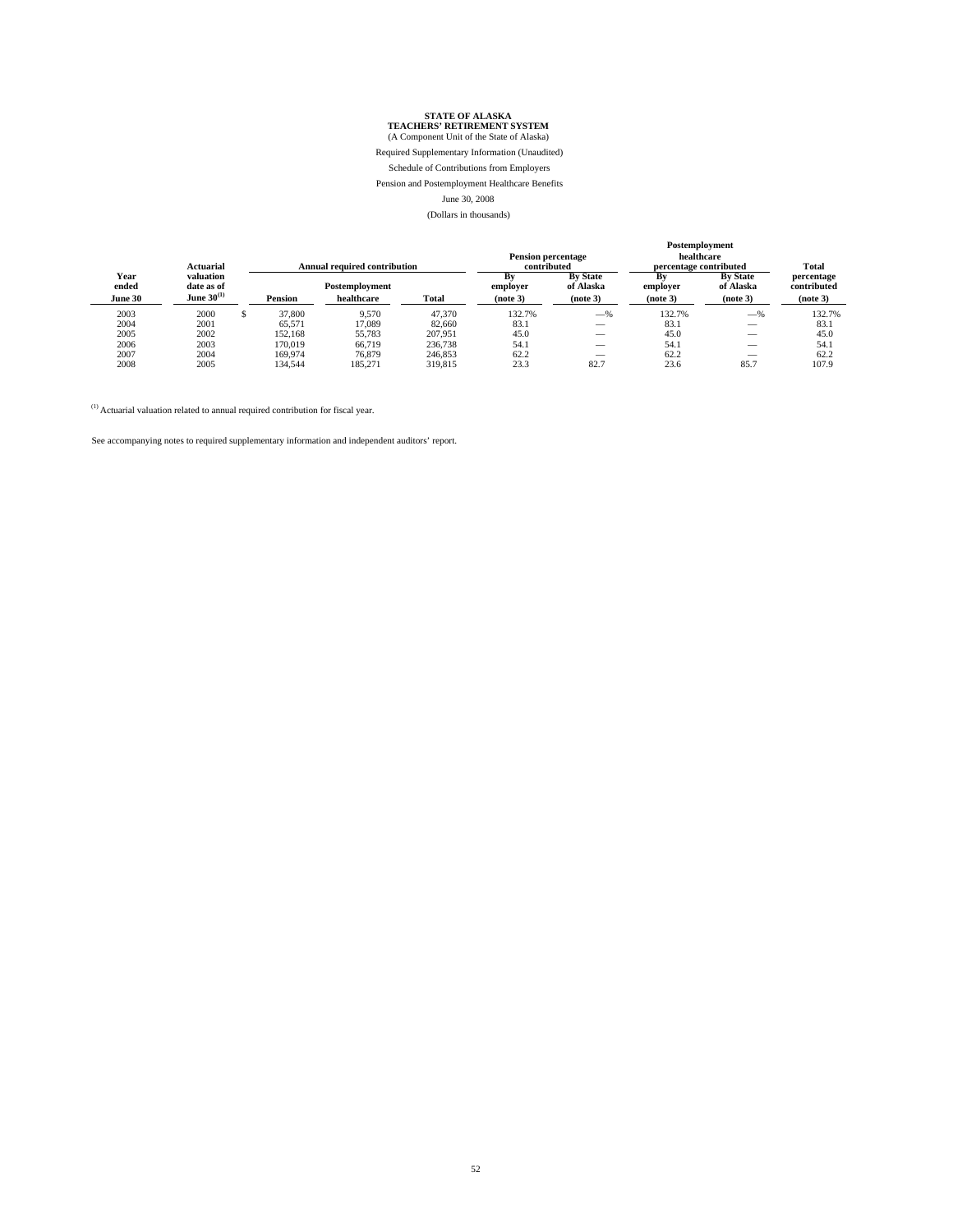(A Component Unit of the State of Alaska)

#### Notes to Required Supplementary Information (Unaudited)

June 30, 2008

#### **(1) Description of Schedule of Funding Progress**

Each time a new benefit is added which applies to service already rendered, an "unfunded actuarial accrued liability" is created. Laws governing the System require that these additional liabilities be financed systematically over a period of future years. Also, if actual financial experiences are less favorable than assumed financial experiences, the difference is added to the unfunded actuarial accrued liability.

In an inflationary economy, the value of the dollar is decreasing. This environment results in employee pay increasing in dollar amounts resulting in unfunded actuarial accrued liabilities increasing in dollar amounts, all at a time when the actual value of these items, in real terms, may be decreasing.

#### **(2) Actuarial Assumptions and Methods**

The actuarial valuation was prepared by Buck Consultants. The significant actuarial assumptions used in the valuation as of June 30, 2007 are as follows:

- (a) Actuarial cost method entry age, unfunded actuarial accrued liability or funding excess amortized over a fixed 25-year period as a level percentage of pay amount.
- (b) Valuation of assets recognizes 20% of the investment gain or loss in each of the current and preceding four years and phased in over the next five years. All assets are valued at market value. Valuation assets are constrained to a range of 80% to 120% of the market value of assets.
- (c) Valuation of medical and prescription drug benefits base claims cost rates are incurred healthcare cost expressed as a rate per member per year. Separate analysis is limited by the availability and credibility of cost and enrollment data for each component of cost. This valuation reflects nonprescription claims separated by Medicare status, including eligibility of free Part A coverage. Prescription costs are analyzed separately as in prior valuations. Administrative costs are assumed in the final per capita claims cost rates used for valuation purposes. Analysis to date on Medicare Part A coverage is limited since Part A coverage is not available by individual, nor is this status incorporated into historical claim data. Valuation assumes 5.0% of the current retiree population does not receive Part A coverage.
- (d) Investment return/Discount Rate 8.25% per year, compounded annually, net of expenses.
- (e) Salary scale inflation 3.5% per year, merit 2.0% per year for the first 5 years of employment grading down to 0% after 15 years, and productivity 0.5% per year.
- (f) Payroll growth 4.0% per year.
- (g) Total inflation total inflation as measured by the Consumer Price Index for urban and clerical workers for Anchorage is assumed to increase 3.5% annually.
- (h) Mortality (Pre-retirement) Based upon the 2001-2005 actual experience. 60% of 1994 Group Annuity Table 1994 Base Year for females and 55% for males. All deaths are assumed to result from nonoccupational causes.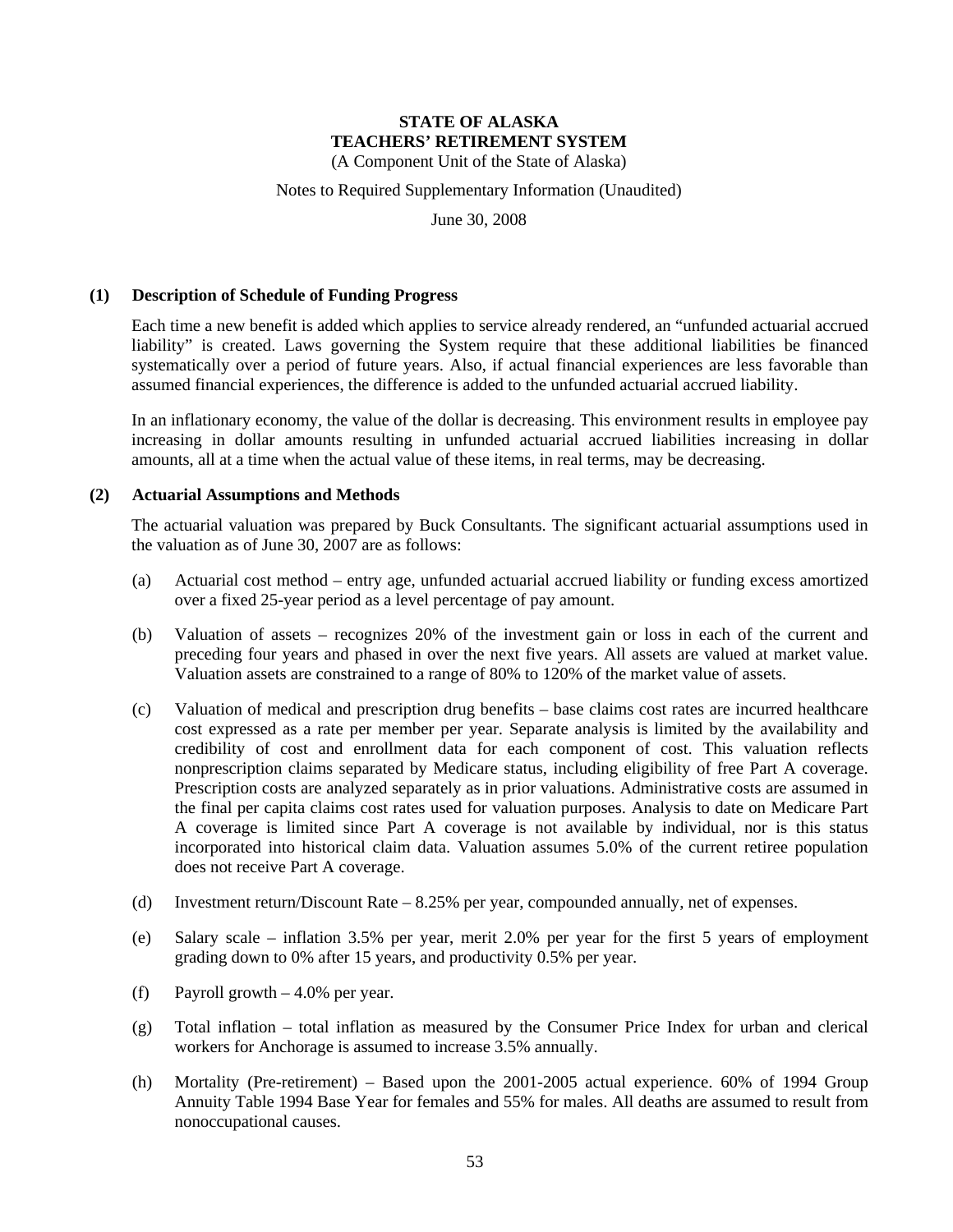(A Component Unit of the State of Alaska)

Notes to Required Supplementary Information (Unaudited)

June 30, 2008

- (i) Mortality (Post-retirement) Based upon the 2001-2005 actual experience. 1-year setback of the 1994 Group Annuity Table Base Year for females and 3-year setback for males.
- (j) Turnover select and ultimate rates based upon the 2001-2005 actual withdrawal experience.
- (k) Disability incidence rates based upon the 2001-2005 actual experience. Post-disability mortality in accordance with the 1979 Pension Benefit Guaranty Corporation Disability Mortality Table to reflect mortality of those receiving disability benefits under Social Security.
- (1) Retirement retirement rates based on the 2001-2005 actual experience. Deferred vested members are assumed to retire at their earliest retirement.
- (m) Marriage and age difference wives are assumed to be three years younger than husbands. 85% of male members and 75% of female members are assumed to be married.
- (n) Dependent children benefits to dependent children have been valued assuming members who are married and between the ages of 25 and 45 have two dependent children.
- (o) Contribution refunds 10% of those terminating are assumed to have their contributions refunded.
- (p) Cost of Living Allowance (COLA) of those benefit recipients who are eligible for the COLA, 60% are assumed to remain in Alaska and receive the COLA.
- (q) Sick leave 4.7 days of unused sick leave for each year of service are assumed to be available to be credited once the member is retired.
- (r) Post-retirement pension adjustment (PRPA) 50% and 75% of assumed inflation, or 1.75% and 2.625% respectively, is valued for the annual automatic PRPA as specified in the statute. Disability benefits are loaded by 9% to account for the immediate COLA of 75% of assumed inflation or 2.625%.
- (s) Expenses all expenses are net of investment return assumption.
- (t) Part-time status part-time members are assumed to earn 0.55 years of credited service per year.
- (u) Re-employment option the actuary assumes all re-employed retirees return to work under the Standard Option.
- (v) Service total credited service is provided by the State. The actuary assumes that this service is the only service that should be used to calculate benefits. Additionally, the State provided claimed serviced (including Bureau of Indian Affairs Service). Claimed service is used for vesting and eligibility purposes.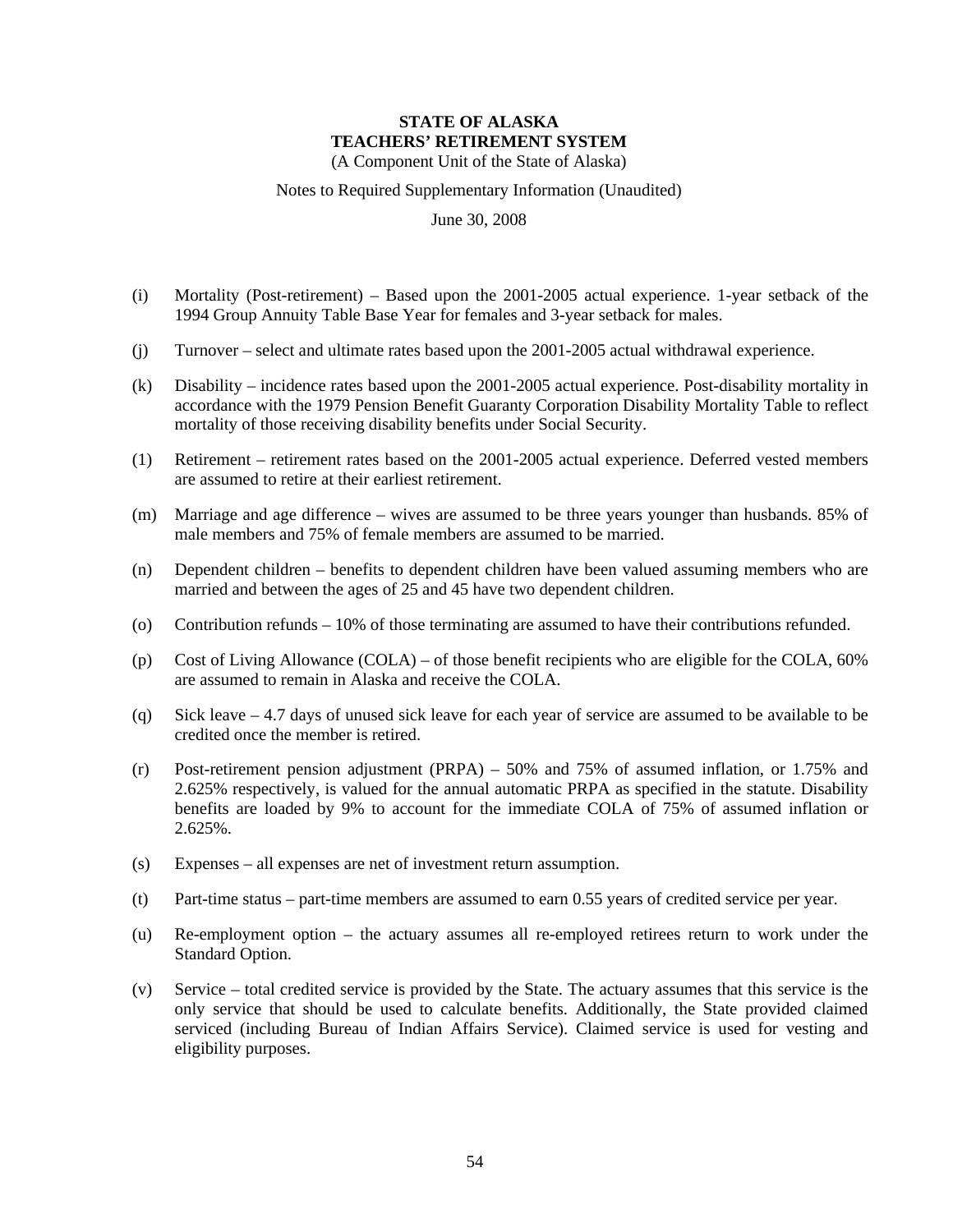(A Component Unit of the State of Alaska)

#### Notes to Required Supplementary Information (Unaudited)

June 30, 2008

(w) Per capita claims cost – sample claims cost rates for FY08 medical benefits are shown below:

|                       |   | <b>Medical</b> | <b>Prescription</b><br>drugs |
|-----------------------|---|----------------|------------------------------|
| Total                 | S | 7.196          | 2,173                        |
| Medicare Part A and B |   | 1.151          | 2,173                        |
| Medicare Part B Only  |   | 2,805          | 2,173                        |
| Medicare Part D       |   | N/A            | 465                          |

- (x) Third party administrator fees \$146.18 per person per year; assumed trend rate of 5% per year.
- (y) Health cost trend –

|                | <b>Medical</b> | <b>Prescription</b> |
|----------------|----------------|---------------------|
| <b>FY08</b>    | 8.5%           | 12.0%               |
| <b>FY09</b>    | 8.0            | 11.0                |
| <b>FY10</b>    | 7.5            | 10.0                |
| <b>FY11</b>    | 7.0            | 9.0                 |
| <b>FY12</b>    | 6.5            | 8.0                 |
| <b>FY13</b>    | 6.0            | 7.0                 |
| <b>FY14</b>    | 5.5            | 6.0                 |
| <b>FY15</b>    | 5.0            | 5.0                 |
| FY16 and later | 5.0            | 5.0                 |

For the June 30, 2005 valuation, graded Healthcare Cost Trend Rates (HCCTR) were reinitialized. A survey of healthcare trends in the past year has revealed a general lowering of HCCTR. No reinitialization is required this year, so the trend rates will follow the same pattern as of the 2005 and 2006 valuations.

(z) Aging Factors –

| Age       | <b>Medical</b> | <b>Prescription</b><br>drugs |
|-----------|----------------|------------------------------|
| $0 - 44$  | 2.0%           | 4.5%                         |
| $45 - 54$ | 2.5            | 3.5                          |
| $55 - 64$ | 3.5            | 3.0                          |
| $65 - 74$ | 4.0            | 1.5                          |
| $75 - 84$ | 1.5            | 0.5                          |
| $85+$     | 0.5            | 0.0                          |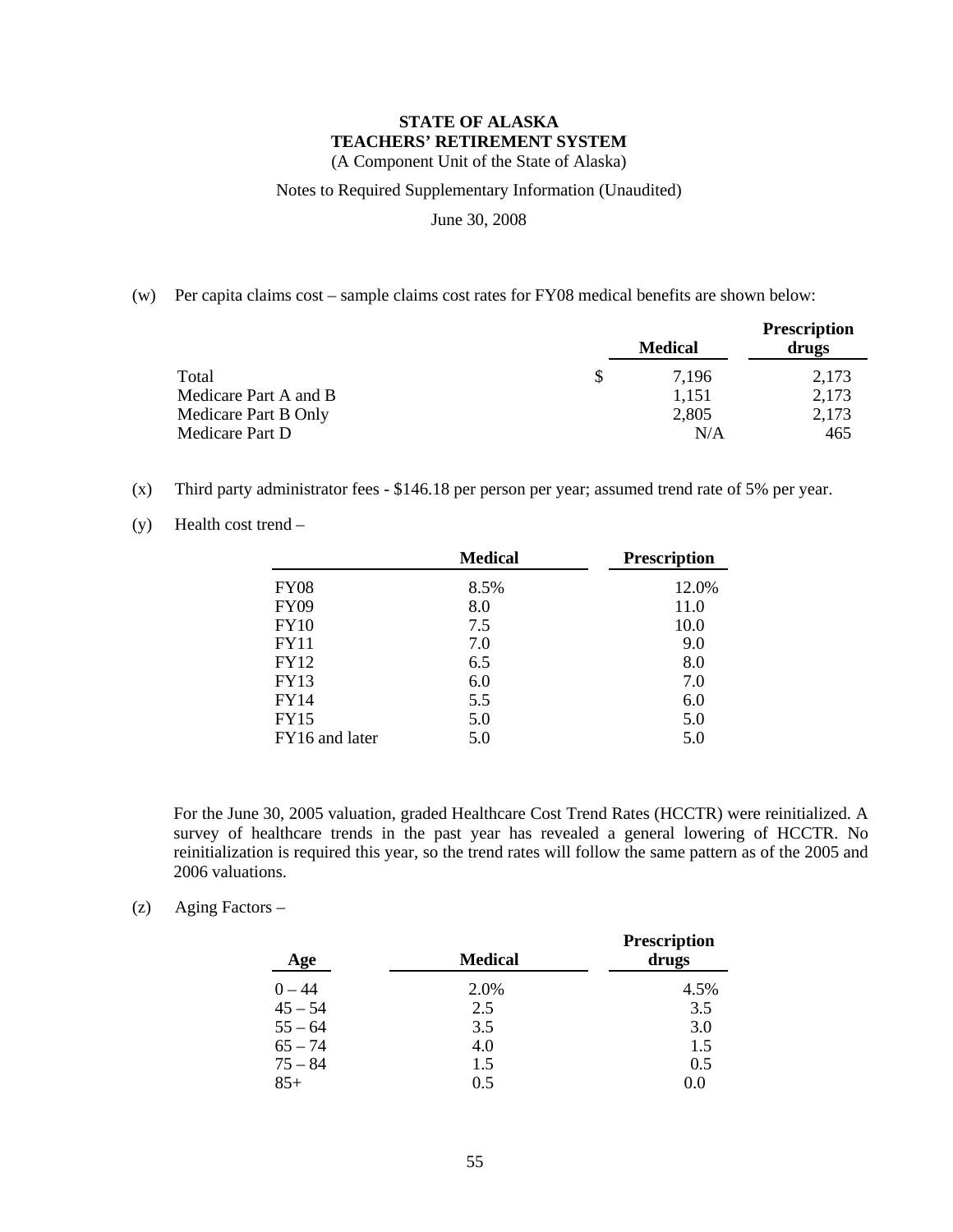(A Component Unit of the State of Alaska)

#### Notes to Required Supplementary Information (Unaudited)

June 30, 2008

(aa) Retired member contributions for medical Benefits – currently contributions are required for TRS members who are underage 60 and have less than 30 years of service. Eligible Tier 1 members are exempt from contribution requirements. Annual FY08 contributions based on monthly rates shown below for calendar 2007 and 2008 are assumed based on the coverage category for current retirees. The composite rate shown is used for current active and inactive members assumed to retire prior to age 60 with less than 30 years of service:

| <b>FY08</b> annual<br>contribution | <b>Calendar 2008</b><br>monthly<br>contribution | Calendar<br>2007 monthly<br>contribution |
|------------------------------------|-------------------------------------------------|------------------------------------------|
| 7,080                              | 590                                             | 590                                      |
| 14,148                             | 1,179                                           | 1,179                                    |
| 9.996                              | 833                                             | 883                                      |
| 17,076                             | 1,423                                           | 1,423                                    |
| 10,512                             | 876                                             | 876                                      |
|                                    |                                                 |                                          |

(bb) Trend Rate for Retired Member Contributions –

| <b>FY08</b>    | 7.7% |
|----------------|------|
| <b>FY09</b>    | 7.3  |
| <b>FY10</b>    | 7.0  |
| <b>FY11</b>    | 6.7  |
| <b>FY12</b>    | 6.3  |
| <b>FY13</b>    | 6.0  |
| <b>FY14</b>    | 5.7  |
| <b>FY15</b>    | 5.3  |
| <b>FY16</b>    | 5.0  |
| FY17 and later | 5.0  |

Graded trend rates for retired member medical contributions were reinitialized for the June 30, 2005 valuation. A study of the required contribution history along with assumptions related to the impact of recent accounting regulations leads us to recommend the new assumptions above for the contribution trends. Note that actual FY07 retired member medical contributions are reflected in the valuation so trend on such contribution during FY07 is not applicable.

(cc) Healthcare participation – 100% of members are assumed to elect healthcare benefits as soon as they are eligible.

The assumptions and methods, when applied in combination, fairly represent past and anticipated future experience of the System. The foregoing actuarial assumptions are based on the presumption that the System will continue. Were the System to terminate, different actuarial assumptions and other factors might be applicable in determining the actuarial present value of accumulated benefits.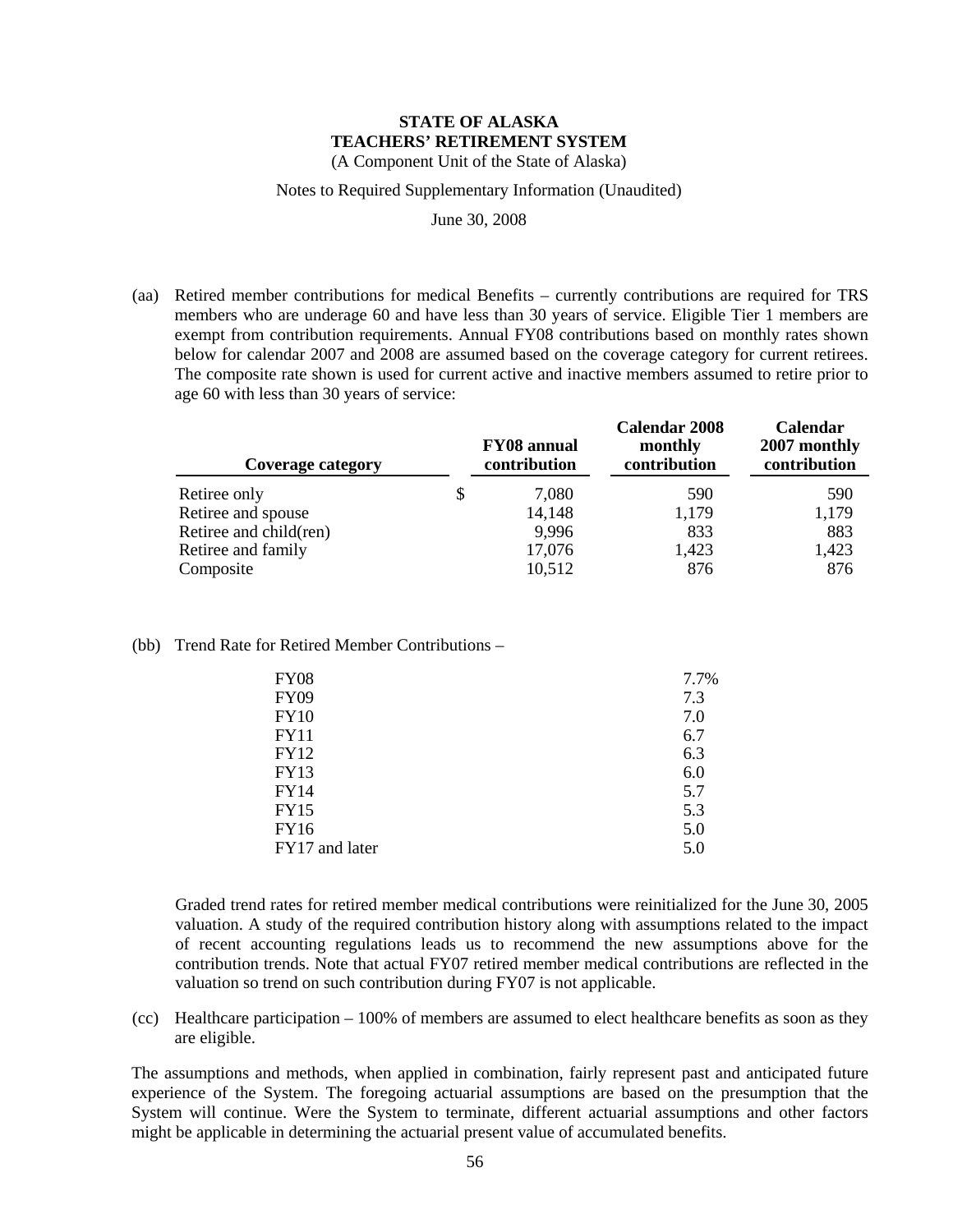(A Component Unit of the State of Alaska)

#### Notes to Required Supplementary Information (Unaudited)

June 30, 2008

Effective June 30, 2007, there was a change in the actuarial cost methods. The cost method was changed from Projected Unit Credit to Entry Age Normal. The ARMB adopted the changes to the demographic and economic assumptions recommended by the actuary based on the results of an experience analysis performed on the population experience from June 30, 2001 through June 30, 2005. The changes in assumptions were adopted by the ARMB during the October 2006 ARMB meeting. Additionally, the trend rate table for the retiree medical contributions was updated and the assumed lag between the medical claims incurred and paid dates was changed from 3 months to 2 months.

#### **Changes in Assumptions since the Last Valuation**

(a) Healthcare – 5.0% of current retirees are assumed to be covered by Part B only. Change assumed lag between medical claim incurred and paid dates from 2 months for medical and prescription combined to 2.3 months for medical and 0.6 months for prescription. Added explicit TPA fees based on current admin contract and assumed to increase at 5%. Partially reflected Alaska-specific trend rates to bring forward experience period claims to the base year.

#### **(3) Contributions – State of Alaska**

Alaska Statute 14.25.085 states that the State of Alaska shall contribute to the System each July 1 or, if funds are not available on July 1, as soon after July 1 as funds become available, an amount for the ensuing fiscal year that, when combined with the total employer contributions of 12.56 percent, is sufficient to pay the DB Plan's past service liability at the consolidated actuarially required contribution (ARC) adopted by the Alaska Retirement Management Board (Board) for the fiscal year. During fiscal year 2008, the actuarially required contribution adopted by the Board was 54.03 percent. The additional state contribution is sufficient to contribute the 41.47 percent difference between the ARC and the employer contribution rate of 22 percent.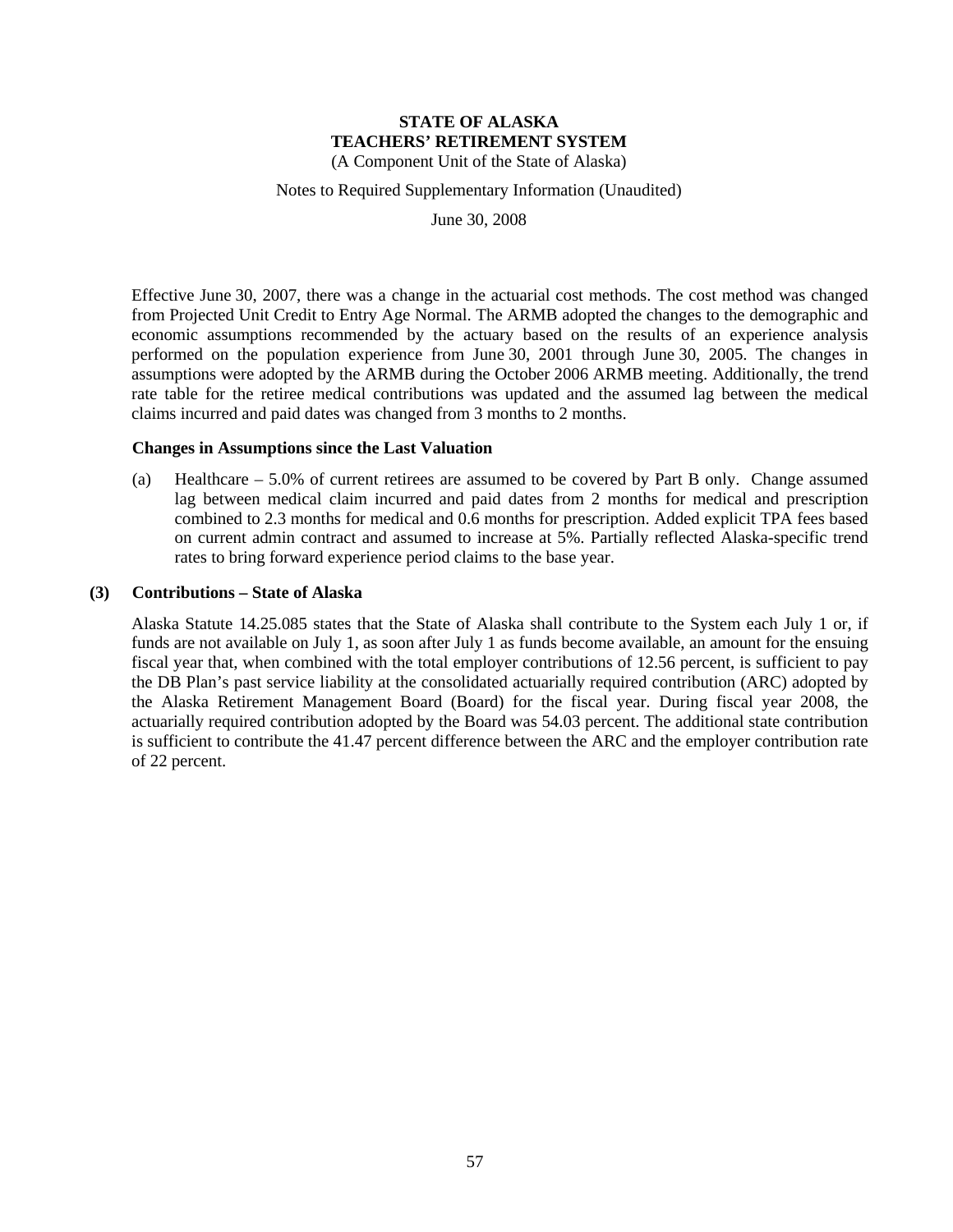#### **Schedule 1**

## **STATE OF ALASKA TEACHERS' RETIREMENT SYSTEM**

(A Component Unit of the State of Alaska)

Schedule of Administrative and Investment Deductions

Year ended June 30, 2008

## (In thousands)

|                                                   | <b>Administrative</b> | <b>Investment</b> | 2008   |
|---------------------------------------------------|-----------------------|-------------------|--------|
| Personal services:                                |                       |                   |        |
| Wages                                             | \$<br>995             | 616               | 1,611  |
| <b>Benefits</b>                                   | 559                   | 266               | 825    |
| Total personal services                           | 1,554                 | 882               | 2,436  |
| Travel:                                           |                       |                   |        |
| Transportation                                    | 15                    | 59                | 74     |
| Per diem                                          | $\overline{4}$        | 9                 | 13     |
| Total travel                                      | 19                    | 68                | 87     |
| Contractual services:                             |                       |                   |        |
| Management and consulting                         | 1,137                 | 8,805             | 9,942  |
| Accounting and auditing                           | 31                    | 419               | 450    |
| Advertising and printing                          | 25                    | 6                 | 31     |
| Data processing                                   | 229                   | 182               | 411    |
| Communications                                    | 39                    | 21                | 60     |
| Rentals/leases                                    |                       |                   |        |
| Legal                                             | 37                    | 53                | 90     |
| Medical specialists                               | 2                     | 9                 | 11     |
| Repairs and maintenance                           | 11                    | 7                 | 18     |
| Other professional services                       | 159                   | 45                | 204    |
| Securities lending                                |                       | 15,979            | 15,979 |
| Transportation                                    | 22                    | $\overline{2}$    | 24     |
| Total contractual services                        | 1,692                 | 25,528            | 27,220 |
| Other:                                            |                       |                   |        |
| Equipment                                         | 239                   | 7                 | 246    |
| Supplies                                          | 39                    | 38                | 77     |
| Total other                                       | 278                   | 45                | 323    |
| Total administrative and<br>investment deductions | \$<br>3,543           | 26,523            | 30,066 |

See accompanying independent auditors' report.